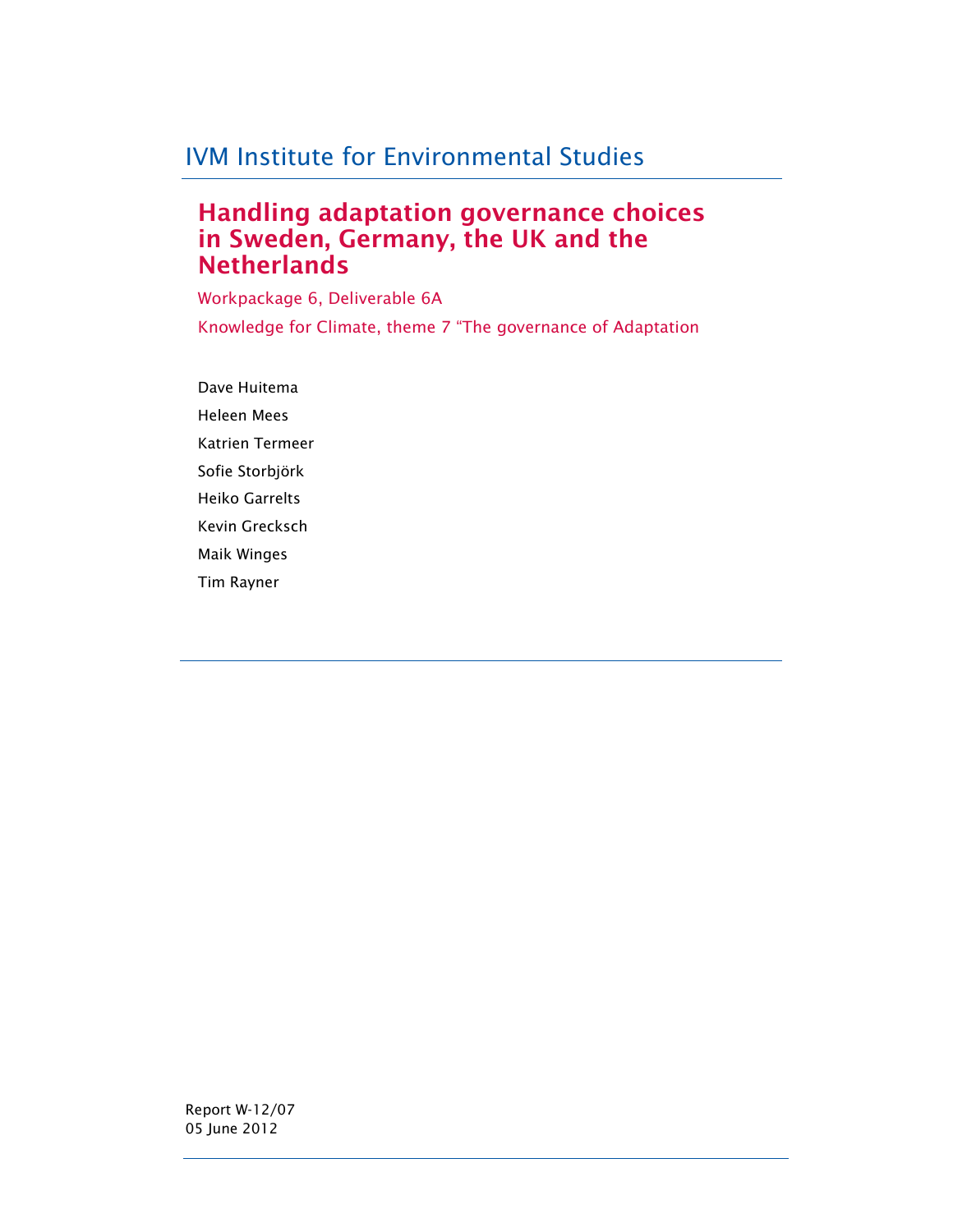This report is released by: Dave Huitema Associate Professor







This report was commissioned by the Dutch Research Programme Knowledge for Climate

#### IVM

Institute for Environmental Studies VU University Amsterdam De Boelelaan 1087 1081 HV AMSTERDAM The Netherlands T +31-20-598 9555 F +31-20-598 9553 E info@ivm.vu.nl

Kennis voor Klimaat Programmabureau Daltonlaan 400 3584 BK Utrecht T +31 317 48 6540 M +31 621 20 2447 E info@kennisvoorklimaat.nl

#### Copyright © 2012, Institute for Environmental Studies

All rights reserved. No part of this publication may be reproduced, stored in a retrieval system or transmitted in any form or by any means, electronic, mechanical, photocopying, recording or otherwise without the prior written permission of the copyright holder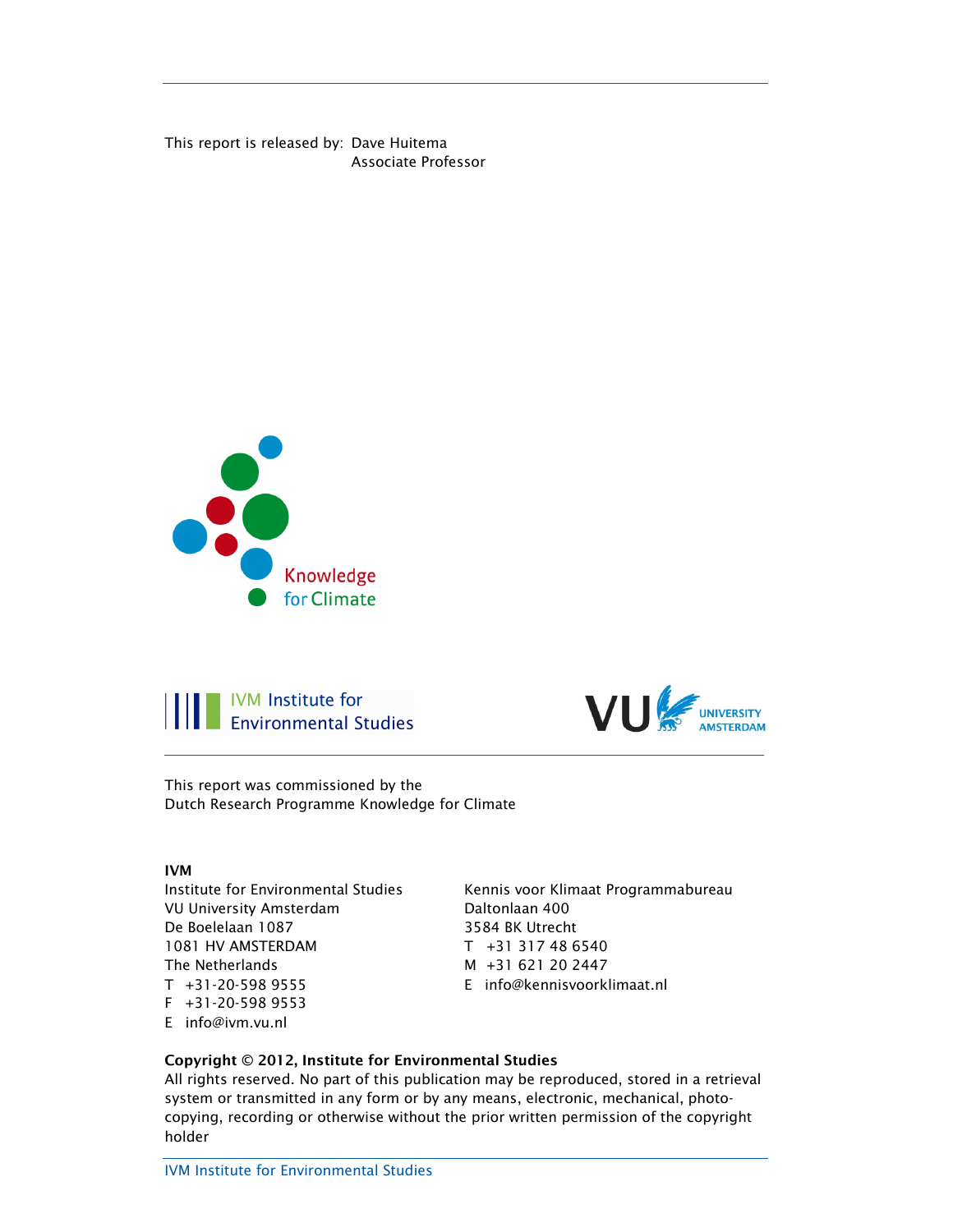# **Contents**

| <b>Contents</b>                               |                                                                                                                                                                                  |                                        |  |
|-----------------------------------------------|----------------------------------------------------------------------------------------------------------------------------------------------------------------------------------|----------------------------------------|--|
|                                               | A comparison of adaptation governance in four countries                                                                                                                          | 5                                      |  |
| 1                                             | <b>Adaptation policies in Sweden 2004-2011</b>                                                                                                                                   | 9                                      |  |
| 1.1<br>1.2<br>1.3                             | Climate change effects<br>Policy developments in Sweden<br>Thematic framework                                                                                                    | 9<br>9<br>12                           |  |
|                                               | <b>References</b>                                                                                                                                                                | 17                                     |  |
| 2                                             | <b>Adaptation policies in Germany</b>                                                                                                                                            | 21                                     |  |
| 2.1<br>2.2<br>2.3                             | Climate change effects<br>Policy developments in Germany<br>Thematic framework                                                                                                   | 21<br>22<br>24                         |  |
|                                               | <b>References</b>                                                                                                                                                                | 31                                     |  |
| 3                                             | <b>UK Adaptation Policy</b>                                                                                                                                                      | 35                                     |  |
| 3.1<br>3.2<br>3.3<br>3.4<br>3.5<br>3.6<br>3.7 | Introduction<br>Problem framing/objective-setting<br>Levels and scales<br>Timing and sequencing<br>Modes and instruments<br>Costs and benefits<br>Implementation and enforcement | 35<br>36<br>37<br>39<br>40<br>43<br>45 |  |
| <b>References</b>                             | 49                                                                                                                                                                               |                                        |  |
| 4                                             | <b>The Netherlands</b>                                                                                                                                                           | 53                                     |  |
| 4.1<br>4.2<br>4.3<br>4.4<br>4.5<br>4.6        | Problem definitions<br>Levels and scales<br>Timing and sequencing<br>Modes of governance and instruments<br>Cost and benefits<br>Implementation and enforcement                  | 53<br>55<br>57<br>58<br>59<br>59       |  |
| <b>References</b>                             | 61                                                                                                                                                                               |                                        |  |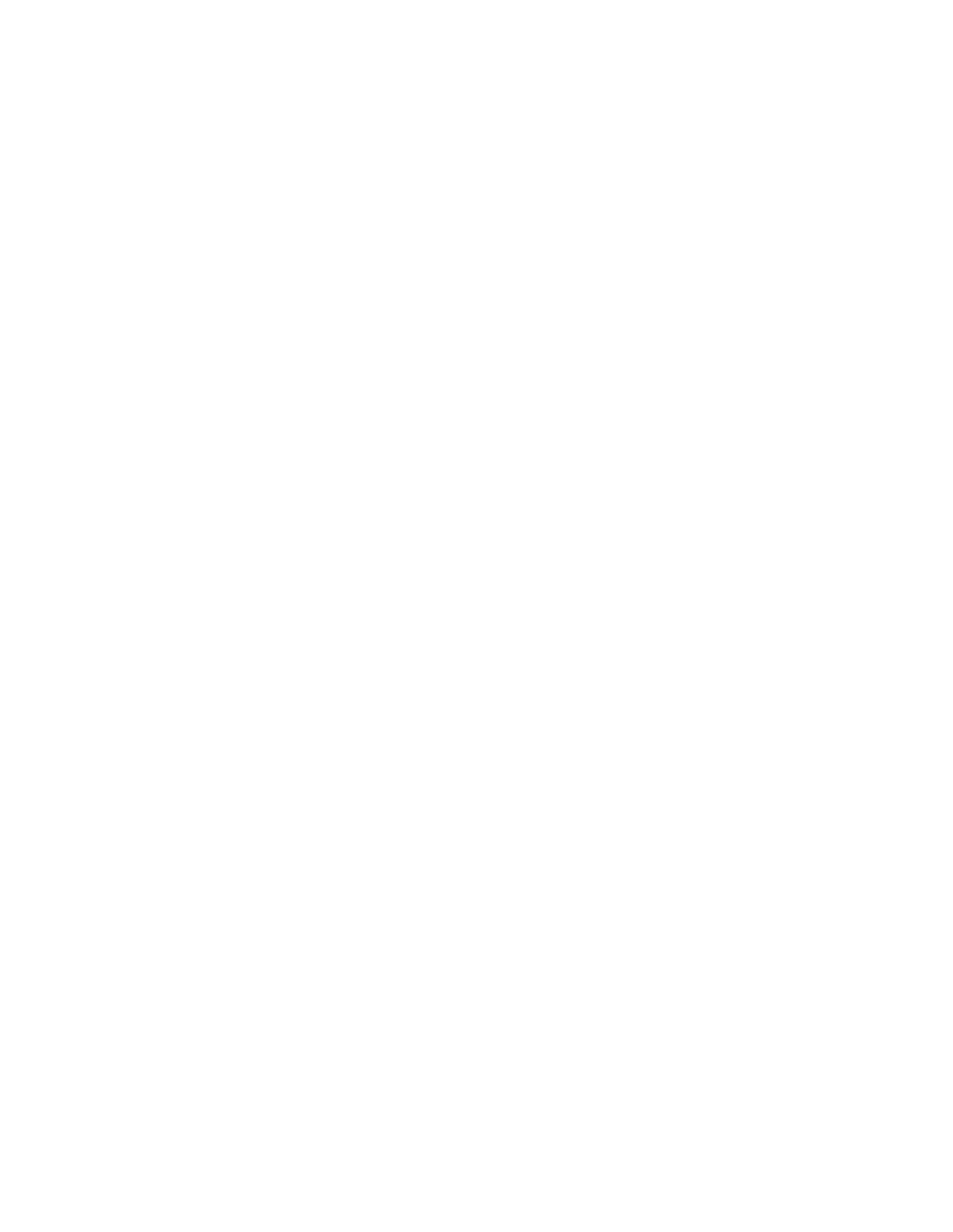## A comparison of adaptation governance in four countries

Dave Huitema, VU University Amsterdam, Institute for Environmental Studies

This document presents an overview of climate adaptation policies in four countries: Sweden, Germany, the UK and the Netherlands. The present report presents a collection of the papers that were discussed during a workshop with the international partners under KfC theme 7 Governance.

To guarantee coherence, each of the papers discussed a set of predefined themes. They all zoom in on various choices that climate governors in the countries have had to make in setting up a climate adaptation policy framework: problem definitions, levels and scales, timing and sequencing, modes of governance, costs and benefits, and implementation and enforcement (based on Jordan et al. 2010).

The most salient findings from these analyses are as follows:

When it comes to *problem framing*, all four countries have tended to treat adaptation as a developing country issue for much of the 1990s. Adaptation policy in that sense was connected to development aid, with climate change creating an additional threat to already vulnerable societies and countries. In Germany this problem framing was also connected to an awareness that climate change could subsequently also affect migratory movements around the globe (see Garrelts et al., this report). Nationally, the priority has long been on mitigation, and adaptation long seen as "inadequate surrender" (see Garrelts et al. for Germany, this report) has only slowly emerged on the agenda.

In all countries, extreme weather events seem to have been instrumental in driving home the message that climate adaptation was necessary (Sweden storms of January 2005; Germany the devastating 1,000 year floods of 2002 and heat wave of 2003; Netherlands (near-) floods and heavy rains of 1993, 1995 and 1998). Such events are obviously not new to these societies, but climate change is seen as increasing variability and thus exacerbating existing risks. Preparing for extreme weather events is seen as a key target in all countries and much effort is put into mapping risks and vulnerabilities. Which events can be expected in obviously different for the various countries due to their variegating geologies. Sweden pays attention to landslides, beach erosion, hydro power dam security, drinking water supplies, and animal health effects of climate change, etc. (Storbjörk, this document). Germany pays attention to waterways and navigation, flood safety, biodiversity and the preservation of genetic resources, vector borne and infectious diseases, allergies, human sensitivities towards weather conditions, etc. etc. (see Garrelts et al., this report) Such lists make clear at once that climate adaptation is multifaceted, and involves a lot of horizontal and vertical interplay between policy sectors. In the UK, an attempt is being made to connect the various facets and solutions through cost-benefit analysis, thereby framing the problem in monetary terms, and directing policy priorities to those domains where cost effective measures can be taken. Such a framing is not without contestation however as it assumes commensurability of metrics between biophysical and socioeconomic spheres. Indeed, reports by the Adaptation Sub-Committee of the UK Climate Change Committee has a.o. rather emphasized the context specific nature of adaptation challenges (see Rayner, this report).

Because of the multifaceted nature of the adaptation problematique, it is not always so clear what climate adaptation policy really is, as it is debatable whether it is a policy field in its own right. Take the Dutch situation, where most of the adaptation work is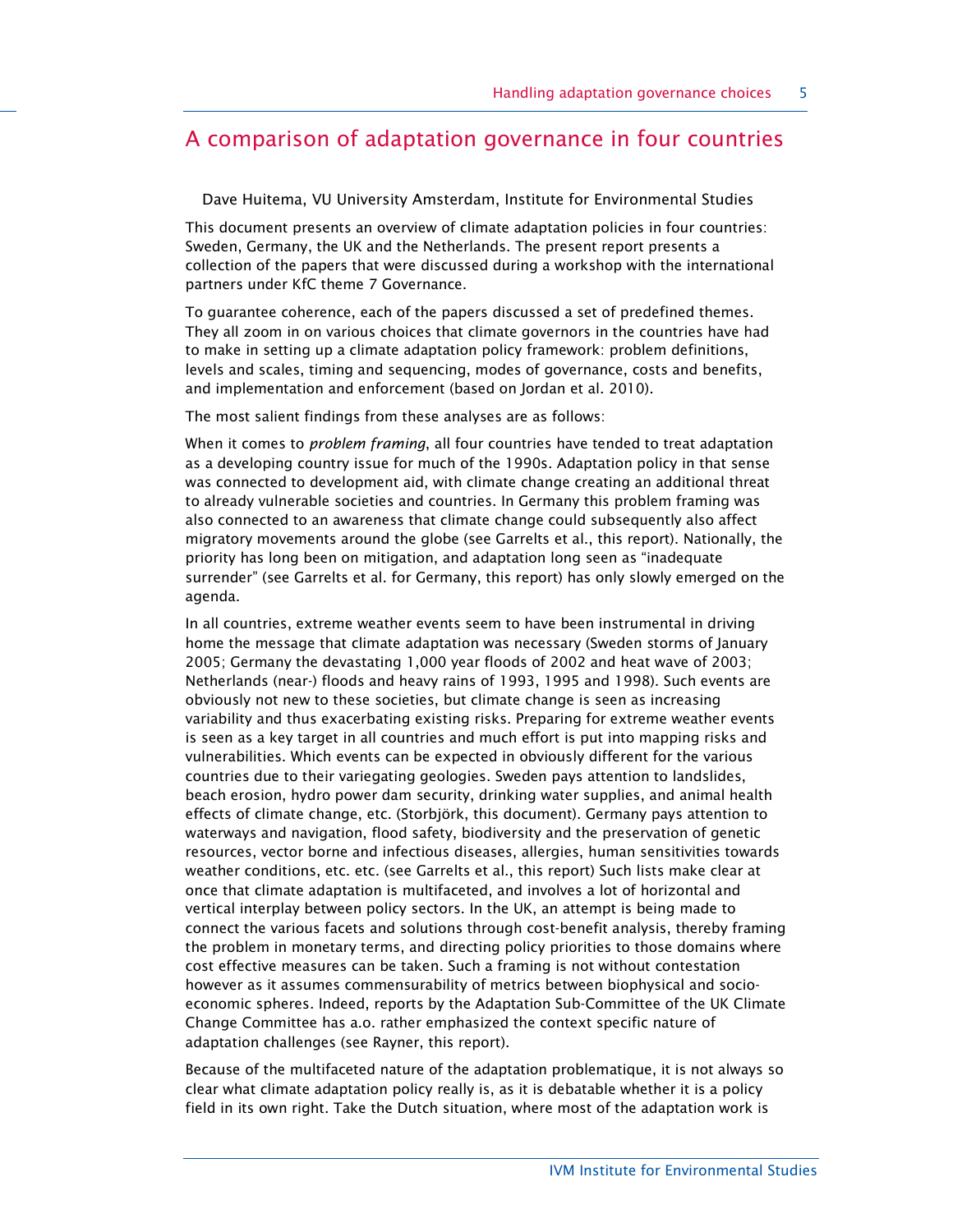done in the water sector, without it formally being named climate adaptation policy. Of the four countries analyzed here, progress towards an independent policy sector in the UK seems to be most advanced, for instance because it has the Climate Change Act of 2008 which provides for a legal foundation for capacity building in adaptation, its National Indicator for adaptation, its attempt to mainstream climate adaptation through Departmental Adaptation Plans, and its Adapting to Climate Change Programme (see Rayner, this report). Mainstreaming is obviously also a popular approach in the other countries.

In terms of *levels and scales*: all countries see adaptation largely as a local or regional issue, but the division of responsibilities still differs somewhat. In Sweden there is no national adaptation strategy and the emphasis is on the County Administrative Boards and municipalities (Storbjörk, this document). In Germany, there is a national adaptation strategy, but it emphasizes the subsidiarity principle and therefore assumes that measures must be taken at the local and regional levels and important stated principle is the "strengthening individual responsibility" (see Garrelts et al., this report). In Sweden, a wish for more national leadership - in the form of creating the right institutional setting and concrete guidance and recommendations not overtaking control- is expressed on part of the regional and local authorities. The national adaptation strategy in Germany provides some of such guidance, and the ministerial conference of all federal environment ministers has a standing committee on adaptation (see Garrelts et al., this report). Regulation and cost benefit analysis play such a central role in the UK approach that the adaptation policy there has been described as "a top down risk-based adaptation strategy" (Rayner quoting others, this report). However the UK national government itself sees itself rather as a provider for the right institutional environment that allows others to take the right decisions – indeed the nomenclature of some of the key organizations such as "Local and Regional Adaptation Partnership Board" suggests a more collaborative approach. There is thus a gap between the various perceptions of the actual level of centralization. In the Netherlands, the water management field has a long tradition of decentral control (through the water boards), yet the central government is in control of all national waters and plays a key role in almost all water infrastructure development and this role is often fulfilled in quite a top down way. Especially in periods of drought decision making is fully centralized to the national level in the Netherlands.

When it comes to *timing and sequencing*, all countries show a mixed bag of authorities that are pro-active and have started developing climate policies now, and authorities that take a wait and see approach. In Sweden there are some municipalities that have decided to act on their own, whilst others remain inactive for the moment. The more active local authorities there appear to be the ones that have recently experienced extreme weather events and relate them to climate change. The time horizon of policies differs somewhat, with the Swedish Commission on Climate and Vulnerability taking a 100 year perspective, but most local land use planners there working with a view to the next 5-15 years (Storbjörk, this document). This connects to the experiences in the UK with a cross-government project that sought to examine and implement solutions for the long term (defined as 20-90 years). A review of that project showed "reluctance to plan for the long term impacts of climate change due to perceived uncertainty associated with the impacts of climate change and the financial risks" (Rayner quoting others, this report). In the Netherlands, water management authorities and the so called Delta committee, have applied quite a long term perspective to asses flood risks (looking 100 years ahead), but actual measures are rather taken with a view of developments (e.g. certain level of sea level rise) that are deemed relatively certain in the next 50 years.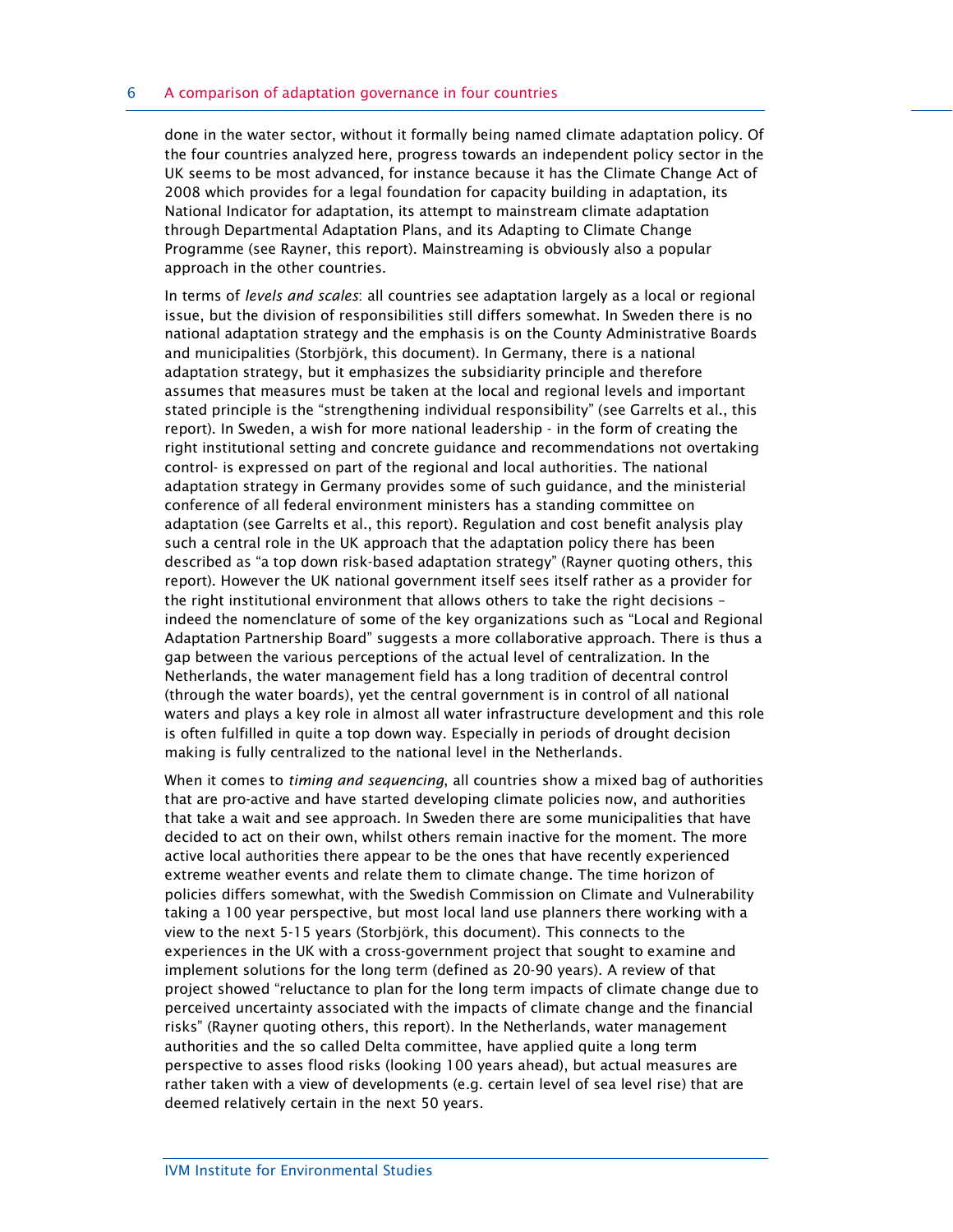As for *modes of governance*, it is important to state that in several countries there is some level of trepidation accepting an active role for the state (government) in providing for climate adaptation. Thus statements from the Swedish Commission on Climate and Vulnerability emphasize the "own responsibility" of all actors, and in Germany research programs like KLIMZUG (Managing climate change in the regions for the future) explore the capacity of regional cooperation networks and emphasize education and capacity building (see Garrelts et al., this report). Mees et al. (this report) note however how the Dutch construction sector for instance, despite standing to gain considerably from an active role in shaping adaptation, remains largely inactive. Given the emphasis on the "own initiative" it should not come as a surprise that there is much emphasis on communication and awareness raising in Germany and Sweden through risk mapping and early warning systems. But despite all the communication, the countries are surprisingly similar in how they also emphasize the need for regulation through the (local) land use/spatial planning system to keep risks below acceptable levels. In Germany for instance, climate adaptation is now described as a principle of regional planning, and the Building Code also incorporated it as a principle (see Garrelts et al., this report). In the Netherlands, the incorporation of climate change knowledge in the land use planning process is supposed to be guaranteed by the "Water test", which regulates that planning authorities need to consult the water boards on proposed land use developments (Mees et al, this report). The development of knowledge on risks is subsidized in all four countries, and in all countries there is facilitation of knowledge exchange between local and regional parties so that they can learn from each other. In Sweden, the state does accept responsibility for the national infrastructure and general emergency preparedness, and similar obligations apply to the regional and local level. Interestingly, local authorities can be held liable for "bad" land use planning decisions there (Storbjörk, this document). In Germany, climate adaptation issues may become an aspect in regulatory assessment procedures (see Garrelts et al., this report).

When it comes to the *costs and benefits* associated with climate change, these are considered to be clouded in uncertainty in all four countries, but increasingly calculations are being made. In The Netherlands and the UK, the emphasis s on no- or low regret measures, which implies that they take those measures that have strong positive corollary effects making them attractive from a range of perspectives, or are relatively cheap and potentially very high returns. In the UK, this implies that land use planning measures, building renovation, national infrastructure, natural resources and emergency planning are targeted (Rayner, this paper) – these sectors are also often mentioned in plans of the other countries, but research in the UK seems to show that even in these sectors there is little "uptake" of adaptation measures, with even the water sector largely ignoring climate change effects on water availability (ibid.). In Germany, the question of costs and benefits is seen as requiring further research. Consultations with the leading financial providers have however taken place, and a connection is seen with funding schemes of the federal government to the Laender. Also, there is some mentioning of the opportunities that climate change offers (see Garrelts et al., this report), which is also the case in the Netherlands (Mees et al. in this report). The risks and benefits are not spread equally across regions and sectors, and in keeping with the modes of governance just sketched, there little talk about solidarity between regions, except in Sweden, where the Swedish Commission on Climate and Vulnerability has hinted at the need to adjust state funding to the regions to compensate for risk differences; so far no implementation has been given to such notions (Storbjörk, this document). In the UK, flood insurance is enveloped into property insurance, effectively creating a level of solidarity between inhabitants of the more flood prone regions and others. The flood insurance system there is essentially a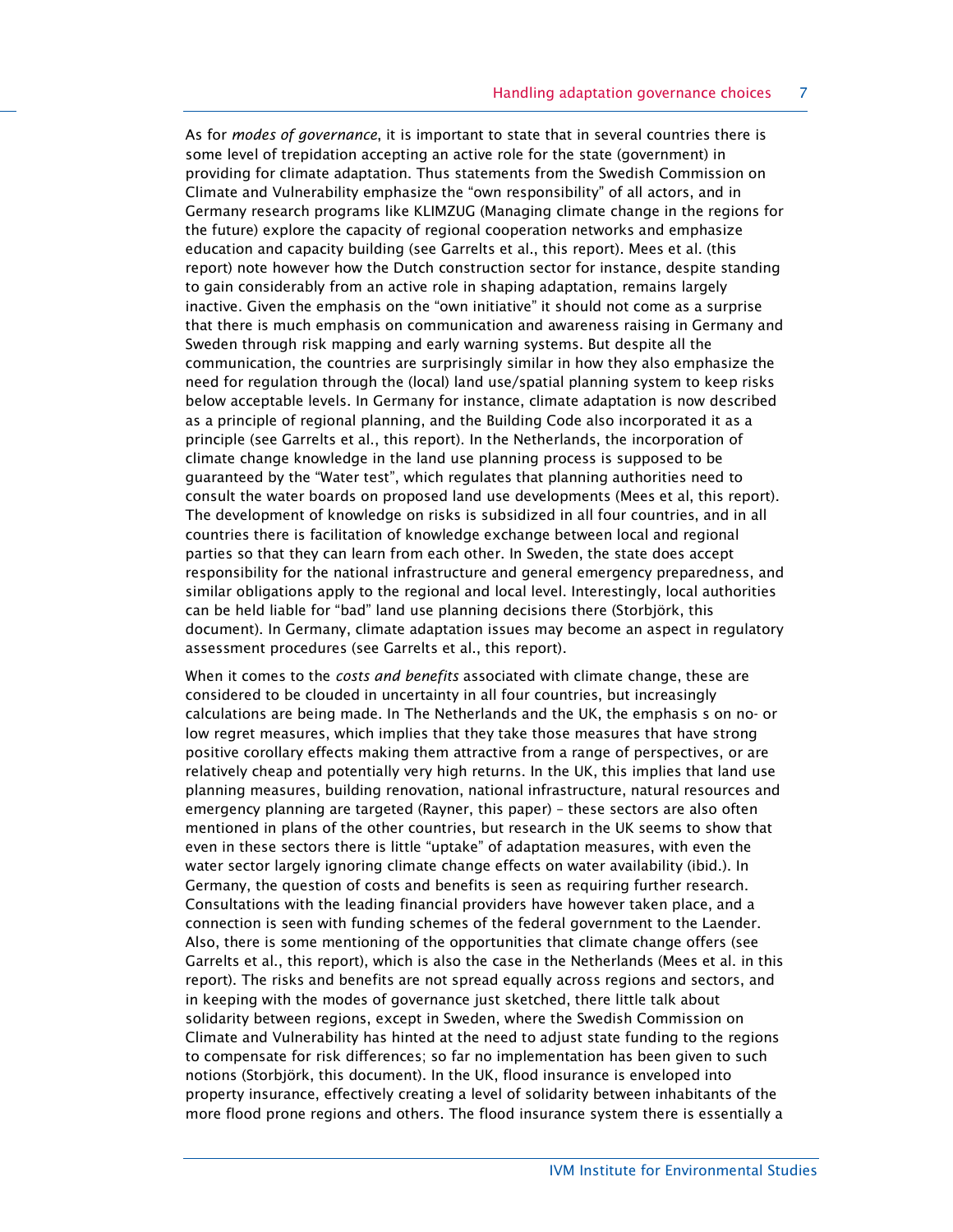co-production between government and the insurance industry, and the insurance industry has recently expressed concern for the reduced government investment in flood defences (Rayner, this document). Equity considerations do play an explicit role in the UK debate on adaptation, as witnessed by the discussions in the House of Commons Environmental Audit Committee that spoke of burden sharing and the dilemma between public liability and private responsibility (ibid.).

Finally, in terms of *implementation and enforcement*, it has been noted that Germany and the UK, have clear time frames for the revision of National Adaptation Strategies, and that the UK comes closest to having a monitoring framework for the implementation of climate adaptation policies, through the Adaptation Sub-Committee (Rayner, this report). However, as the goals of adaptation policies are relatively diffuse progress appears to be hard to measure – hence the usefulness of the "adaptation ladder" developed by the Subcommittee. This ladder focuses on capacity building, decision making, and timely action. The Subcommittee applied the ladder in 2011and the findings suggest increased rather than decreased vulnerabilities in the nine local authorities studied in the last ten years (Rayner, this report). It is also relevant to mention that in Sweden the County Administrative Boards are increasingly communicating the need for climate adaptation to the municipalities (Storbjörk, this document). Germany has had a national climate strategy since 2008, which has been concretised by an Adaptation Action Plan in 2011.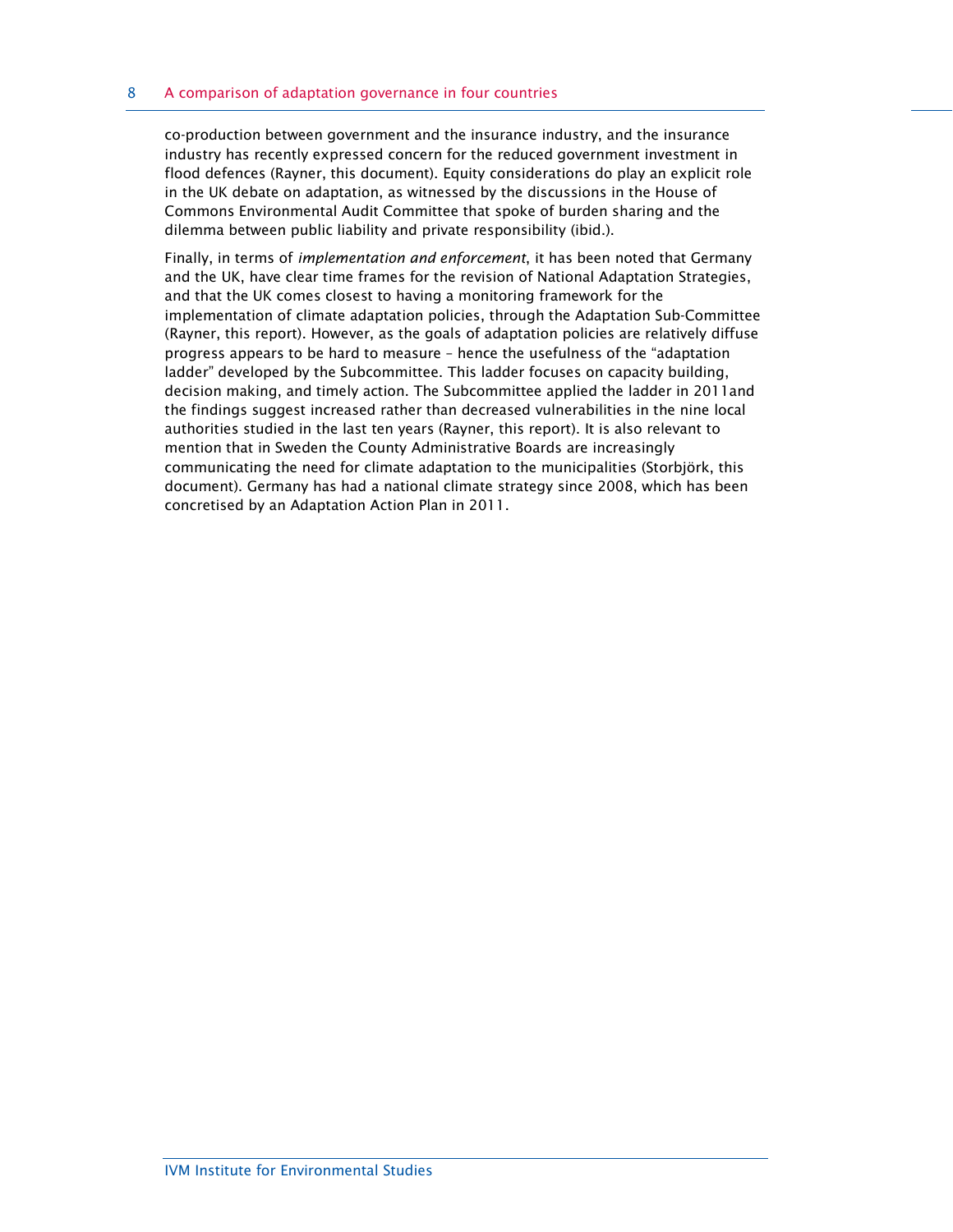## 1 Adaptation policies in Sweden 2004-2011

Sofie Storbjörk, Linköping University, Centre for Climate Science and Policy Research

### 1.1 Climate change effects

Increased precipitation, temperatures and sea-level rise is expected in a future climate in Sweden. The average of all scenario analysis gives a temperature increase in winter in northern Sweden of 5,7°C and a precipitation increase of 25% and for summer a temperature increase of 2,9°C and a precipitation increase of 11%. In southern Sweden, the corresponding figures are a temperature rise in the winter of 4,4°C and a precipitation increase of 21% and for summer a temperature increase of 2,8°C and a precipitation increase of 3%. This will have a bearing on the intensity and occurrence of flooding, landslides and erosion, of which the South and South-Western part of Sweden are particularly exposed. In the southern parts of Sweden sea level rise is expected to be up to 80 cm in a hundred year perspective. Depending on the land elevation expected sea level rise varies along the Swedish coastline, and in northern Sweden sea level reductions are instead expected (SOU 2007:60; Miljödepartementet 2009, www.klimatanpassningsportalen.se). There are few businesses and sectors that remain completely unaffected by a changing climate and in many cases our current society is also poorly adapted to variations occurring in today´s climate (SOU 2007:60).

#### 1.2 Policy developments in Sweden

The Swedish climate change strategy has developed gradually since the late 1980's. In 2002 The Swedish Parliament decided upon a combination of "carrot, sticks and sermons" to serve as national strategy for reducing emissions (Lundqvist & Biel, 2007:17ff). Gradually, since 2004, climate adaptation has been recognised as a policy issue that needs to be dealt with at national, regional and local levels in Swedish society. There is however no coherent national adaptation strategy at hand and the approach to climate adaptation has been characterized by a combination of voluntary efforts, network coordinative initiatives, governmental commissions/knowledge generation and legislative expectations on municipalities.

At the national level one starting point for collective efforts of climate adaptation is a seminar in December 2004, hosted by the Swedish Environmental Protection Agency (SEPA) and attended by sector representatives and regional and local stakeholders. At the seminar results were presented from a survey of the state of climate adaptation in Sweden, initiated by SEPA to support the Fourth Swedish National Report on Climate Change and undertaken by the Swedish Meteorological and Hydrological Institute (SMHI). The survey concluded that if measures aimed to target current climate variability were sorted out, only a few examples of adapting to climate change could be found e.g. where exposed municipalities had changed their building recommendations in waterfront areas (Rummukainen et al 2005). During the SEPAseminar it became clear that there was a frustration that not enough political initiatives had been taken to tackle climate adaptation. As a result, an informal authority-network on adaptation was initiated with the task to clarify responsibilities and coordinate the work amongst national authorities more effectively. The most active members in the network were the SEPA, SMHI and the Swedish Geotechnical Institute (SGI). Particularly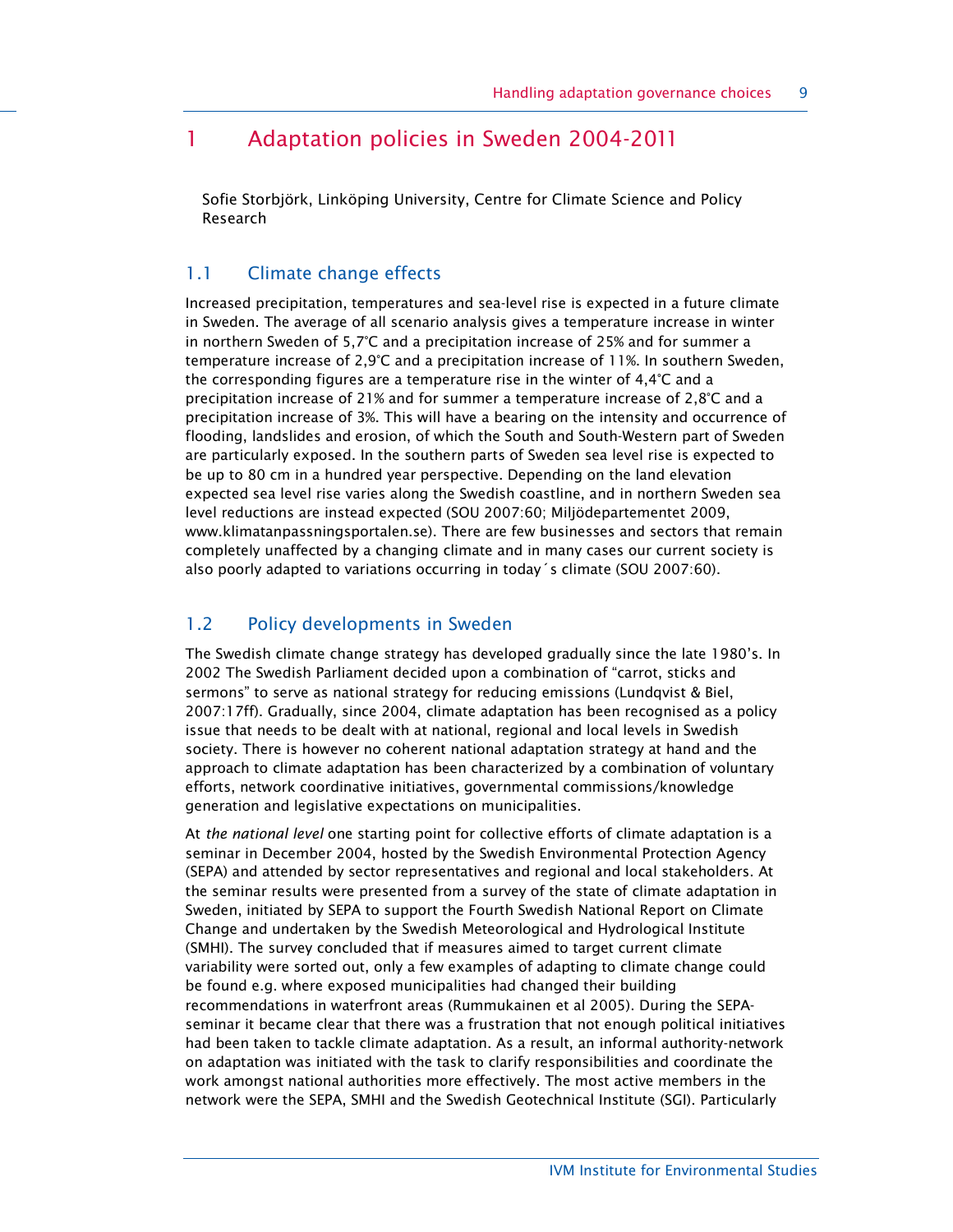the research department at SMHI had since the middle of the 1990's been striving to take on a more active role in climate adaptation (Uggla, 2009, Johansson & Mobjörk 2009). Only a few months after the initiation of network, there was however a sudden political momentum for acting on climate adaptation.

When the severe January-storm struck large parts of Sweden in 2005, there was a growing awareness that societal robustness and capacity to deal with extreme weather could not be taken for granted and a corresponding call for action. During the spring of 2005 the Committee on Climate and Vulnerability was therefore formed with the task to assess Swedish vulnerability to climate change and its regional consequences. The task was also to clarify responsibilities and organisational changes needed for supporting Swedish climate adaptation. In 2007 the Final Report was presented, highlighting the need for strategic planning and proposing a number of sectoral measures for dealing with the consequences of climate change. A strengthened role was also suggested for the County Administrative Boards (elaborated in the regional section) together with the proposition of a new institute for climate science and adaptation. All in all 59 suggestions of climate adaptation measures were made (SOU 2007:60). A recent inventory from August 2010 showed that out of these 59 suggestions 14 have resulted in direct governmental commissions and another 14 are partly identified in governmental commissions. The remaining 22 have not yet been taken further (Rydell et al 2010). The latest Governmental Bill on climate change mainly focused on emission-reductions but suggested that adaptation is given increased recognition in Swedish climate change politics at large (Prop 2008/2009:162). The Bill caused the Swedish Government to invest 300 million SEK between 2009-2011 to adaptation measures in the form of: improved knowledge of landslides in the Götas Älv catchment (South-Western Sweden) and improved national height data to better assess flood-risks (105 MSEK to SGI), a strengthened role for the County Administrative Boards (75 MSEK to 21 CAB:s), an improved height-database for assessing risks in planning (120 MSEK to the Swedish Mapping, Cadastral and Land Registration Authority). Legislative changes have been made in the Planning and Building Act, where it is, since the  $1<sup>st</sup>$  of January 2008 made clear that considerations of climate change and to risks e.g. flooding and erosion are to be made in strategic and detailed planning (Boverket 2009 and 2010).

In parallel with the ongoing commission, members from the informal authority network on climate adaptation came to play an important role in developing the Swedish web-portal "Klimatanpassningsportalen", which was launched in June 2007. The aim of the portal has since then been to spread knowledge of the consequences of climate change, risk-management and examples of how climate adaptation can be integrated in the work practices of municipalities and regions. The portal is currently run by the SMHI in informal cooperation with the SEPA, the Swedish Geotechnical Institute, the National Housing Agency, the Swedish Civil Contingencies Agency, the Swedish Mapping, Cadastral and Land Registration Authority, the National Food Administration and the Swedish Energy Agency (www.klimatanpassningsportalen.se). The informal authority network has since its start had regular meetings and arranged a number of workshops and seminars both for internal coordination and for external communication where they present ongoing work and activities (Regeringskansliet 2009).

Following the Hyogo Framework for Action, there is since September 2007 also an authority network called the National Platform for working with natural disasters in Sweden, coordinated by the Swedish Civil Contingencies Agency. They have initiated an inventory (Rydell et al 2010) of current assignments and governmental commissions for climate adaptation in Sweden in sectors e.g. transportation, technical support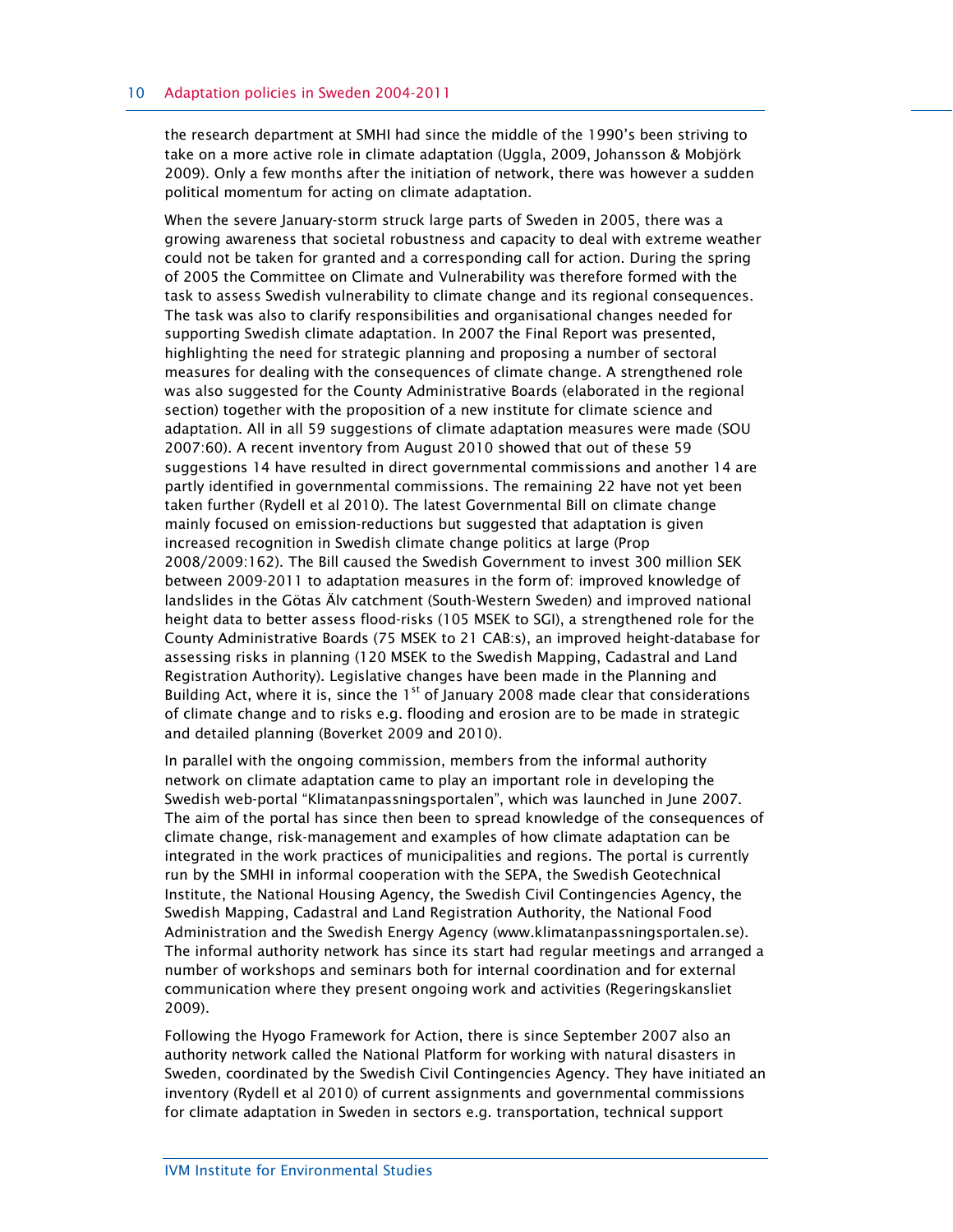systems, planning, agricultural practices and tourism, natural environments and environmental goals, and human health. It is clear from the inventory that today, several key sectoral authorities have taken on a role in climate adaptation and are collaborating in different forms of networks, projects and commissions either by demand from governmental commissions or by their own initiatives. The inventory shows that up to date 74 activities relating to climate adaptation has been undertaken by various national authorities, mainly in the areas of city planning, technical support systems and agricultural practices. The activities concern e.g. networks, efforts to produce usable knowledge within their sectoral sphere (sectoral risk-inventories, vulnerability assessments etc.), working with sectoral action-plans, producing guidelines/handbooks/ reports, and developing methods for considering climate risks in planning and other strategic activities (Rydell et al 2010). Besides the National Platform there is also a Delegation for Landslide-issues as well as an Authority Network for Beach Erosion led by the Swedish Geotechnical Institute, a National Coordination of Drinking Water Issues led by the National Food Administration, a Network for Animal Health and Husbandry led by the National Veterinary Institute and a Committee for Dam-Security led by the Swedish National Grid. From this it is safe to say that there is, at the national level, today several sectoral and cross-sectoral coordinating initiatives at work through different administrative channels but so far the Government has not appointed an authority to take on the role of chief-coordinator (Rydell et al 2010). In the recent Governmental budget proposal from the  $20<sup>th</sup>$  of September 2011 new investments in climate adaptation are suggested between 2012-2015. Besides a continued support to the County Administrative Boards and new money for better geographical and geotechnical data, it is suggested that SMHI is appointed a new role as a national competence centre on climate adaptation. It is stated that SMHI "will work as a node for collecting, compiling and making international, national and regional knowledge on climate adaptation accessible (Regeringskansliet 2011-09-20).

At the regional level, the County Administrative Boards (CAB:s) – as regional state actors – have since 2009 been given the task and some strengthened financial resources to coordinate adaptation within each region as part of their annual governmental direction (Prop 2008/2009:162). It has been suggested that regional delegations are established to support local efforts, provide, interpret and communicate knowledge as well as coordinate, press for action and assess ongoing work (Prop. 2008/09:162, SOU 2007:60). The work so far has been directed at establishing necessary organisational structures and producing action plans (Rydell et al 2010). Some early recommendations were made for managing climate risks in planning (ÖSAM 2006, CAB Skåne & Blekinge 2008) but in the last years the work to summarize information and present the ongoing work within regions to support adaptation practices has increased (CAB Stockholms län 2011, Västra Götalands län 2011, Östergötland 2011 and Skåne 2010). There is also an informal network where climate adaptation coordinators at the 21 CAB:s regularly meet and exchange experiences (Rydell et al 2010).

The main adaptation work is however expected to take place at *the local level* where the 290 municipalities have operational responsibility for climate adaptation. Municipalities in Sweden have extensive responsibilities for spatial planning and building, drainage and water supply, emergency planning and rescue services and are – as of January 2008 – to consider the consequences of climate change in spatial planning, following the Planning and Building Act (Boverket, 2009). There are some state funds where municipalities can apply for state subsidies to work with riskmanagement measures in existing settlements. E.g. the city of Kristianstad finance 80% of their very large scale technical embankment with such state subsidies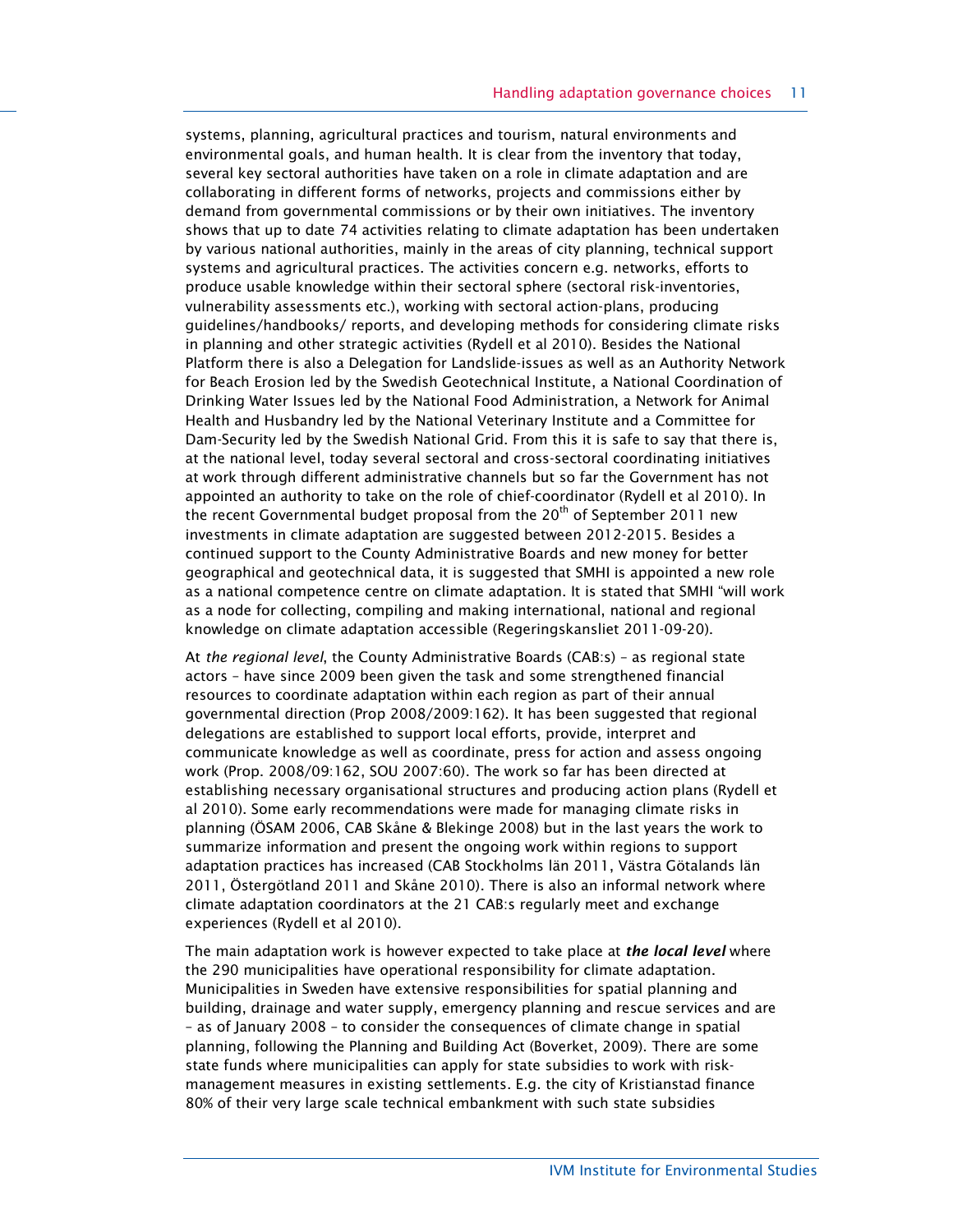#### 12 Adaptation policies in Sweden 2004-2011

(Storbjörk 2006). The budget for subsidies was for 2010 43 million SEK which means that only a limited number of projects can be given support. The Commission on Climate and Vulnerability suggested another fund for large scale investments to be established with a bigger budget so that the current fund could be directed at smaller investments. This suggestion has however not been realised as of yet (Rydell et al 2010).

In a self-evaluative survey sent out by the Association of Swedish Municipalities and Regions (SKL) in the fall of 2009 it was shown that 9 of 10 of the responding 200 municipalities claims to somehow approach adaptation in their spatial planning and every fourth municipality stated that they are approaching adaptation to "a high degree" (SKL, 2009b). Compared to previous surveys (Rummikainen et al 2005, Viehhauser et al 2006, Langlais et al 2007) and case studies (e.g. Uggla & Lidskog, 2006, Storbjörk; 2006) showing that local initiatives vary strongly across the country and stretch between e.g. wait-and-see, reactive and proactive climate change adaptation, a more optimistic picture was drawn on municipality responses to our changing climate. At the same time the results gave little indication of what the high degree stand for and how these municipalities concretely approach climate adaptation in spatial planning practice. In an interview-study in September 2010 with the 10 municipalities from the SKL-survey that agreed to be identified and stated that they to a high degree approach climate adaptation in master plans, detail plans and recommendations for planning we learn that "a high degree" can mean anything between 1. that climate adaptation will be discussed in coming master plans based on current variability, that climate change risks are assessed in singular detail plans but without any general strategy/ recommendation, in a policy context where political priorities for climate change is low, and 2. that climate change risks form preconditions in master plans based on specific risk/vulnerability analysis and are assessed in all detail plans based on planning-recommendations (Storbjörk and Uggla, in preparation). When looking at what concrete adaptation measures have been taken, the most common approach seems to have been undertaking local risk- and vulnerability assessments, changing building recommendations for waterfront housing (i.e. prescribed lowest levels for building foundations), investing in temporary and/or permanent protection (e.g. quick water walls, embankments etc.) and updated pumping systems for flooding (Miljödepartementet 2009, Johansson & Mobjörk 2009).

### 1.3 Thematic framework

### 1.3.1 Problem definitions

On the one hand there is policy-agreement that the problem of climate change and its societal consequences needs to be dealt with proactively in society. In national policy documents no doubts regarding the occurrence of climate change is expressed and even if different scenarios are presented the general message – often with reference to the IPCC-reports – is that we need to take action today. One example: "Climate change is complex and demands initiatives and measures on global, national, regional and local levels in order to reduce emissions and adapt society to climate change" (Boverket 2010). On the other hand there is still practical confusion regarding what is included in the term climate adaptation. A recent inventory of adaptation measures taken in Sweden e.g. highlights the need to further define and be clear on what we mean by climate adaptation as it stretches from adaptation that responds to current climate variability, observed trends backwards in time and adaptation to scenarios describing possible future changes (Rydell et al 2010, Rummukainen et al 2005). Also,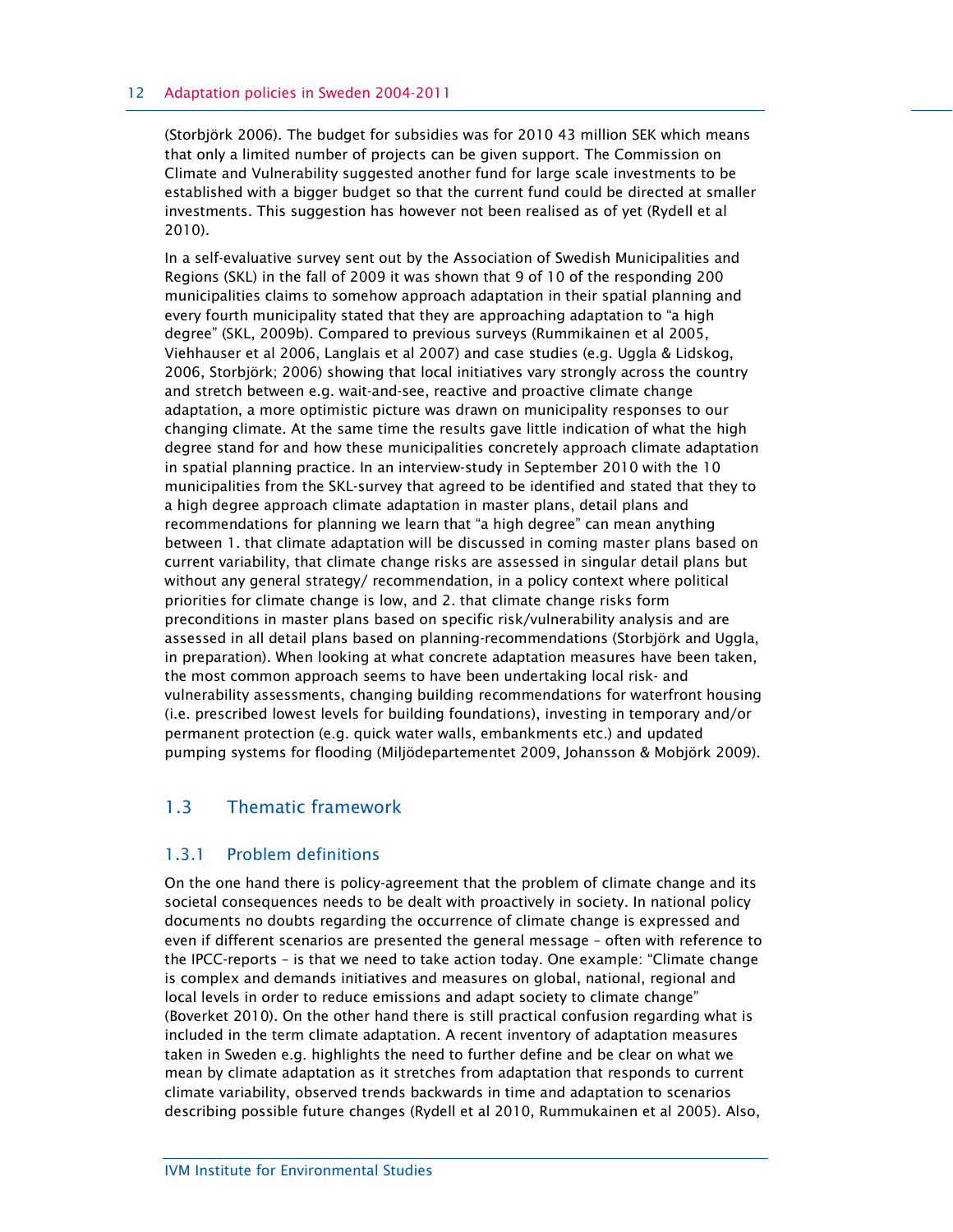when e.g. doing interviews with local representatives some interviewees clearly expresses doubts regarding the occurrence, pace and magnitude of climate change and would prefer to adopt a wait-and-see-strategy – as the belief is that we do not know enough to be able to prioritize taking action – and instead target what are perceived to be more pressing political concerns. Further, local and regional representatives are at times uncertain of what is to be included in the climate adaptation discussion, i.e. current variations or climate change, adaptation or mitigation efforts etc. (Uggla 2006, Storbjörk 2006, Storbjörk 2007, Johansson et al 2009, Uggla and Storbjörk, submitted).

#### 1.3.2 Levels and scales

In section 2 it is shown that there is no national adaptation strategy and that knowledge generation, knowledge coordination/networking and knowledge communication takes place among national sector and regional authorities while the operational adaptation efforts are expected from municipalities. There is in Sweden a critique regarding the lack of common national guidelines and leadership in climate adaptation and questions are raised whether there is a need "for a national authority with responsibilities to coordinate the work of key authorities?" (Boverket 2010, Rydell et al 2010). Both authority reports and current research has stated that climate adaptation requires better coordination and clarification of roles and responsibilities, vertically and horizontally amongst authorities (e.g. Glaas et al 2010, Rydell et al 2010, Johansson & Mobjörk 2009, Nilsson & Gerger Swartling 2009). There is also a critique that not enough direct responsibilities have been given to sector authorities. Further, the lack of coordination in the Government Offices is also been pointed out, where authorities that today are working with climate adaptation belong to different offices with varying priority to climate change. This means a risk of double-work and contradictions (Rydell et al 2010).

Between national and regional authorities there are also intense discussions on how to communicate knowledge and guidance to municipalities (SEPA 2008). On the one hand municipality key actors have often expressed a frustration by the experienced lack in support, knowledge and recommendations from regional and national authorities, except for some of the bigger particularly exposed and proactive municipalities that have chosen to act on their own (SKL 2009b, Viehhauser et al 2006, Uggla and Lidskog 2006, Storbjörk 2006, Rummukainen et al 2005). On the other hand municipalities strongly claim their independence when recommendations are seen as too intrusive upon local self-determinism, which complicates the production of regional guidelines (Uggla 2009, Lidskog & Uggla 2009, Storbjörk 2007, 2011). In this respect it is clear that e.g. the CAB:s have had difficulties in taking a more proactive role towards municipalities, due to the strong local monopoly of planning. To what extent this has changed with the new role of the CAB:s is still an open question. In recent interviews with local planners in ten municipalities, there are indications that some of the CAB:s has put increased pressure on municipalities (Uggla and Storbjörk, submitted). There has however also been a critique from more proactive municipalities that the CABs, in determining appropriate risk-levels, risk watering down their recommendations to be able to fit all (Storbjörk and Uggla, in preparation).

Regarding the EU, there is in national policy documents often a section where "international activities" are reported and where it is stated that the issue of climate change is put high on the agenda in both EU and the UN. The EU Adaptation White Paper is briefly presented as are EU-directives e.g. related to floods and the UN Hyogo Framework for Action (see e.g. Rydell et al 2010, Boverket 2010).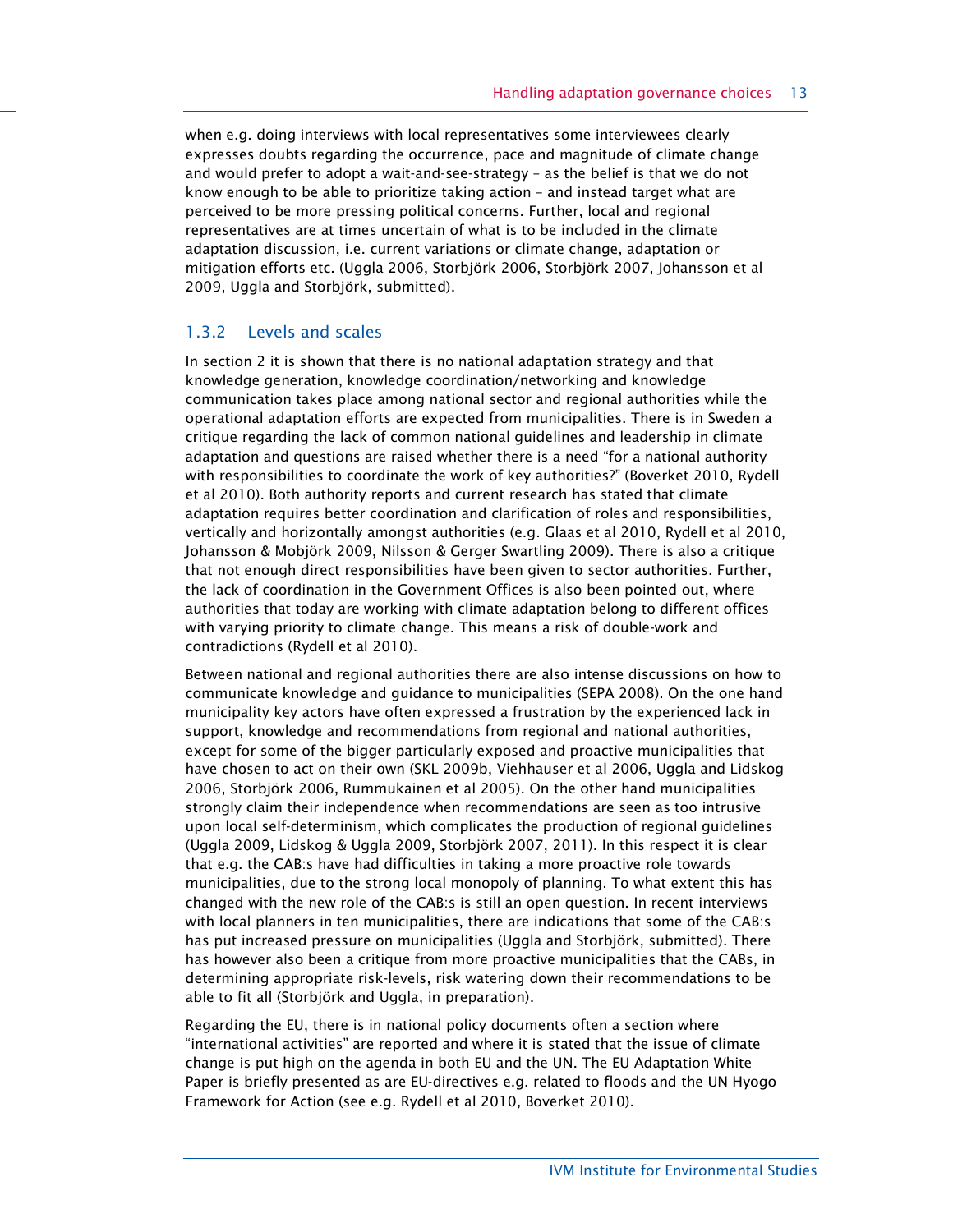#### 1.3.3 Timing and sequencing

Adaptation entered the climate policy debate in Sweden much later than emissionreductions but due to extreme weather events e.g. storms and flooding and the work of the Commission on Climate and Vulnerability, adaptation has become a legitimate policy issue. The time perspective adopted in the Commission is "how Swedish climate can be changed in the coming 100 years" (SOU 2007:60). Concerning the timing of adaptation measures there is no doubt that the more proactive municipalities are those that have been exposed to extreme weather in the recent past and where riskinventories show continued vulnerabilities, i.e. in this sense it is reasonable to speak of reactive adaptation that triggers various adaptation measures. There is however the constant debate of what to adapt to, in terms of different assessments that are made of e.g. what flood-levels and scenarios of sea-level rise it is reasonable to adapt to and what a good-enough safety-margin is for municipalities (experienced floods, hundredyear-flows, worst-case scenarios etc.). In many municipalities it has been difficult to legitimise e.g. risk-management measures beyond what is practically experienced every 5-10 years in terms of e.g. floods (Uggla 2009, Storbjörk 2007, 2009). Also in planning future areas it appears that planners – despite risk-inventories at hand – make their interpretations and negotiates what safety-margins are actually reasonable in individual plans as a compromise between climate risks and political ambitions (Uggla and Storbjörk, submitted). Concerning time-perspectives recent interviews show that political leaders and city planners in their practical work seems to work with perspectives of 5-15 years – depending on the time-frames adopted in strategic documents – while at the same time planning for spatial structures that are likely to last at least 50-100 years. Also the time-perspective in climate scenarios at hand are often made in a longer time-perspective than local plans, a mismatch that is likely to influence the role of climate data and scenarios in planning and decision-making. It seems problematic to incorporate the more long-term perspectives in everyday planning and decision-making and going beyond no-regret measures, particularly when no state subsidies are at hand (Hjerpe, Storbjörk & Alberth, in preparation, Uggla and Storbjörk, submitted). While there is perhaps no taboo on adaptation, mitigation seems to be more politically easy and "attractive" to work with in terms of investments and public good-will (Hjerpe, Storbjörk & Alberth, in preparation).

#### 1.3.4 Modes of governance, instruments

The Commission on Climate and Vulnerability has emphasised that *local authorities*, businesses and individuals all have key roles to play in facilitating climate adaptation (SOU 2007:60). The main principle when it comes to preventing and repairing damages due to extreme weather – stated by the Commission – is that "all actors are responsible for their own property". The state is responsible for national infrastructure as well as emergency preparedness and large-scale risks. The municipality has the responsibility of local risks, as well as emergency preparedness, health care, water and land management, municipal roads and transportation. In spatial planning municipalities have the task to safeguard that the land used for settlements is suitable for its purpose and so makes an assessment of appropriateness (lämplighetsprövning) as regards e.g. climate risks. The municipality can be held liable for bad decisions up to 10 years. It was suggested in the Commission on Climate and Vulnerability that an increase from 10 to 20 years is made in the period during which local authorities are liable for compensation (SOU 2007:60). This could be a way to increase financial responsibility for local authorities but is a suggestion that has met with resistance, e.g. from the Swedish Association of Local and Regional Authorities (Johansson & Mobjörk 2009). The suggestion has not been taken further as of yet (Rydell et al 2010). The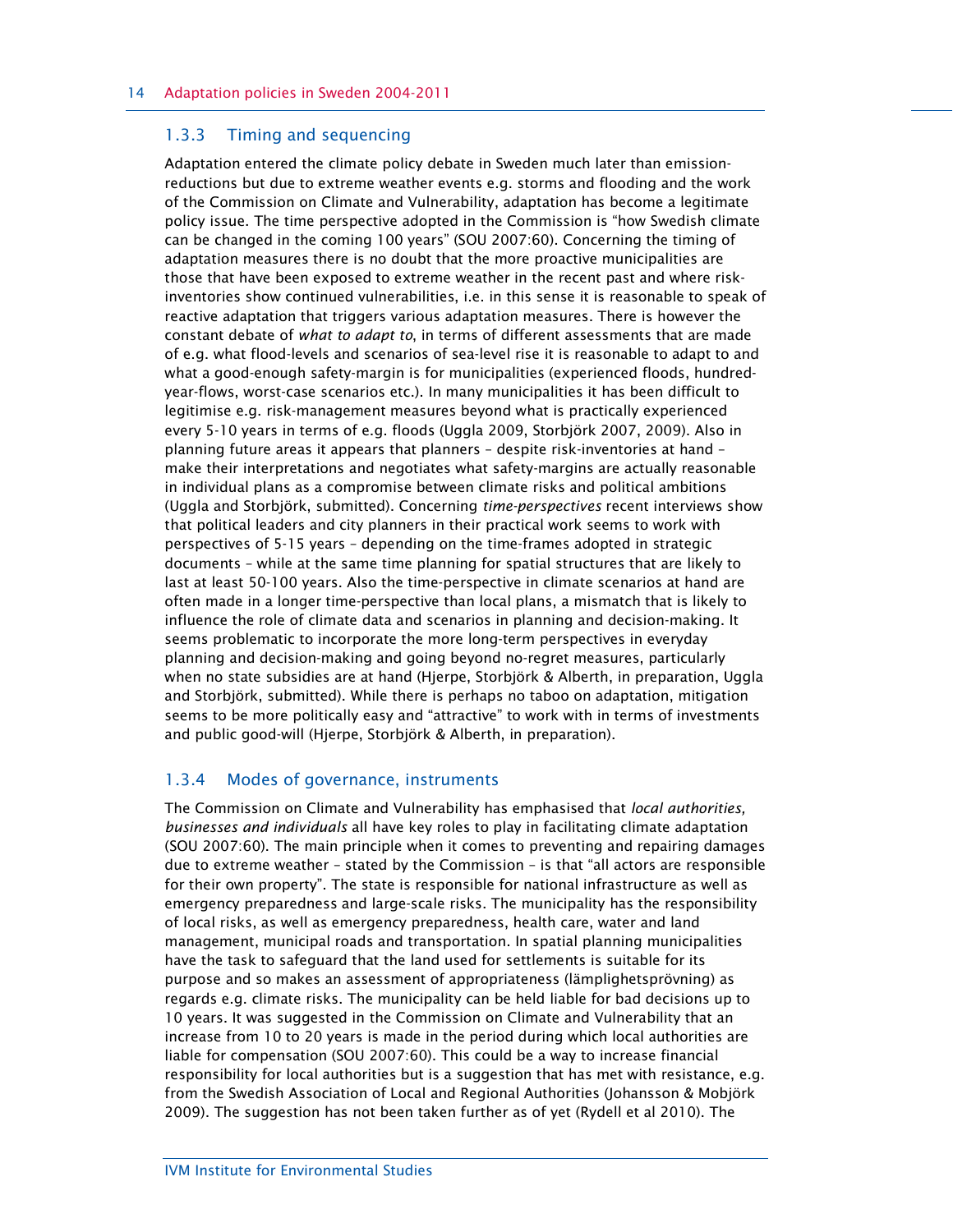building constructor has the responsibility to certify that building is carried out under existing plans and regulations. It is stated that property owners "must protect themselves from damages after best ability" as regards fires and water. Measures to limit fires are regulated in law while no equivalent for landslides, erosion and flooding was identified. It was also stated that municipalities cannot force individuals to take measures on their land and that if no action is taken and there is damage it is still unclear who is responsible. The Commission also suggests that when risks have not been known when constructions were made or when costs for the individual are significant it can be appropriate for the state to give certain support (SOU 2007:60). The research project Climatools, funded by the Swedish Environmental Protection Agency, has raised the issue of the responsibility of individuals for climate adaptation and sees individuals and consumers as new target actors in climate change.

As regards *policy instruments*, there is today no coherent national adaptation strategy in Sweden, compared with other countries. Instead the current work has on the one hand consisted of "early" voluntary initiatives from national and regional authorities as well as highly exposed proactive municipalities and, on the other hand, since 2007 and onwards an increased number of governmental commissions, network activities and knowledge-production/communication aimed at supporting the mainstreaming of climate adaptation across sectors and administrative levels (see section 2). Listed policy-instruments in the Commission on Climate and Vulnerability are mapping of risks for flooding, erosion and landslides, data bases and knowledge support, early warning systems and operative support in crises, spatial planning, state subsidies for preventive measures, insurance, information and education, research funding and changed organisational structures (SOU 2007:60). Steering has thus to a large extent taken place by diffusing responsibility, mainstreaming within existing policy structures/instruments already in use and stimulating different actors to coordinate their work and engage in capacity-building (Montin 2009).

#### 1.3.5 Cost and benefits

The Commission on Climate and Vulnerability presents sector-wise accounting of expected costs and benefits for climate adaptation. E.g. the costs for damaged roads and bridges due to landslides, erosion and flooding are estimated to amount to a total of between 9 and 13 billion SEK up until 2100 (not including big flooding. A flooding of Lake Vänern is e.g. approximated to cost 900 million SEK concerning 100-years flows and 1,9 billion SEK for maximum flows) while the costs for preventing up to 50% of these damages amount to only 2-3,5 billion SEK. Estimations are also made for railroads, the flight and maritime industry, telecommunications, electrical systems, dams, heating and cooling, drinking water, days- and wastewater, buildings, forestry, agriculture, fishing, tourism, health etc (SOU 2007:60). The Commission expects heat related deaths to represent the largest increase in costs but high costs are also expected related to increased need of cooling systems and increased infections (ibid). Who is expected to carry the burden varies across sectors. Regarding to what extent geographical fairness is considered the Commission of Climate and vulnerability has stated that "a certain reallocation of state funding can be seen as motivated as climate change strikes differently across the country and in different sectors. Some municipalities will be burdened by increased costs while others will benefit" (SOU 2007:60, p 581). What this could mean in practice is not made clear however. At the local level some of the more proactive municipalities, e.g. the city of Gothenburg have, within a cross-sectoral working group made calculations of costs for local adaptation measures in particular areas, following different runoff scenarios. Scenarios to protect an area under planning would vary between 200 to 1500 million SEK and if measures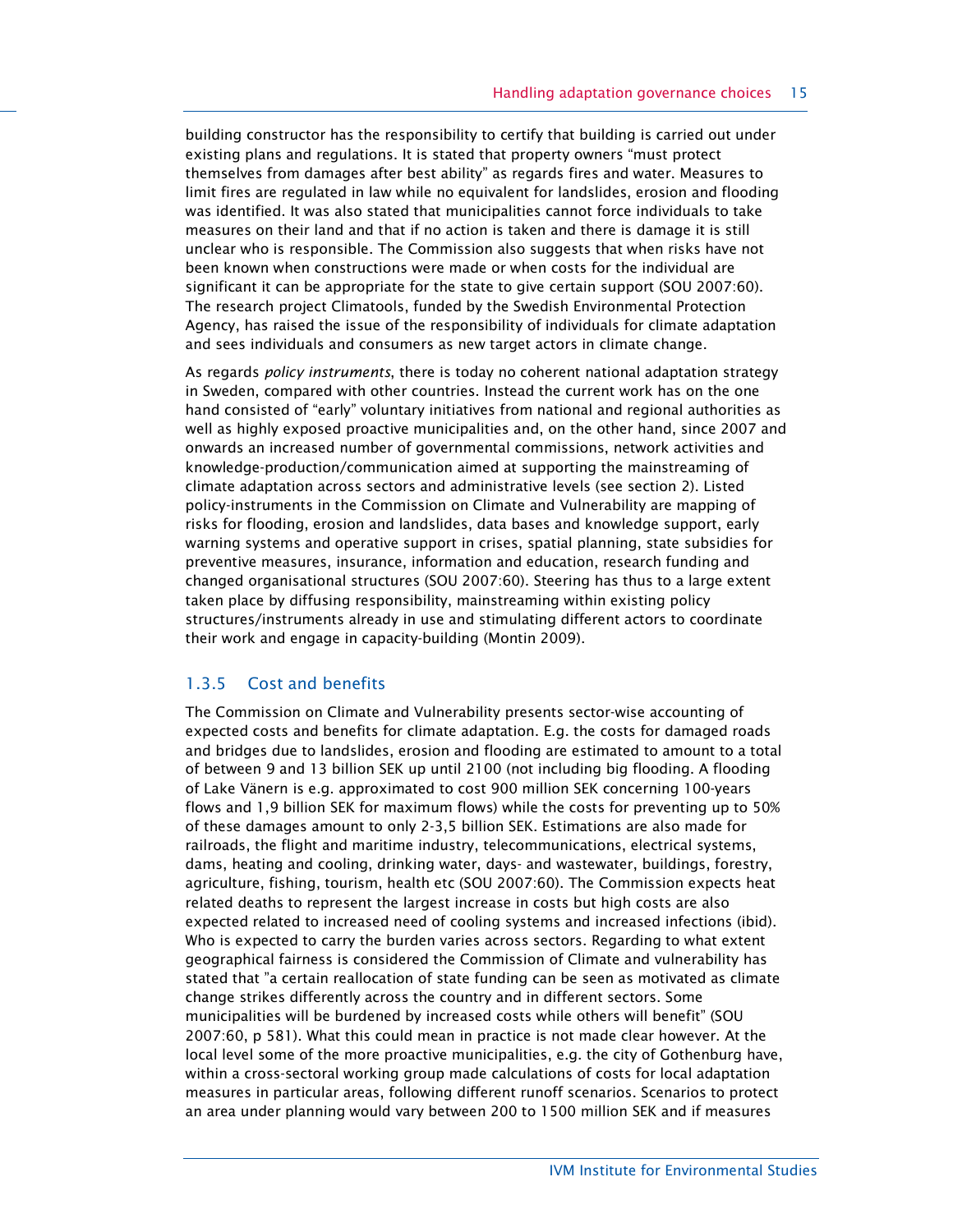would include securing central parts of Gothenburg it is calculated that costs would amount to between 3000 to 10 000 million SEK (Gothenburg 2009, Glaas et al 2010).

#### 1.3.6 Implementation and enforcement

The implementation of climate adaptation policies and measures is highly decentralized, where municipalities are seen as the key agents for change, albeit with the knowledge support from regional (e.g. the new role of the CAB:s) and national authorities. The role of municipalities in climate adaptation is particularly pointed out in the Planning and Building Act and in the contingency legislation. As regards planning, the County Administrative Boards have a monitoring role in respect of both master plans and detail plans at the same time as the monopoly of planning rests with municipalities. Previous studies have shown that the CAB:s have used their monitoring role to point out risks when they have not been called attention to by municipalities e.g. "have you considered the risks of climate change" (Storbjörk 2006) while recent interviews with planners give indications that at least in some regions municipalities experience greater demands and that municipalities have to comply with regional demands so that local plans are not re-examined (Uggla and Storbjörk, submitted). As mentioned in section 2 national authorities have worked with the production of what is seen as usable knowledge within their sectoral spheres e.g. risk-inventories, vulnerability assessments, guidelines/handbooks and methods for considering climate risks as support to sectoral and local implementation. At the same time it is precisely at the level of implementation and of turning climate adaptation policy expectations to practice that challenges ahead are expected. Previously identified key implementation challenges lie in e.g. challenging vertical administrative interplay (relationship between administrative levels), local ability to evaluate and use available knowledge, how to facilitate horizontal interaction, learning/changing mindsets and ownership across sectoral divides in local planning and politics, raising and keeping political momentum for prioritizing climate adaptation and managing conflicts between taking climate considerations and other pressing local concerns (Uggla & Lidskog 2006, Storbjörk 2006, Keskitalo 2008, Nilsson & Gerger Swartling 2009, Lidskog & Uggla 2009, Glaas et al 2010, Storbjörk 2010, Simonsson et al 2011, Storbjörk & Hedrén 2011, Hjerpe & Glaas, conditionally accepted, Jonsson et al, under review).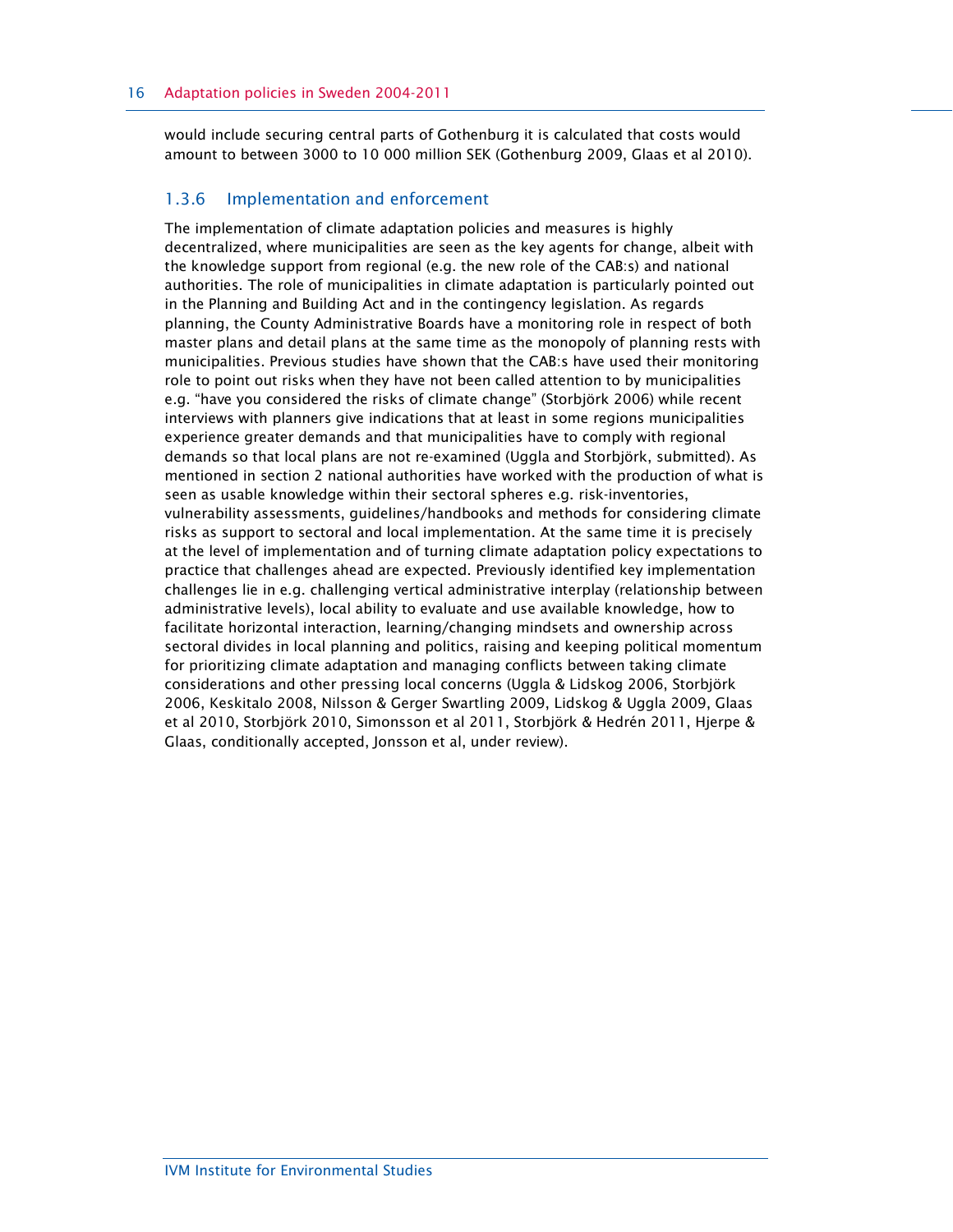## References

- Boverket (2009). Bygg för morgondagens klimat. Anpassning av planering och byggande. Karlskrona: Boverket.
- Boverket (2010). Klimatanpassning i planering och byggande analys, åtgärder och exempel.Regeringsuppdrag (6) M2009/4802/A. Karlskrona: Boverket
- CAB Stockholms län (2011). Är våra kommuner klimatanpassade? Ansvar, riktlinjer och åtgärder. Stockholm: Länsstyrelsen i Stockholms län.
- CAB Västra Götalands län (2011). Klimatanpassning i Västra Götaland. Lägesrapport om klimatanpassningsarbetet i länet 2010. Länsstyrelsen i Västra Götaland Rapport 2011:27.
- CAB Östergötland (2011). Introduktion till klimatanpassning i Östergötland. Linköping: Länsstyrelsen i Östergötland.
- CAB Skåne (2010). Klimatanpassning. Planera för ett förändrat klimat. Malmö: Länsstyrelsen i Skåne.
- CAB Skåne & Blekinge (2008). Stigande havsnivå konsekvenser för fysisk planering.
- City of Gothenburg (2009). Extrema väderhändelser fas 2. Fallstudie Gullbergsvass. Göteborg: Göteborgs Stad.
- Glaas, E., Jonsson, A., Hjerpe, M. & Andersson-Sköld, Y. (2010). Managing climate change vulnerabilities: formal institutions and knowledge use as determinants of adaptive capacity at the local level in Sweden. Local Environment 15, 525-539.
- Hjerpe, M. & Glaas, E. (conditionally accepted). Evolving climate adaptation strategies: incorporating influences of socio–economic stress. Mitigation and adaptation strategies for global change.
- Hjerpe, M., Storbjörk, S. & Alberth, J. (in preparation). Climate adaptation in local politics.
- Granberg, M. & Elander, I. (2007). Local Governance and Climate Change, Local Environment, 12, pp. 537-548.
- Johansson, B. & M. Mobjörk (2009). Climate adaptation in Sweden. Organisation and experience. FOI Rapport 2725.
- Johansson, M., Hjerpe, M., Simonsson, L. & Storbjörk, S. (2009). Hur möter östgötakommunerna klimatfrågan? En kartläggning av risker, sårbarhet och anpassning inför klimatvariationer och klimatförändringar. CKS Research Report 2009:4.
- Jonsson, A. et al (under review). Cities' capacity to manage climate vulnerability: experiences from participatory vulnerability assessments in the lower Göta Älv Catchment, Sweden. Local Environment.
- Keskitalo, E.C.H. (2008). Climate Change and globalization in the Arctic: an integrated approach to vulnerability assessment. London: Earthscan.
- Langlais, R. et al. (2007). Turning point on Climate Change? Emergent Municipal Response in Sweden: Pilot Study. Nordregio Working Paper 2007:3.
- Lidskog, R. & Uggla, Y. (2009). Lokalt klimatarbete: kommunen som lärande organisation, in: Uggla, Y. & Elander, I. (Eds.). Global uppvärmning och lokal politik. Stockholm: Santérus Academic Press.
- Lundqvist, L. J. & Biel, A. (2007). Coping with Climate Change: Sweden's Climate Strategy as a Case in Point, in Lundqvist, L. J. & Biel, A. (Eds). From Kyoto to the Town Hall.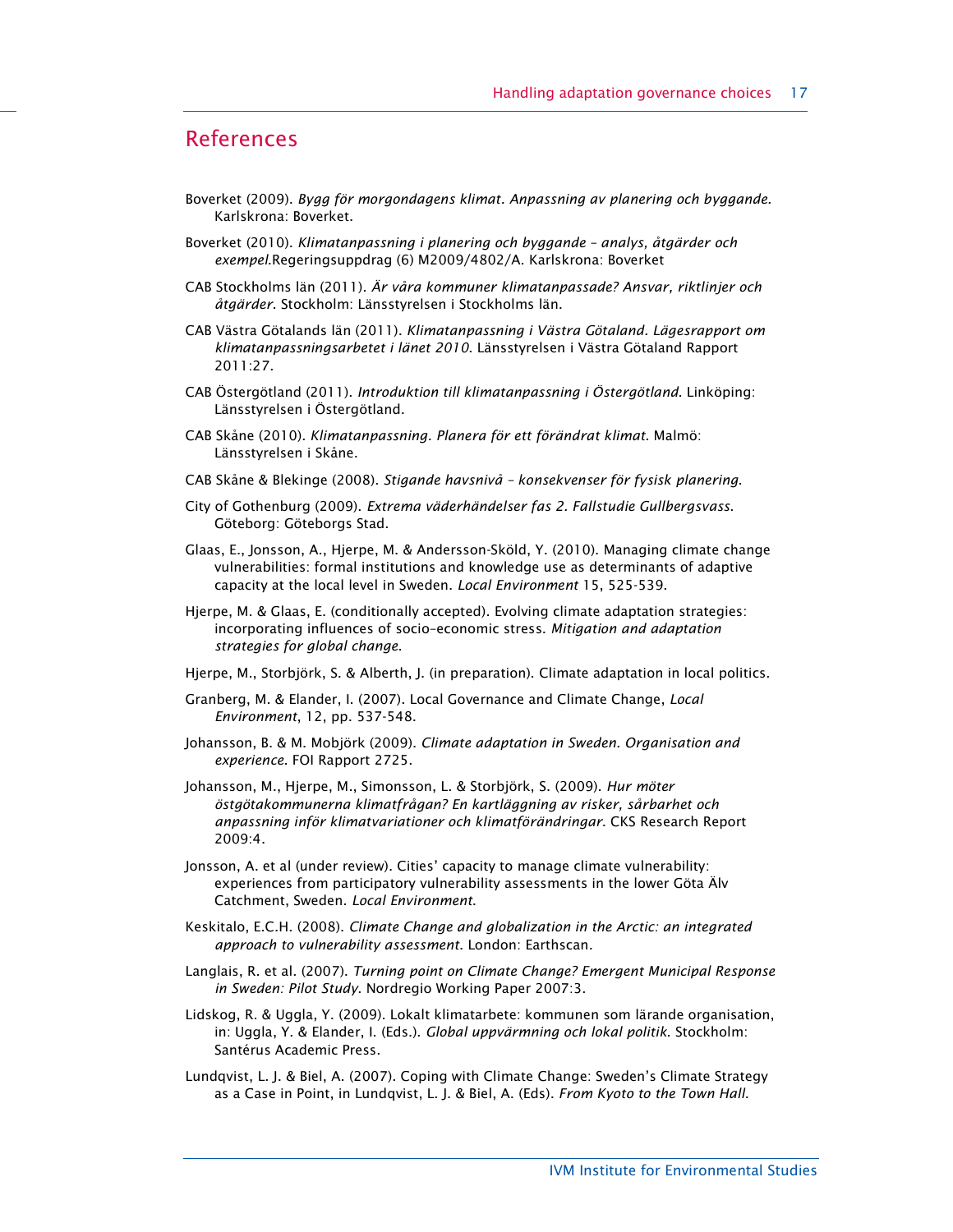Making International and National Climate Policy Work at the Local Level. London: Earthscan.

- Miljödepartementet (2009). Sveriges femte nationalrapport om klimatförändringar. Ds 2009:63. Stockholm: Fritzes förlag.
- Montin, S. (2009). Klimatpolitiken och kommunerna, in: Uggla, Y. & Elander, I. (Eds.). Global uppvärmning och lokal politik. Stockholm: Santérus Academic Press.
- Nilsson, A. & Gerger Swartling, Å. (2009). Social learning about climate adaptation: global and local perspectives. Paper presented at the 9th NESS Conference Knowledge, learning and action for sustainability, 10-12th of June 2009, London.
- Prop. 2008/09:162 En sammanhållen klimat- och energipolitik. Stockholm: Regeringskansliet.
- Rummukainen, M., Bergström, S., Persson, G. & Ressner, E. (2005). Anpassning till klimatförändringar. Kartläggning av arbete med sårbarhetsanalyser, anpassningsbehov och anpassningsåtgärder i Sverige till en framtida klimatförändring. Norrköping: SMHI.
- Rydell, B., Nilsson, C., Alfredsson, C. & Lind, E. (2010). Klimatanpassning i Sverige en översikt. Nationell plattform för arbete med naturolyckor. Karlstad: MSB.
- SEPA (2008). The role of central authorities in climate adaptation. Summary of group discussions from a workshop on Climate adaptation from 2 of October 2008.
- SKL (2009a). Hanteringen av vattenfrågorna är avgörande Om att klimatanpassa den fysiska planeringen. Stockholm: SKL.
- SKL (2009b). Läget i landet. En enkätundersökning om klimatanpassning i den fysiska planeringen. Stockholm: SKL.
- SOU 2007:60 Sverige inför klimatförändringarna hot och möjligheter (Stockholm, Fritzells). Swedish Official Report on Climate and Vulnerability.
- Simonsson, L., Gerger Swartling, Å., André, K., Wallgren, O. & Klein, R.J.T. (2011). Perceptions of risk and limits for climate change adaptation: case studies of two Swedish urban regions. In Ford, J. & Berrang-Ford, L. (Eds), Climate Change Adaptation in Developed Nations: From Theory to Practice. Advances in Global Change Research 42. Dordrecht: Springer Publ.
- Storbjörk, S. & Y. Uggla (in preparation). Approaching climate change adaptation in Swedish spatial planning practice. Lessons from 10 "proactive" municipalities.
- Storbjörk, S. & J. Hedrén (2011). Institutional capacity-building for targeting sea level rise in the climate adaptation of Swedish coastal zone management. Lessons from Coastby. Ocean and Coastal Management Vol. 54, No 3, 265-273.
- Storbjörk, S. (2010). It takes more to get a ship to change course. Barriers for organisational learning and local climate adaptation in Sweden. Journal of Environmental Policy and Planning 12, 235-254.
- Storbjörk, S. (2009). Perspektiv på klimatanpassningens tekniska fix, in Gyberg P. & Hallström, J. (Eds). Världens gång – teknikens utveckling. Studentlitteratur: Lund.
- Storbjörk, S. (2007). Governing Climate Adaptation in the Local Arena: Challenges of Risk-Management and Planning in Sweden. Local Environment 12, 457-469.
- Storbjörk, S. (2006). Klimatanpassning i Sverige Drivkrafter och utmaningar för riskhantering och fysisk planering. Linköping: CSPR Research Report 06:02.
- Uggla, Y. & Storbjörk, S. (under review). Klimatrisker på planerarnas agenda: Erfarenheter, perspektiv och förhållningssätt. Dansk Sociologi specialnummer om klimatförändring och bypolitik (Ed) Anders Blok.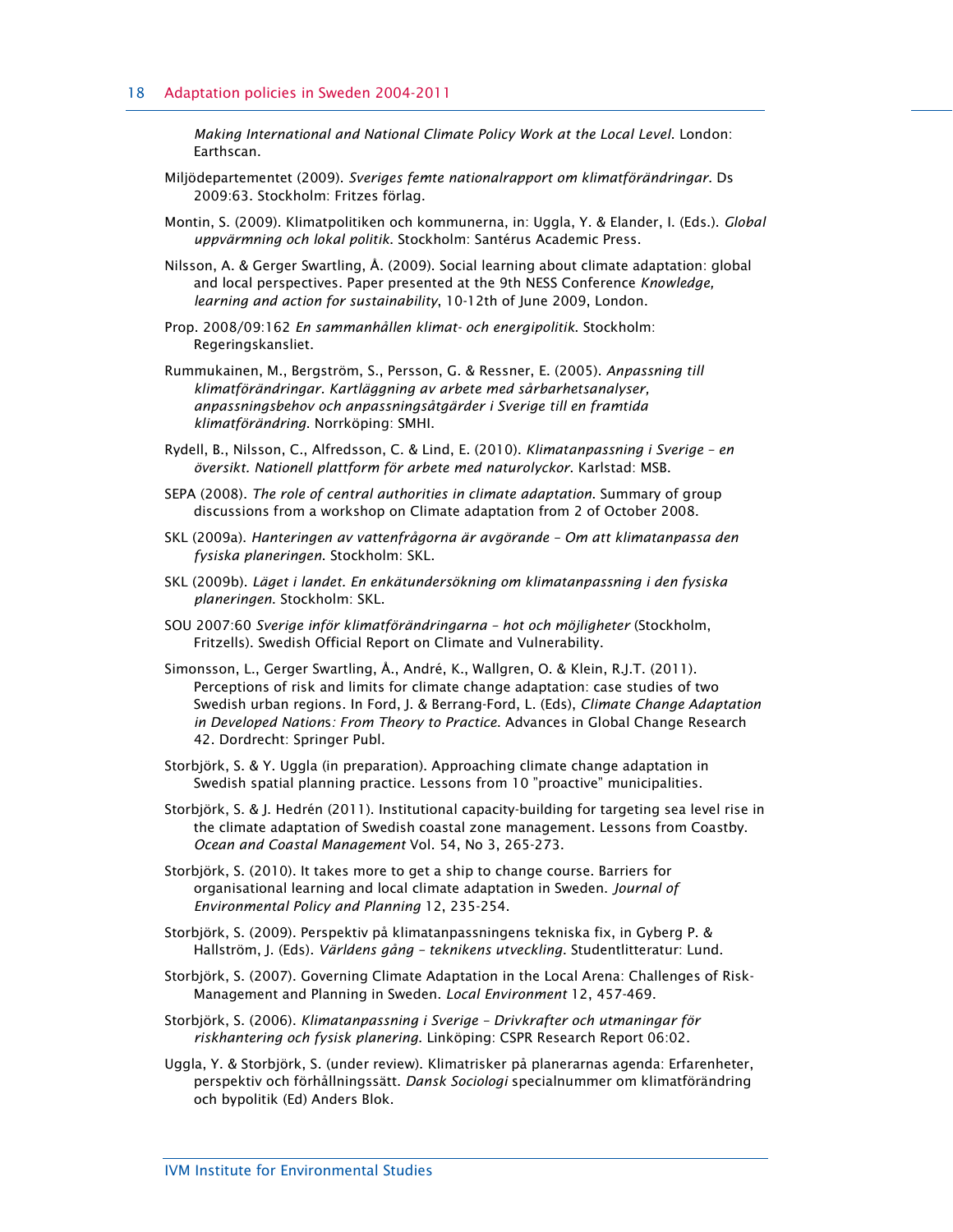- Uggla, Y. (2009). Framtiden är inte längre vad den varit: anpassning till ett förändrat klimat, in Uggla, Y. & Elander, I. (Eds.). Global uppvärmning och lokal politik, Stockholm: Santérus Academic Press.
- Uggla, Y. & Lidskog, R. (2006). Att planera för en osäker framtid. Kommuners arbete inför hotet om ett förändrat klimat. Örebro: Centre for Urban and Regional Studies Report No 60.
- Viehhauser, M. m.fl. (2006). Inventering av kommunernas hantering av översvämning, ras och skred inom den kommunala planeringsprocessen. Klimat- och sårbarhetsutredningen bilaga B15. Stockholm: Fritzells förlag.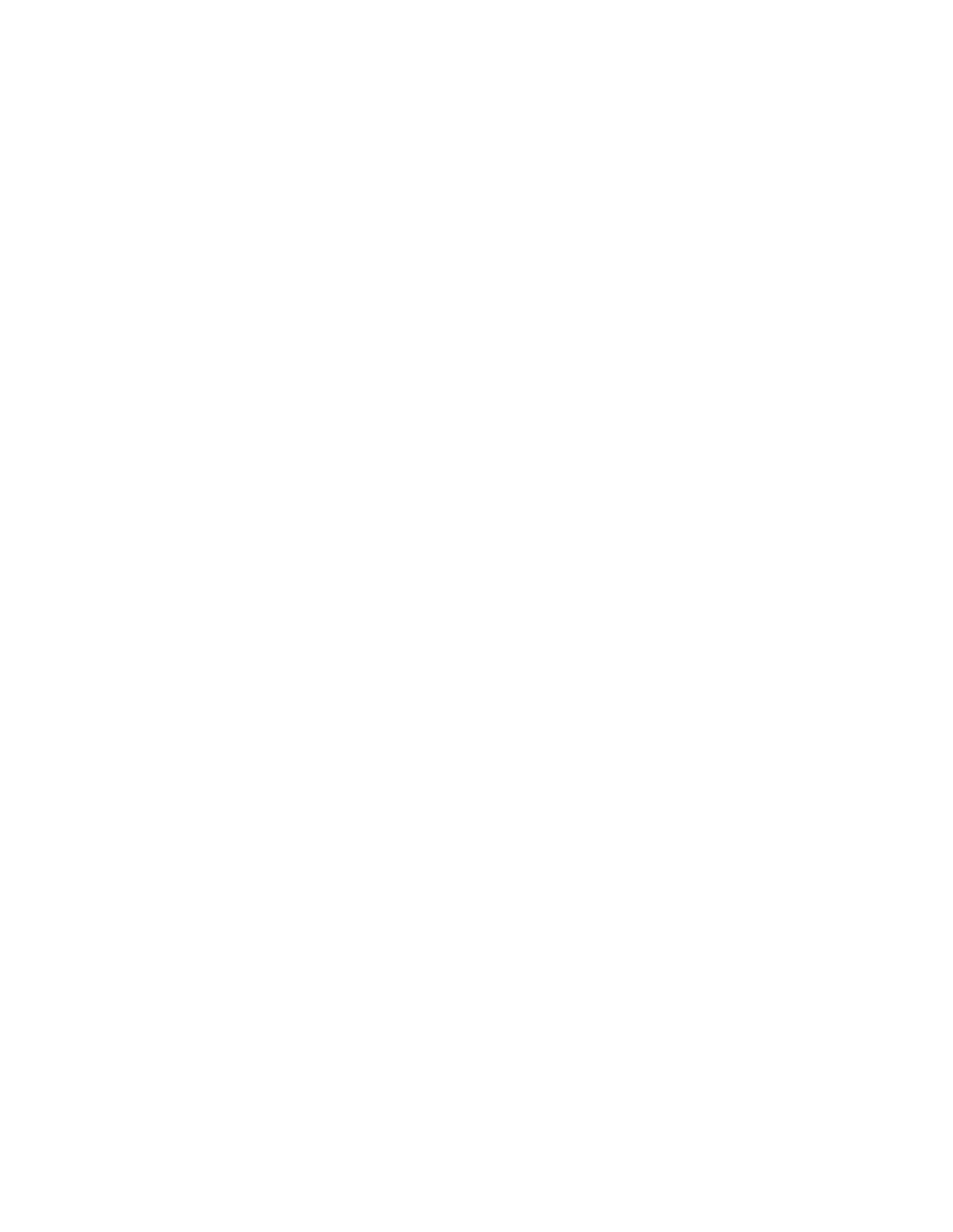## 2 Adaptation policies in Germany

Heiko Garrelts, artec, University of Bremen Kevin Grecksch, CENTOS, University of Oldenburg Maik Winges, CENTOS, University of Oldenburg

## 2.1 Climate change effects

1

Generally speaking the climate in Germany can be described as temperate seasonal with humid westerly winds predominating. Furthermore the climate is moderated by the North Atlantic Drift. Germany's landscape can be characterised as diverse and moderate, ranging from the peaks of the Alps to the lowlands of northern Germany. In general, the impacts of climate change are expected to vary and to be mostly rather moderate (Swart et al. 2009). On the basis of the latest report by the Intergovernmental Panel on Climate Change (IPCC) the German National Adaptation Strategy (NAS) as the main document at hand (Federal Government 2008a) elaborates in its second chapter ("The climate is changing!") on details of existing and expected changes in climate parameters (temperature and precipitation), both worldwide and in Germany. A comparative evaluation, based on work by the German National Meteorological Service (DWD), presents the results of four existing regional models. According to the authors, this "ensemble evaluation makes it possible to arrive at reasonably robust statements about corridors of change" (Federal Government 2008b).

These corridors consist of the following trends: Depending on the global trend in anthropogenic emissions of climate-relevant gases, the temperature rise in Germany is expected to increase between 0.5 and 1.5°C during the period 2021-2050 and between 1.5 and 3.5°C during the period 2071-2100. This warming will be most noticeable in winter months. Winter precipitation could increase by an average of up to 40%, and in some parts of the central upland areas<sup>1</sup> the increase could even be as much as 70%. Summer precipitation could decrease by up to 40% on a nationwide average, with the south-west of Germany being particularly affected.

In its third chapter ("What are the consequences? – What can be done?") the document classifies the consequences of climate change as follows (Federal Government 2008a, 15f.):

- **•** Consequences arising from continuous changes (e.g. seasonal shifts in vegetation periods, long-term changes in groundwater recharge or reduced heating requirements in winter)
- **•** Consequences dictated by more frequent or more intense occurrence of extreme events, such as intense rainfall, storms and storm surges, heat waves or long periods of drought. These also include forest fires, floods and droughts
- **•** Consequences of increasing climate variability. Climate fluctuations could acquire short term importance, e.g. droughts might occur in rapid succession, thereby overtaxing the capacity of the agricultural and forestry sectors to cope with them.

<sup>1</sup> This concerns the federal states of Rhineland-Palatinate, Hessen and north-eastern Bavaria.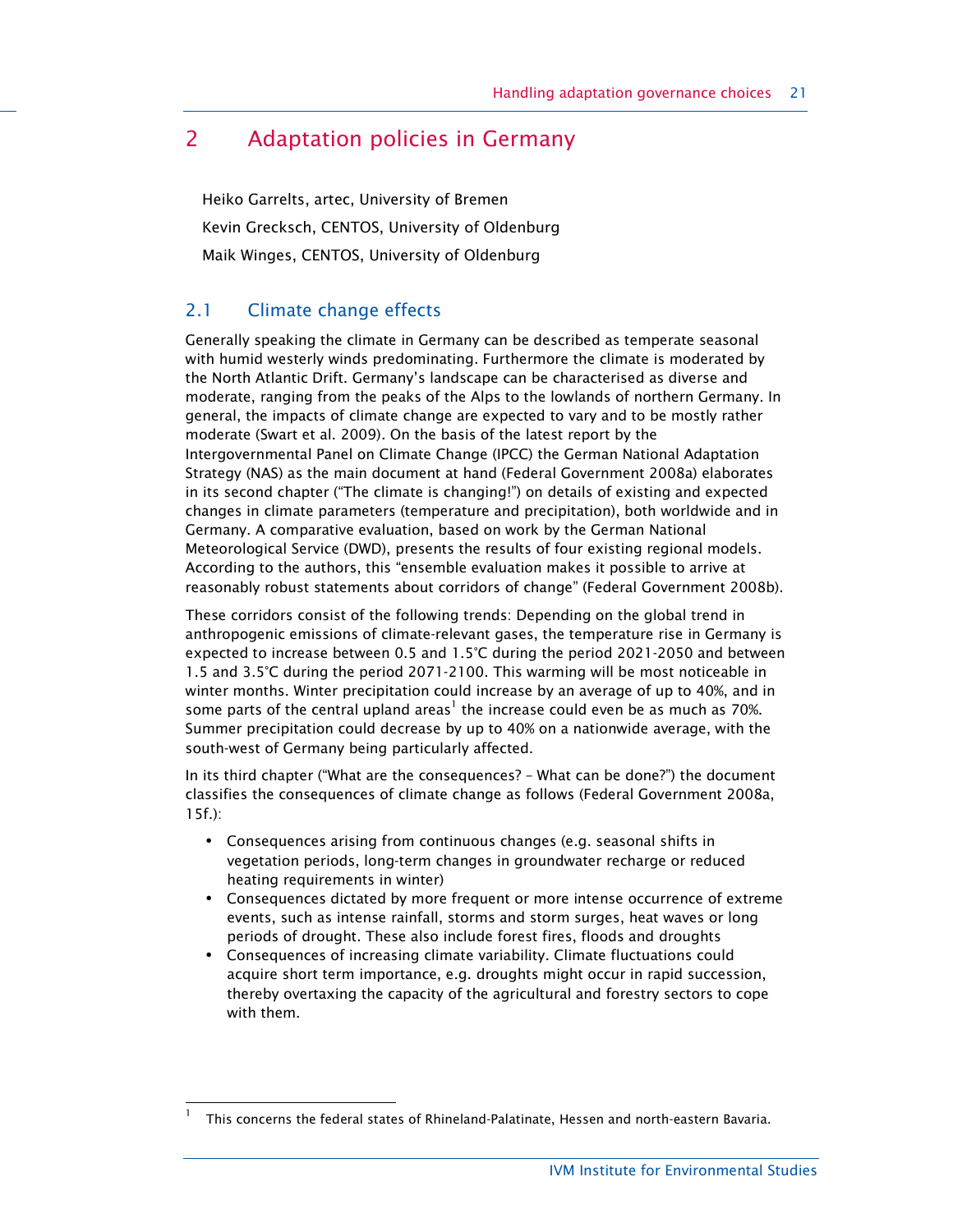The NAS also emphasises the following points:

- **•** In the second chapter's concluding part, the number of uncertainty factors being involved in the model calculations is emphasised, e.g. the impossibility to predict the worldwide trend in emissions of greenhouse gases and aerosols with any certainty (Federal Government 2008a, 13).
- **•** Regional differences in the availability and use of natural resources (e.g. water), but also influences on the environment may have regional and local effects on adaptive capacity and hence on the scale of climate change impacts.
- **•** There may be regional differences in the "positive or negative nature of the impacts" (ibid.) as well.
- **•** Many of the consequences arising from gradual changes cannot be attributed to the single factor of climate change, since they are also influenced – e.g. – by population growth or changes on settlement patterns.
- **•** Climate change has impacts not only on nature, but also on industry and society.

The latter aspect is the starting point to differentiate the possible consequences of future climate change for 15 sectors and areas and to identify options for action. These vulnerable sectors are human health, building sector, water regime, water management (including coastal and marine protection), soil, biodiversity, agriculture, forestry and forest management, fishery, energy industry (including conversion, transport and supply), financial services industry, transport and transport infrastructure, trade and industry and tourism industry. In addition, cross-sectional topics are identified: spatial, regional and physical development planning and civil protection.

### 2.2 Policy developments in Germany

Today, climate change adaptation is recognised as a policy issue that needs to be dealt with at different levels in German society. This perception has developed gradually, especially since 2002. There is a coherent German climate change strategy on the national level (NAS, Federal Government 2008a), being complemented and concretised by an action plan (Bundesregierung 2011). The national level also initiates and coordinates activities on the regional and local level. In addition, there are adaptation programmes on the Laender (German Federal States) and to some extent on the local level. Rather independently from the NAS, the northern German coastal states are busily engaged in determining potential dangers to the coastal region and implementing appropriate technical adaptation measures (Garrelts/Lange 2011). With regard to other actors, especially the economic sector has adopted the issue of climate change adaptation (Karcmarzyk/Pfriem 2011). In contrast, civil society organisations seem to refer to the issue only in so far as it touches "traditional" claims, such as biodiversity protection.

According to Swart et al. (2009, 218), the debate in Germany has long been influenced by the perception that climate policies should focus on mitigation. With regard to the causes of climate change, adaptation has been considered an inadequate surrender. This is one reason why German politicians have been somewhat reluctant to take on the challenge of adaptation as a public political issue (ibid.). An important milestone for the phase of political agenda setting was the devastating thousand-year-flood in South-East Europe in 2002 (the most affected federal states in Germany were Saxony and Saxony-Anhalt). It became obvious that affluent industrialised countries are vulnerable vis-à-vis extreme events as well, not only third world countries. The massmedia and nongovernmental organisations framed this extreme event as a first sign of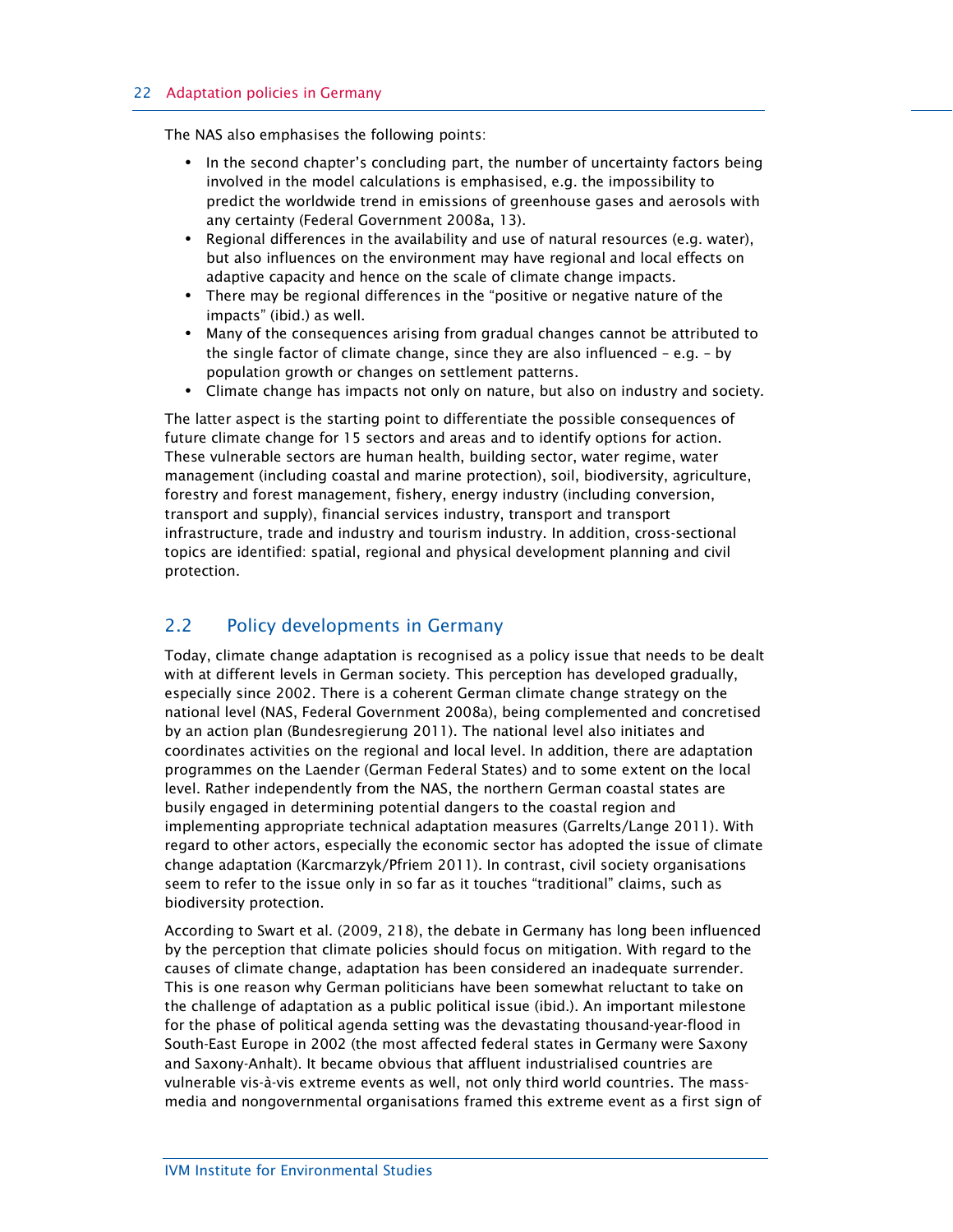a changing and threatening climate (Schrage 2005; Lange/Garrelts 2007). The same amounts for the heat wave of 2003 which caused approximately 7.000 deaths in Germany, thus linking climate adaptation to health issues (Swart et al. 2009, 217). Further drivers for climate adaptation policies in Germany can be derived from the IPCC's 2007 report (Garrelts/Lange 2011).

The intention to draw up a national adaptation strategy was first announced officially by the German Climate Protection Programme (cf. Federal Government 2008a). According to Swart et al. 2009, after two years of inaction, the government was called upon by the environmental ministers of the federal states (Laender) to bring forward the development of a national strategy as a basis for further regional planning and action. Then, in 2007 and 2008, the NAS was formulated under the auspices of the Federal Ministry for the Environment, Nature Protection and Nuclear Safety (BMU) in cooperation with the Federal Environmental Agency (UBA). Ministries of the Laender and stakeholders were included in the process through stakeholder conferences and countless informal consultations (Swart et al. 2009, 218). The NAS was adopted by the Federal Cabinet on  $17<sup>th</sup>$  December 2008. The NAS is embedded in the Federal Government's sustainability policy.

The Federal Government's adaptation and sustainability strategies are intended to complement each other. Furthermore, the NAS is intended to supplement and support other cross-sectional strategies, such as the National Strategy on Biological Diversity, the sectoral strategy on agro-biodiversity or the proposals by the Interministerial Working Group on "Rural areas", by taking up elements of these strategies which focus on improving adaptive capacity and reducing climate-induces risks (Federal Government 2008a, 7).

In addition to the NAS, several activities of *adaptation research* in the sense of ministerial research have to be mentioned, above all the research priority "KLIMZUG – Managing climate change in the regions for the future" (2008-2014; subsidy amount: 75 Mio.  $€$ ). The Federal German Ministry of Education and Research (BMBF) is funding seven projects in different regions in Germany. The underlying assumption is that global problems such as climate change must be tackled by measures at regional and local level (BMBF 2011; Federal Government 2008a, 60). The objective of KLIMZUG is the development of innovative strategies for adaptation to climate change and related weather extremes in regions. The aim is to integrate the anticipated changes in climate in processes of regional planning and development. There is a second requirement: "The future competitiveness of regions, also in a changing climate, must be ensured. In addition, KLIMZUG is meant to advance the development and use of new technologies, procedures and strategies for adapting to climate change in the regions" (BMBF 2011). Thus, KLIMZUG is supposed to contribute especially to the German High-Tech Strategy on Climate Protection as well as to the NAS. With regard to governance, KLIMZUG mainly pursues network development in regions and their implementation. Regional cooperation networks are intended to pool the scientific, planning, technical and entrepreneurial strengths of the stakeholders involved in a region and to actively establish structures to managing climate change. The networks are thought "to exist and to evolve on a long term basis and thus to strengthen the competitive advantages for future climate conditions" (ibid). The BMBF sees the commitment of local citizens as a condition for the successful implementation of measures for climate change adaptation. For that reason, KLIMZUG emphasizes also educational and capacity building aspects. In addition, partner regions abroad which may already live and manage their affairs under climatic and weather conditions comparable to those being forecasted for Germany in the longer term may cooperate with the KLIMZUG projects. The aim here is to ensure the international know-how transfer: "Germany thus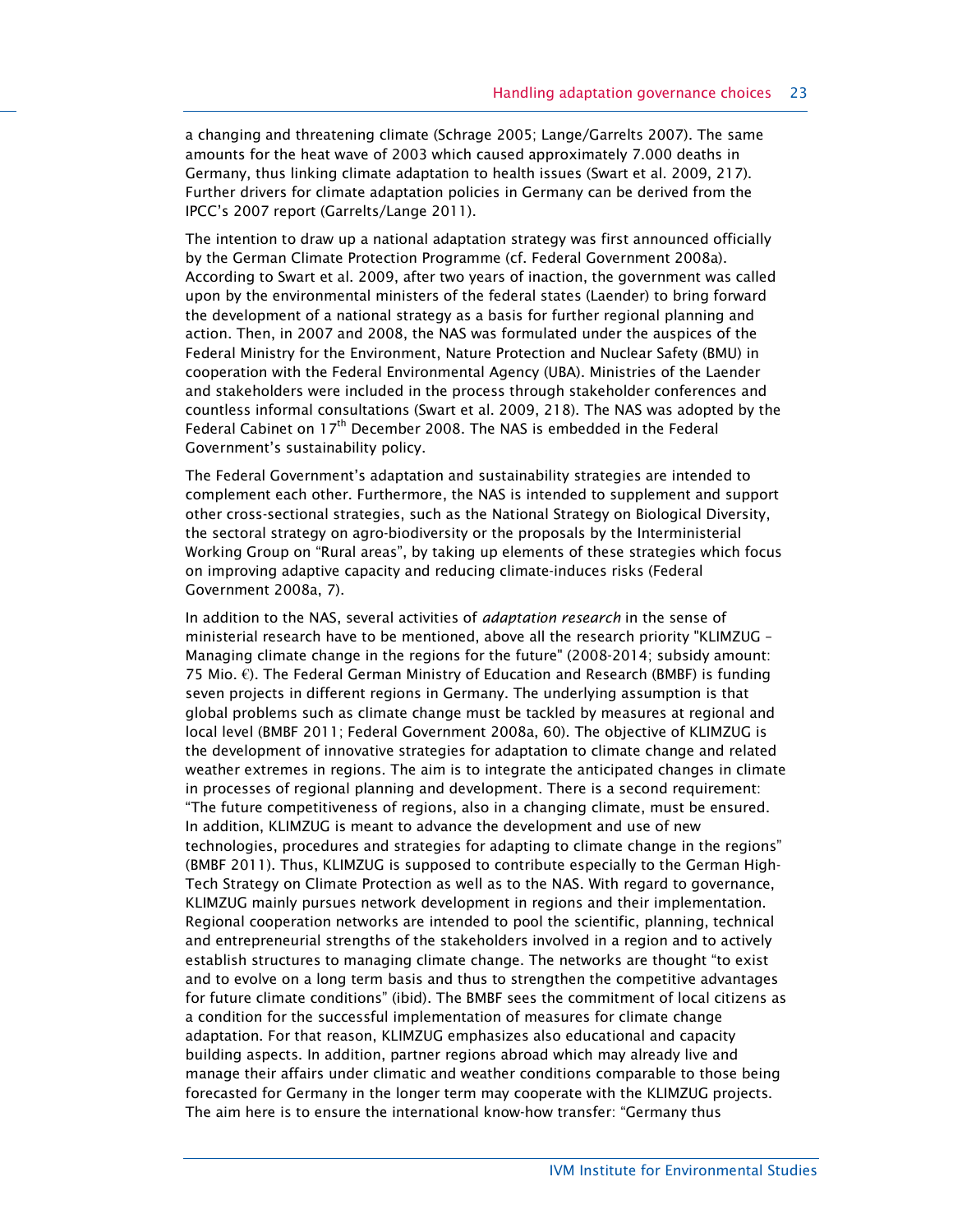#### 24 Adaptation policies in Germany

accentuates its role as a pacesetter and driving force as well as its scientific competence for developing suitable adaptation measures in an international context" (ibid.).

Another research project (KLIWAS – "Impacts of climate change on waterways and navigation - Searching for options of adaptation"), conducted by different agencies (Federal Waterways Engineering and Research Institute, Federal Maritime and Hydrographic Agency, Federal Institute of Hydrology, German National Meteorological Service) examines the effects of climate change on waterways. In addition, the Federal Ministry of Health, the Robert Koch Institute together with the Federal Ministry of the Environment, and the Federal Environment Agency examine vector based and infectious diseases, allergies and humans' sensitivity towards weather conditions. The Federal Ministry of Food, Agriculture and Consumer Protection together with the Julius Kühn-Institute monitor the spread of selected invasive plants. The Federal Ministry of Food, Agriculture and Consumer Protection is also involved in the preservation of genetic resources in gene databases. By summer 2011 the Federal Agency for Nature Conservation conducts 27 research projects on biodiversity and climate change (Bundesregierung 2011). In general, specific emphasis is set on the integration of upto-date knowledge on climate (especially future climate scenarios) as basis for the adaptation measures developed under KLIMZUG. Support on this item is given by the German Climate Service Center (CSC) which was established in summer 2009.

## 2.3 Thematic framework

### 2.3.1 Problem definitions

With regard to the NAS, the problem definition draws on the increase in mean global temperature and its expected far-reaching consequences. These consequences result from a *vulnerability* of relevant parts of the environment and the society (Federal Government 2008a; 2008b). It has to be taken into account, according to the NAS, that vulnerability to the impacts of climate change varies from one region to another. In addition, there are several uncertainty factors (see above), which go along with many knowledge gaps. And apart from negative impacts, there might also be opportunities such as new climatic conditions making it possible to grow new varieties or advantages for the tourism industry (Federal Government 2008a, 15). Adaptation measures "should be cost-effective and commensurate to the risks" (ibid, 7). In the NAS, there is much talk of resilience, e.g. "resilient spatial structures" (Federal Government 2008a, 40).

At the same time, the problem definition is not limited to Germany. Rather it also involves a consideration of aspects on the international level. With reference to decisions on the Bali Action Plan (UNFCCC Decision 1/CP.13), the NAS document regards it "necessary to take account of the possible implications for development, migration and security policy that could be associated with the impacts of climate change on developing countries especially affected by the adverse impacts of climate change. These impacts could have considerable negative implications for the achievement of the millennium goals of poverty alleviation and sustainable development" (Federal Government 2008b, 3; cf. Federal Government 2008a, 52ff.). In consequence, and this might be the actual fear, there is the risk of "migratory movements on a regional and supraregional scale", and "social tensions and destabilisation of society, and to political or possibly religious radicalisation of the population in the countries of origin" (Federal Government 2008a, 53). In sum, the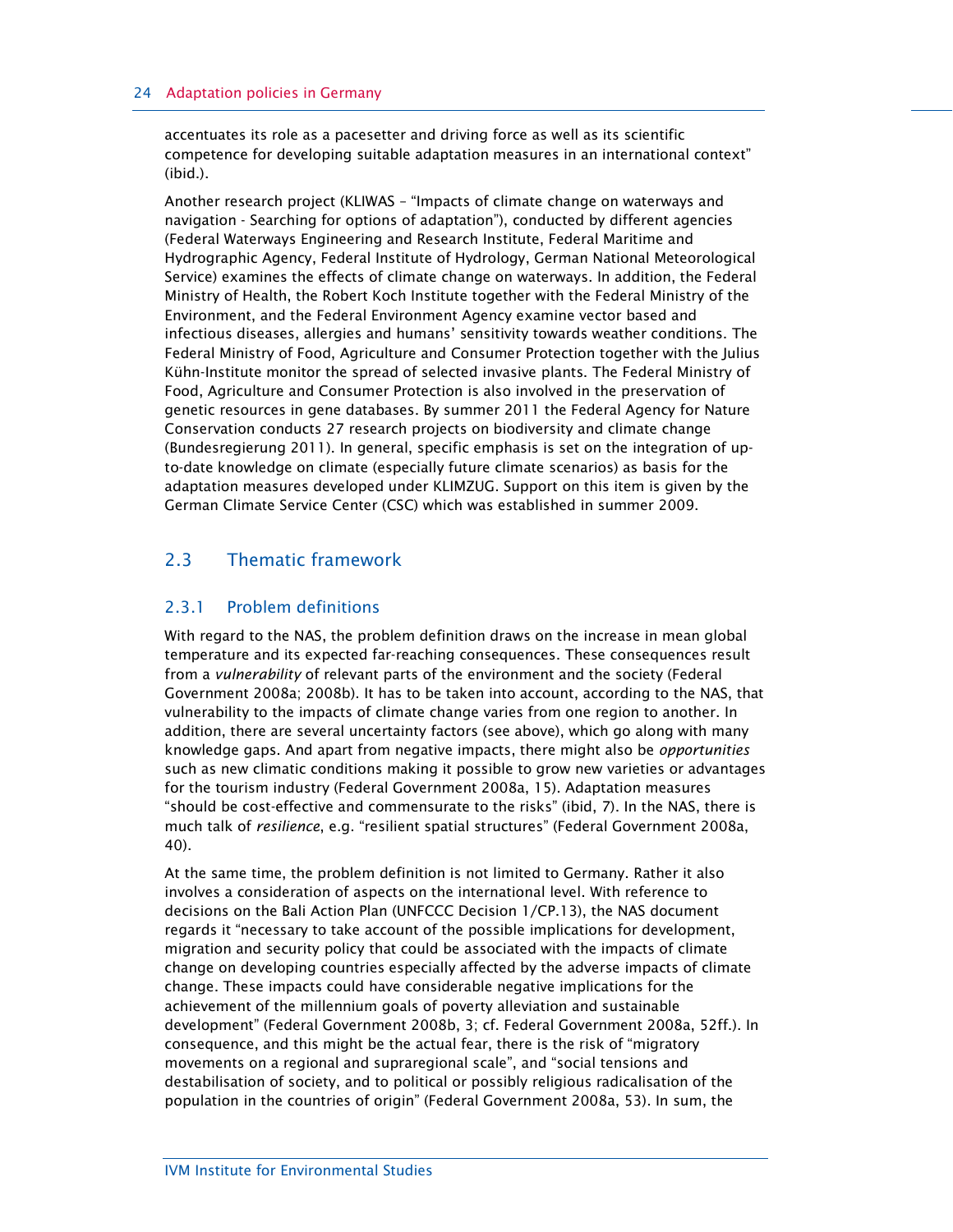dominant German framing of adaptation to a relevant degree also involves *migration* and security issues (see also below, 'scales'). In other programmes further aspects, such as the competitiveness of regions under a changing climate, are strengthened (see above).

#### 2.3.2 Levels and scales

According to the NAS, "to some extent, the federal level can only play a supporting and assisting role" (Federal Government 2008a, 7). This encompasses coordination, advice and – sometimes – fiscal support. At the same time there is a strong emphasis on the subsidiarity principle (Federal Government 2008a, 7). Because climate change will have different impacts on Germany's different regions and economic sectors, "any adaptation measures necessary (…) should be taken at the decision level appropriate to the individual case. In many cases this will be the local or regional level. An important guiding principle here is strengthening individual responsibility" (ibid.).

On the one hand, the NAS itself does not comprise a definite multi-level-governance strategy (Swart et al. 2009, 222). On the other hand, the NAS clearly acknowledges that interregional cooperation is crucial in coping with general problems such as flood risk, water quality or biodiversity issues. As a consequence, several federal measures, including legal standards, have already been taken into consideration (cf. ibid.). Above all, this applies for the realm of spatial planning. The German spatial planning system (in many regards in conjunction with a landscape planning system) plays a crucial role as instruments for multi-level governance; they set out common aims and methods of cooperation and coordination where this appears necessary (ibid.). In detail: Since the amendment of the Spatial Planning Act in 2008, adaptation to climate change is described as one of the principles of regional planning (§ 2 Paragraph 2 No. 6). In July 2011, an amendment to the Building Code came into force adding this principle to construction planning (§ 1 V BauBG). Climate change was also accounted for in the amendment of the Water Resources Act in 2009. Furthermore, every resort, especially in the area of planning and environment is encouraged to check bills for their need to incorporate climate adaptation. Because of the low depth of intervention the federal government plans to table climate adaptation in national standardisation processes (Bundesregierung 2011). Another field of national intervention relates to federally owned real estate, infrastructure (railway transportation, arterial roads) and forests. Infrastructure, especially new constructions in the future, will be assessed in terms of construction methods and materials, or in the case of roads in terms of alternative routes. Technical directives for railway transport including plantations along the railway embankment are supposed to address climate change as well (ibid.).

Within this multi-level planning system, municipalities play a crucial role – in general and with regard to Germany's adaptation efforts in particular. The instrument to fund municipal mitigation concepts was widened, so that integrated mitigation and adaptation concepts are eligible for receiving financial assistance. Further funding measures for municipal adaptation have been announced. Again, the focus lies on networking and education (see above). The same funding program will support selected companies to develop corporate adaptation concepts. Municipal and regional levels are also included via spatial planning pilot projects – besides physical development planning and civil protection one of the three key cross-sectional topics according to the adaptation strategy. So called KLIMAMoro projects (model region regional planning) advance spatial development strategies KlimaExWoST (experimental domestic construction and urban development) projects generate strategies for climate-proof urban development from the perspective of urban planning as well as the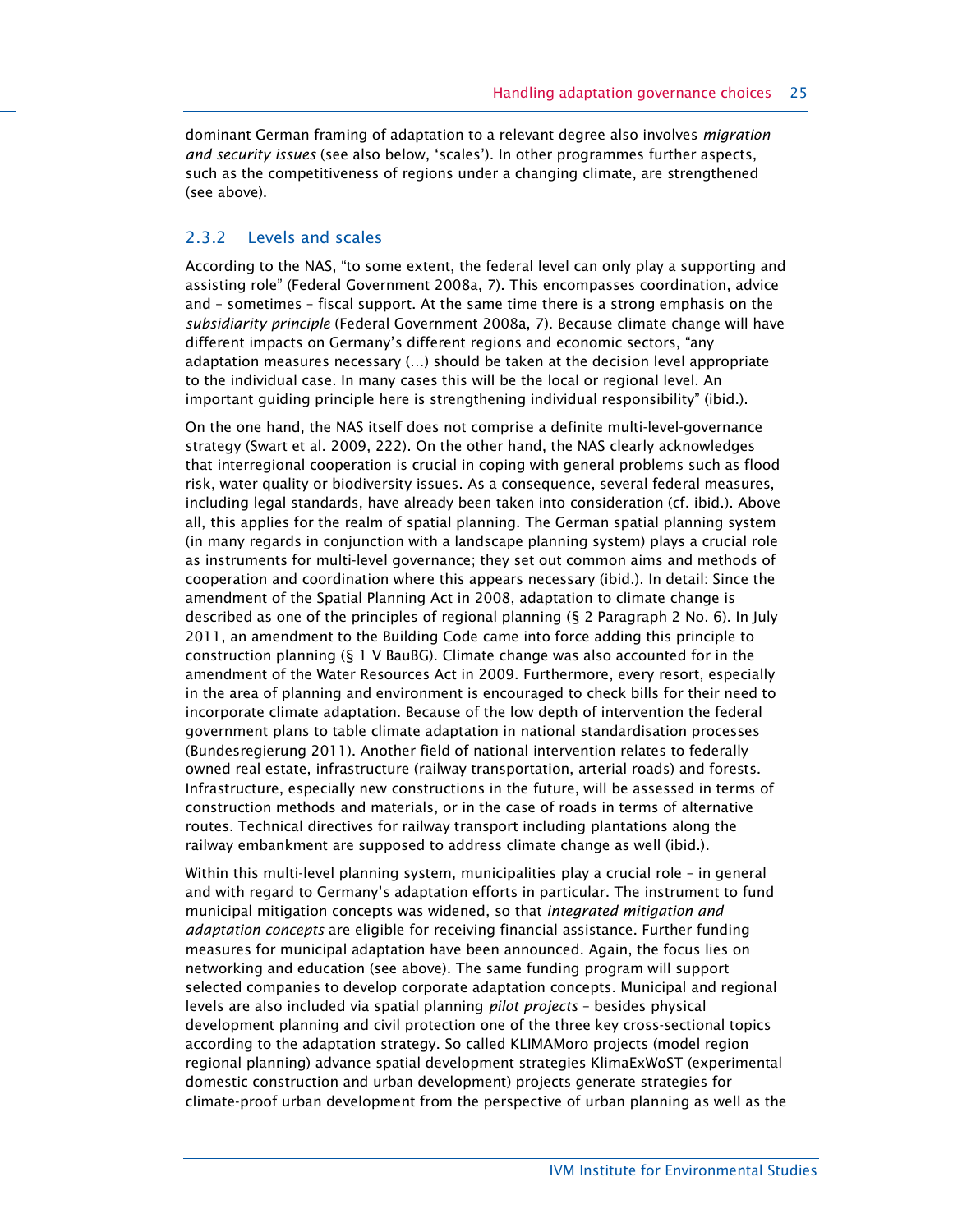real estate business. Both projects regularly publish their results to professional audiences (Birkmann et al 2011; BMVBS/BBSR 2008a-b; 2009a-f; BMVBS 2010a-d; IÖR 2011, KlimaMORO/BBSR, et al. 2011). Since previous studies implied information had been too remote from actual practice (cf. Kropp/Daschkeit 2008, Overbeck, et al. 2008), the aim now is to create target-group oriented information. KLARANet, another pilot project, has generated options for actions to react to specific climate change impacts in the field of regional, town and building planning, construction techniques, urban water management and traffic.

With regard to scale(s), it has already been mentioned that the NAS not only draws on national or regional issues. In its fourth chapter ("Worldwide adaptation – the German contribution"), the scale is widened and adaptation is also framed as an international task. The impacts of climate change are linked to possible implications for development, migration and security policies. According to the NAS, development policy measures should be generally geared to support adaptation strategies in the countries affected (cf. Federal Government 2008a, 51ff).

When it comes to activities on the Laender level, the following can be stated: Of the 16 Laender all have included climate adaptation in one way or another. Four federal states already have own adaptation strategies, at least three states are currently in the phase of setting up a strategy. Seven states do have a climate change impact report or results from climate change impact and adaptation research. Furthermore, five states have addressed climate adaptation within their mitigation concepts or other strategic papers.

#### 2.3.3 Timing and sequencing

Regarding timing the NAS outlined a milestone agenda. Starting with the adoption of the NAS in December 2008 by the German federal cabinet an Interministerial Working Group "Adaptation Strategy" (IWG Adaptation Strategy) was founded in spring 2009. May 2009 saw the kick-off of conferences for the dialogue and participation process for the Adaptation Action Plan. In the meantime this process led to a series of dialogues in 2009 and 2010 resulting in working papers and other documents on education, metropolitan regions, norms and technical rules, insurance industry, civil protection, chemical industry, transport infrastructure, energy industry and coastal protection. The Adaptation Action Plan was adopted by the federal cabinet in late August 2011. The last milestone outlined in the NAS is the IWG's first interim report to both houses of parliament on implementation due in April 2013 (Federal Government 2008a, 63).

The need for further knowledge has led to a promotion of new research projects. On the one hand assessments of future climate change as well as probability statements shall be made more reliable (Bundesregierung 2011). The German National Meteorological Service (DWD) and the Federal Ministry of Education and Research aim to further develop the regional climate models COSMO-CLM and REMO. By working on a climate assessment model system the Federal Ministry of Education and Research aims to create the basis for decadal climate prediction covering a period of up to ten years (MiKlip) (BMBF 2011). Besides improving the predictability of climate change itself research about the impacts and consequences is being funded. An alliance of public authorities (German National Metrological Service, Federal Agency for Technical Relief (THW), Federal Office of Civil Protection and Disaster Assistance (BBK), Federal Environment Agency (UBA)) will prepare a national cross-sector vulnerability assessment. At the same time an integrated vulnerability assessment connecting climatic and non-climatic changes will be developed. Still, sector specific vulnerability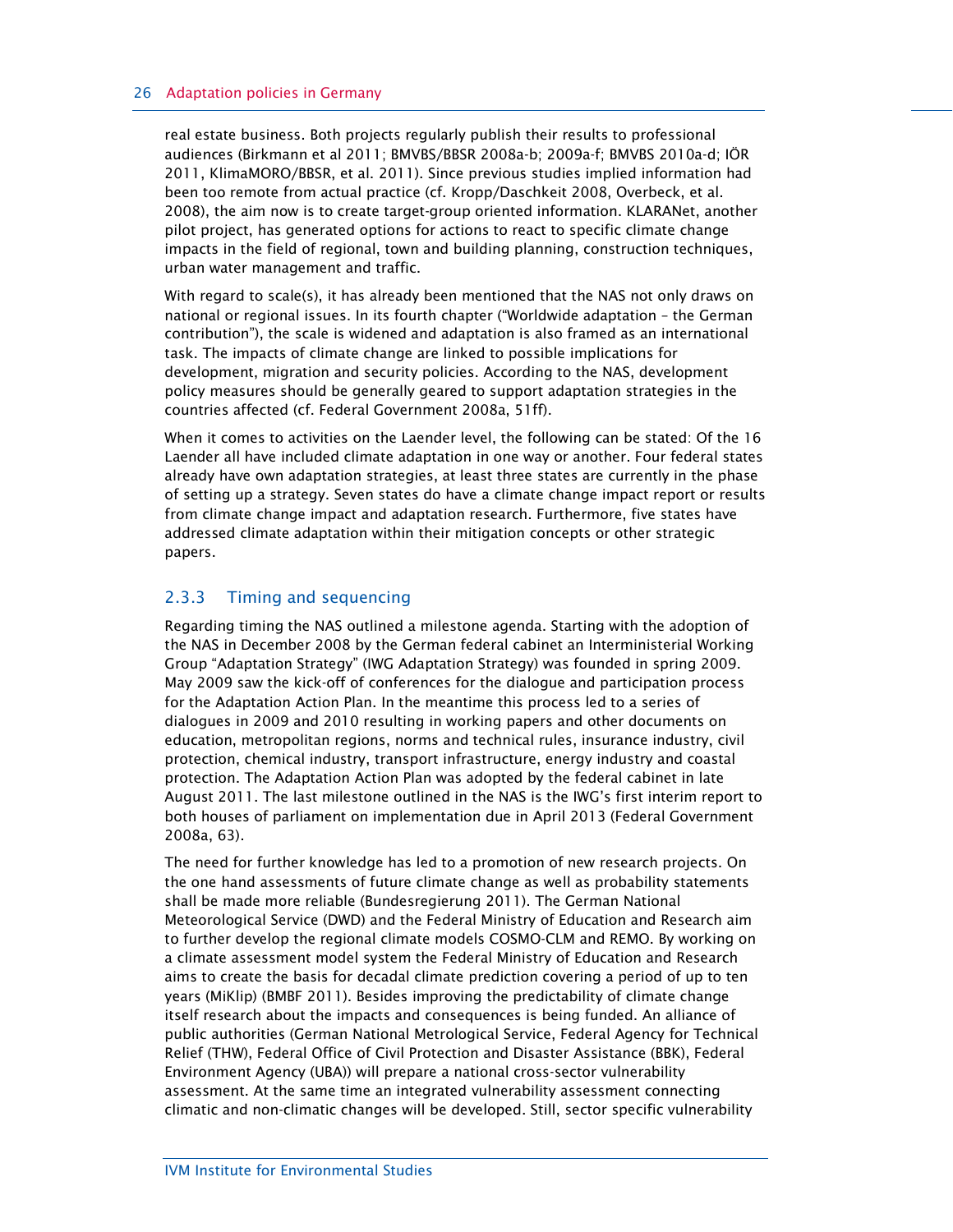research will be continued, covering a) human security, b) soil, c) business, industry and SMEs, d) tourism and e) traffic. On the basis of analyses prioritisation of climate change risks adaptation instruments and measures shall be delivered until late 2014. By then, the adaptation action plan will be available. It will also include an indicator based report evaluating the progress of the (political) adaptation process.

The Federal Ministry of the Interior fathoms the possibility of enriching the guidelines for regulatory impact assessment with impacts on adaptation measures.

The Federal level will furthermore develop and test guidelines und decision assistance tools on how to keep up important functions of nature and free spaces for municipalities.

In addition, energy saving laws will consider climate change impacts. Incentives to promote adaptation related investments are possible, however not yet decided. In general, climate adaptation shall find its way into the design of incentives (Bundesregierung 2011).

#### 2.3.4 Modes of governance, instruments

According to Bauer et al. (2011), governments face at least four challenges when developing and implementing adaptation policies: current and future climate change effects cutting horizontally across policy sectors (i) and vertically across different levels of government (ii), the uncertainty of climate change effects (iii), the range of non-state actors being concerned (iv).

ad (i): In order to ensure the integration of climate adaptation issues in other sectors and policies, the German Action plan makes a distinction between four pillars. First, there is the broad approach of information provision and of enabling (cf. Bundesregierung 2011, 16ff.). The second pillar aims at modifications of the legislative and norm-related framework by the Federal Government (ibid., 28ff.) (e.g. amendment of the Spatial Planning Act in 2008, amendment to the Building Code, amendment of the Water Resources Act in 2009). In addition, needs of adaptation shall be integrated in support programs; there is explicit talk of economic incentives (ibid., 32). The third pillar names activities which stand in a direct responsibility of the Federal Government, above all the adaptation of public and state-owned infrastructure. Finally, adaptation shall be part of activities on the international level, such as international cooperation, development aid etc. (ibid., 36ff.).

Then, the NAS is linked to the Sustainability Strategy, to the National Strategy on Biological Diversity, to the Strategy on Agro-biodiversity, and to the High-Tech Strategy 2020 (Federal Government 2008b, Bundesregierung 2011).

In institutional terms, an Inter-ministerial working group (IWG adaptation strategy) has been established (cf. Federal Government 2008, 62). It is headed by the Federal Ministry for the Environment, Nature Conservation and Nuclear Safety (BMU).

ad (ii): (Note: This part complements chapter 'levels and scales'): In order to integrate adaptation policies across different levels of government several approaches are applied. In general, the framework of different pillars (see above) has far-reaching consequences for aspects of vertical policy integration. In addition to the measures mentioned here, the pre-existing federal conference of the environment ministers ("Umweltministerkonferenz") established a standing commission on adaptation to climate change which involves heads of ministerial directorates from all Laender and the Federal Government (Bauer et al. 2011, 13). The research priority KLIMZUG (see above) can be seen as an approach to facilitate vertical coordination: (selected)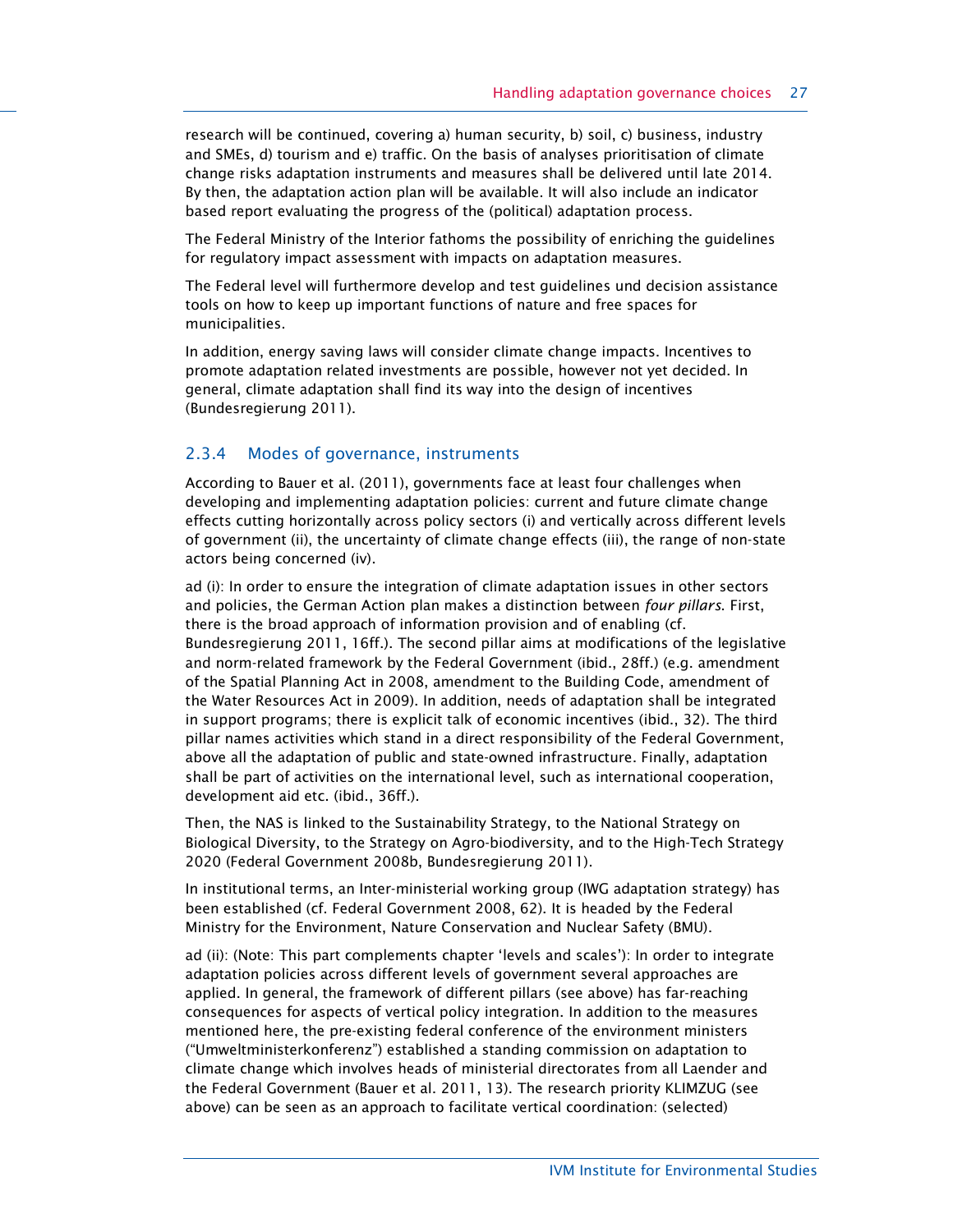#### 28 Adaptation policies in Germany

networks and partnerships that are concerned with adaptation planning at sub-national levels are being funded. Finally, the Federal Government (represented by the Ministry of Environment, Nature Protection and Nuclear Safety) conducts regional conferences, focused on special issues such as coastal protection. For example, the first regional conference under the title "Regional Conference Climate Adaptation in Coastal Regions" (2011, March) involved the five concerned Laender and other non-state stakeholders. Further conferences are being planned. The municipal level is also included via spatial planning pilot projects, as already mentioned above. KLIMAMoro projects (model region regional planning) advance spatial development strategies KlimaExWoST (experimental domestic construction and urban development) projects generate strategies for climate-proof urban development from the perspective of urban planning as well as the real estate business (see above).

ad (iii): Like other countries, Germany commissions assessments and studies which are concerned with expected climate change impacts, adaptation needs and options. For example, there has been the research priority KLIMAZWEI (2006-2009). Another research priority initiated by the Federal Ministry for Education and Research (BMBF) deals with social impacts of climate change. In addition, Germany has established new advisory bodies: the Climate Change Impact and Adaptation Competence Centre (KomPass) at the Federal Environmental Agency (UBA) and the Climate Service Centre (CSC, hosted by a Helmholtz centre). KomPass offers a so called Klimalotse (climate pilot), an online guidance tool for adaptation oriented towards local municipalities and SMEs. Tatenbank (deed database), another resource provided by KomPass, is a database of adaptation projects and measures. It can be entered by its users which then present the projects and measures. The scientific expertise gained in these bodies is being integrated in diverse activities (e.g.) of the Adaptation Action Plan. The monitoring and evaluation scheme consists of a first interim report to both houses of parliament (Bundestag, Bundesrat), delivered by the Inter-ministerial working group (see above). In addition, there will be a common indicator scheme for the NAS (cf. Bundesregierung 2011, 23).

ad (iv): Germany has established networks and partnerships that involve not only policy makers but also non-state stakeholders. This applies (e.g.) for the online consultation (Adaptation Action Plan), stakeholder conferences (see above), and the KLIMZUG-programme. In addition, there is a partnership with the German Insurance Association (cf. Bauer et al. 2011, 21).

In sum: with regard to modes of governance applied, the picture is mixed. The network mode of governance dominates, in conjunction with the idea of mutual adaptation through informing, awareness raising and policy learning. The amendments of several legislative frameworks are relevant examples of hierarchical modes as well. In addition, incentives and subsidies are foreseen both in regional programmes and in activities on the international level.

#### 2.3.5 Costs and benefits

The question about the costs and benefits of adaptation has not been answered yet. Hence, the German Action Plan on Adaptation formulates the need for further research on the issue. The NAS presents the following aspects with regard to climate change adaptation:

- **•** the costs and benefits (of possible) impacts of global climate change without adaptation, which depend directly on the scale and speed of future global climate change and its national, regional and local effects,
- **•** the costs and benefits of alternative adaptation methods, and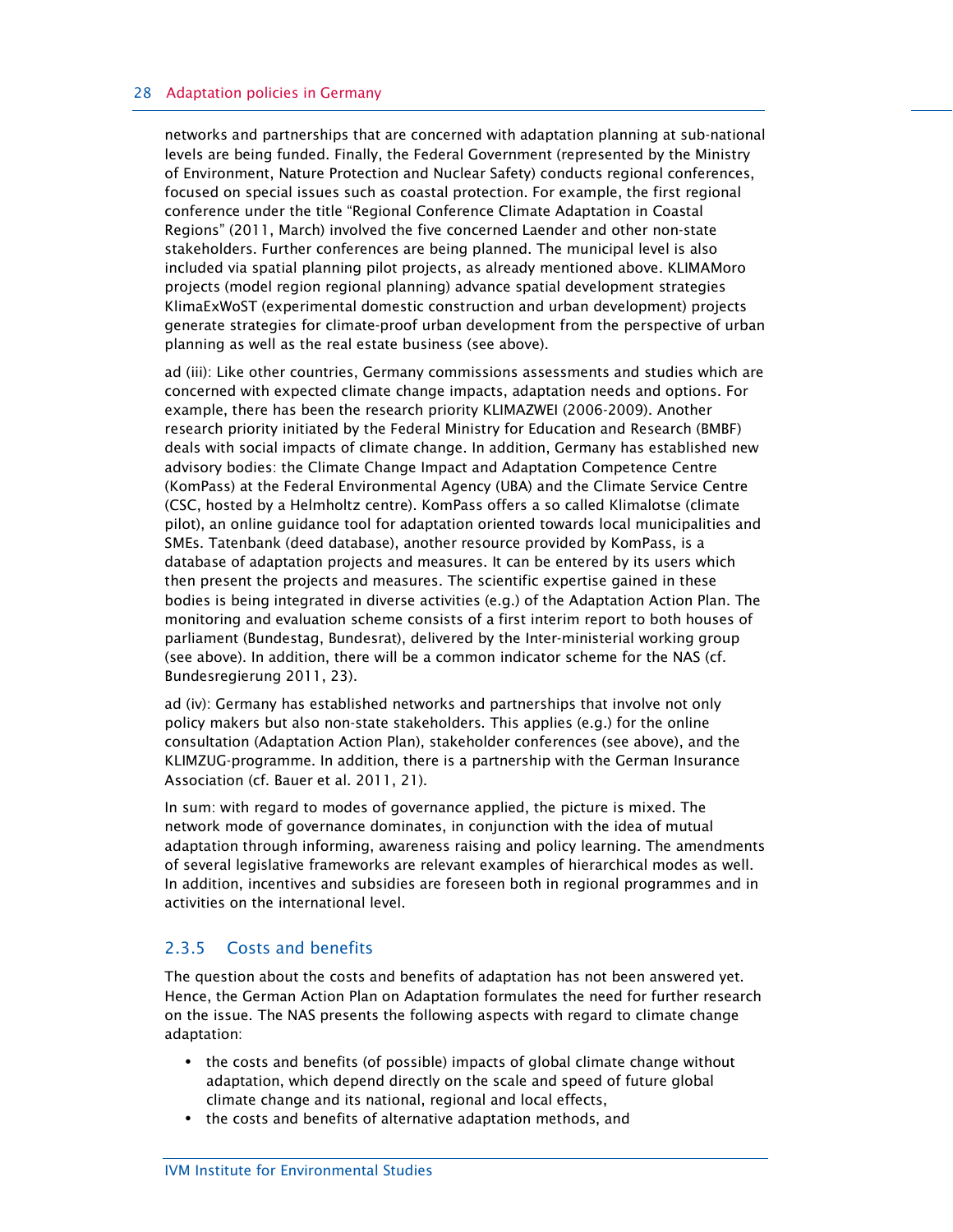**•** the cost of the residual damage (Federal Government 2008a, 63).

Economic analyses shall deliver essential arguments for the prioritisation of adaptation measures and are supposed to consider the costs of financial benefits that could arise for industries or economic sectors as a result of international climate policy agreements or adaptation measures (ibid.).

One key area of the federal government is the development of funding options and investment strategies to fight climate change and take advantage of future market potentials at the same time. Therefore the "Climate Change" Financial Forum (CFI) has been set up involving Germany's leading financial providers. The idea is to prepare the financial sector for climate change and to prepare the sector for its role in implementing adaptation and mitigation strategies (ibid., 60, Bundesregierung 2011, 25).

Since mid-2011 the BMBF funds projects on the "Economics of Climate Change". Primarily the funded projects have a strong macroeconomic focus and shall develop adaptation models and measures as well as approaches to estimate the costs, risks and opportunities of carbon-reduced growth and development models for Germany. More generally speaking, the federal government sees funding initiatives as an essential steering instrument to significantly influence investments and land use decisions of actors (Bundesregierung 2011, 32). In order to implement climate change adaptation, the federal government will check existing and future funding initiatives in terms of their relation to adaptation and how adaptation can be integrated into existing initiatives.

The NAS is more concrete with regard to costs for adaptation in developing countries. Here, different estimates of the total financial requirement for adaptation to climate change are referred to (World Bank, Oxfam, UNDP, UNFCCC) (Federal Government 2008a, 51).

#### 2.3.6 Implementation and enforcement

In order to arrange for timely follow-up and implementation, the NAS includes a schedule which sets out the "milestones" of the further (seen from this moment in time: recent) mid-term process, such as the interdepartmental working group in climate adaptation to be appointed or initial stakeholder conferences (cf. Swart et al. 2009, 224).

The Adaptation Action Plan, submitted in August 2011, is the central official tool to implement the NAS. Its aim is to concretise the NAS with specific activities, parts of them taking place in the future. The "architecture" of this plan is based on four pillars (Bundesregierung 2011, 15ff.):

- **•** pillar one: providing knowledge, informing, enabling
- **•** pillar two: modifications of the legislative and norm-related framework (aim: to foster standardisation) by the federal government
- **•** pillar three: activities in immediate responsibility of the federal government, referring to the adaptation of government-owned infrastructure
- **•** pillar four: international responsibility.

In sum, we find a mix of different tools and approaches in order to implement and enforce adaptation (cf. Biesbroek et al. 2010). To a certain and limited degree, the adaptation process shows regulative mechanisms – adaptation policies are binding and implemented immediately. In addition, the federal government commits to further funding. Apart from that, the adaptation strategy follows an approach of soft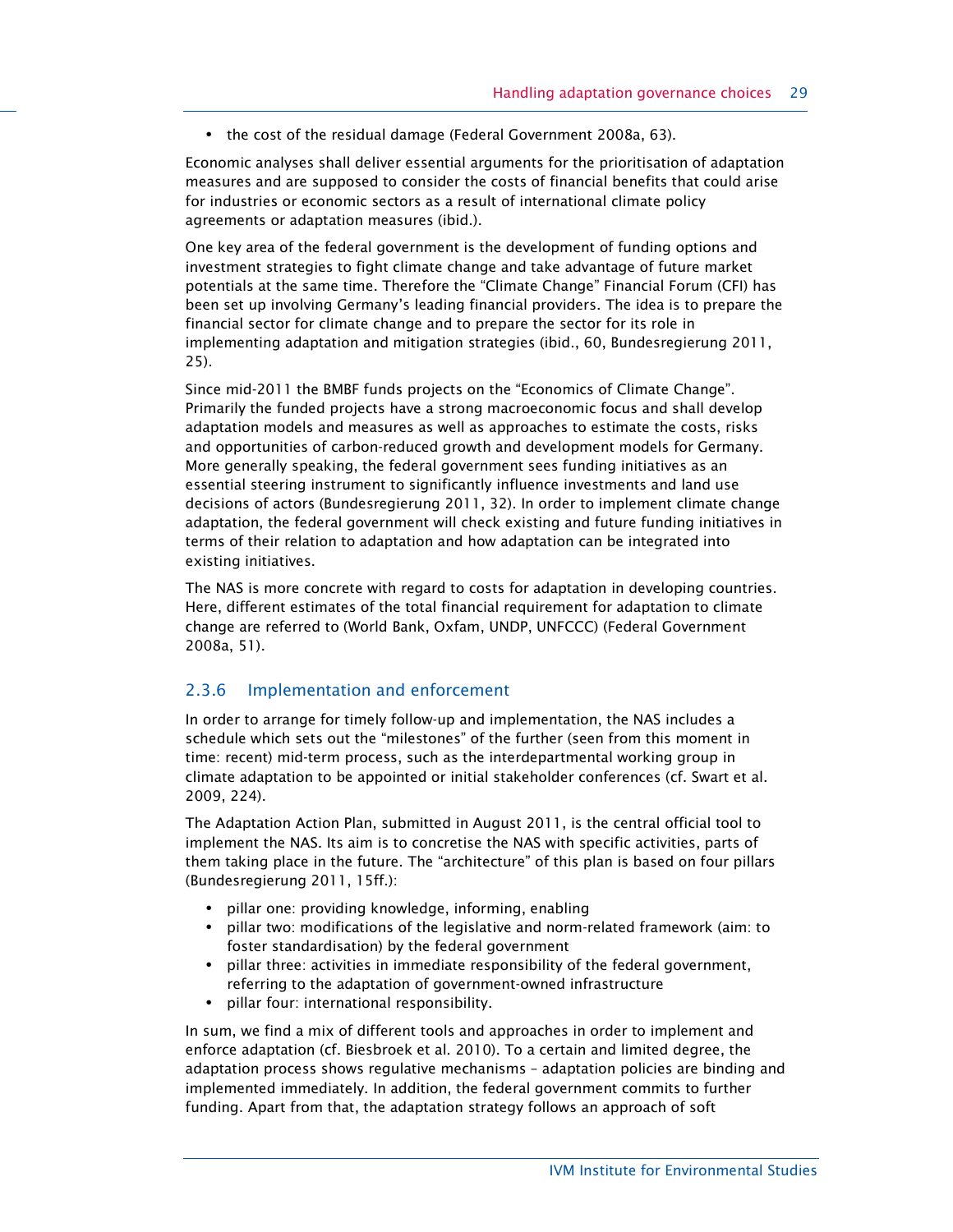enforcement (informing, awareness raising, pilot projects etc.). It should be mentioned that part of the action plan's pillar one is an indicator based report evaluating the progress of the (political) adaptation process. This report will be provided by 2014.<sup>2</sup>

According to our interviews (cf. Garrelts et al. 2011), many actors wait for further support programmes (especially) by the EU level in order to provide more incentives for adaptation. Open is so far the influence of insurance activities (e.g. Munich Re).

 $\overline{2}$  This approach can also be found in other strategy processes. Already in 2010 a first report on indicators for the national biodiversity strategy has been published. It will be followed by a report on the implementation in 2012.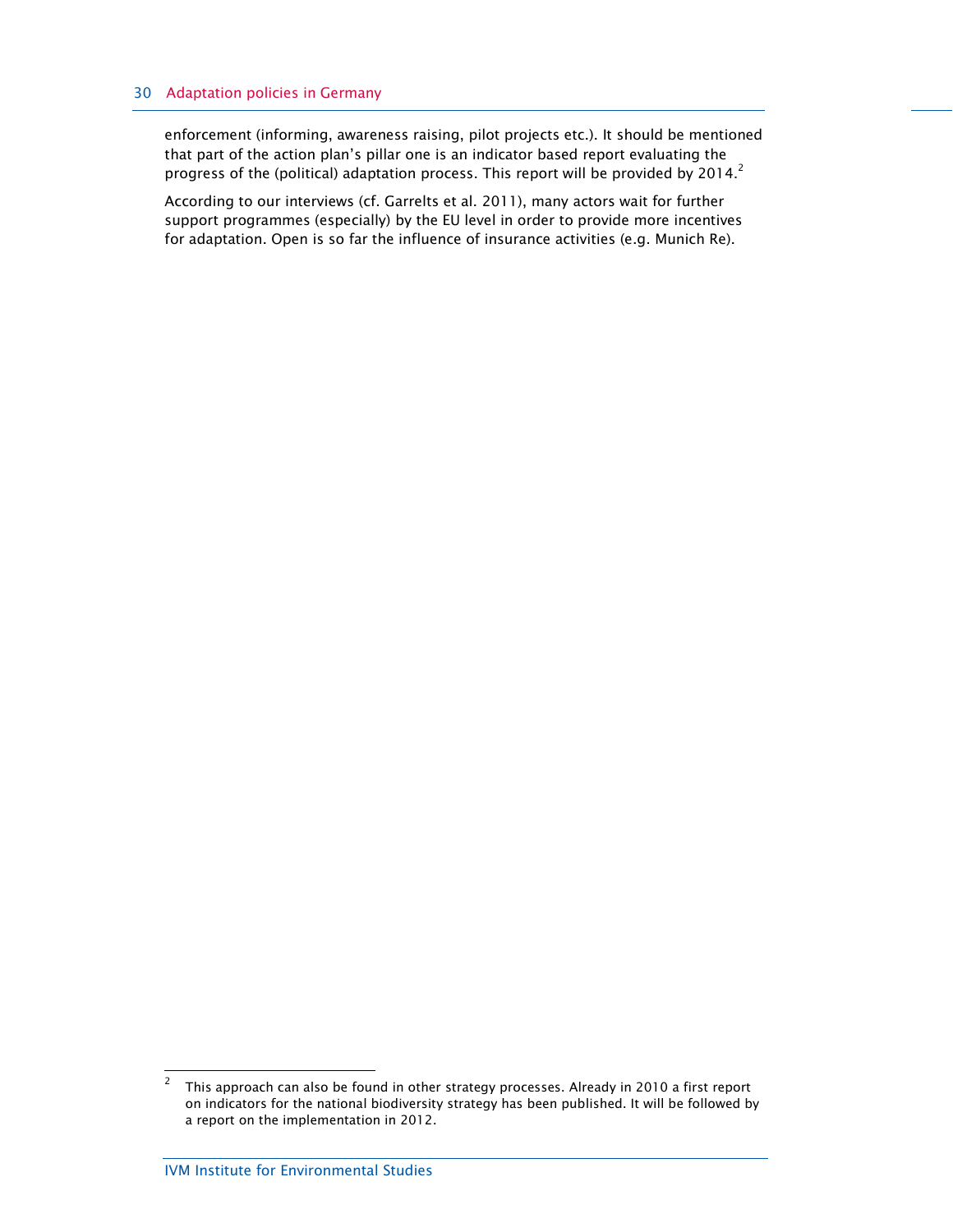## References

- Bauer, A., Feichtinger, J. & Steurer, R. (2011). The governance of climate change adaptation in ten OECD countries: Challenges and approaches. University of Natural Resources and Applied Life Sciences, Department of Economic and Social Sciences: Discussion Paper 1-2011. Vienna.
- Biesbroek, G. R. et al. (2010). Europe adapts to climate change: Comparing national adaptation strategies. In: Global Environmental Change 20(3): 440-450.
- Birkmann, J. et al. (2011). Glossar Klimawandel und Raumentwicklung ARL. E-Paper 10. URL: http://www.klimamoro.de/fileadmin/Dateien/Veröffentlichungen/E-Paper\_der\_ARL Nr\_10 \_2.pdf (October 13, 2011).
- BMBF (Federal Ministry of Education and Research) (2010). Funding Announcement "Ökonomie des Klimawandels". URL: http://www.bmbf.de/foerderungen/14682.php (October 13, 2011).
- BMBF (2011). Funding Announcement MiKlip. URL: http://www.bmbf.de/en/furtherance/13594.php (October 13, 2011).
- BMBF (2011). About KLIMZUG. URL: http://www.klimzug.de/en/160.php (October 10, 2011).
- BMVBS (Federal Ministry of Transport, Building and Urban Development) (ed.) (2010a). Regionale Klimamodellierung für Anpassungsstrategien. BMVBS-Online-Publikation 07/10 URL:

http://www.bbsr.bund.de/cln\_032/nn\_629248/BBSR/DE/Veroeffentlichungen/BMVBS/ Online/2010/DL\_\_ON072010,templateId=raw,property=publicationFile.pdf/DL\_ON072 010.pdf (October 13, 2011)

- BMVBS (ed.) (2010b). Klimawandelgerechte Stadtentwicklung: Planungspraxis. BBSR-Online-Publikation 11/10 (updated version of the BMVBS-Online-Publikation 25/09) http://www.bbsr.bund.de/cln\_032/nn\_629248/BBSR/DE/Veroeffentlichungen/BMVBS/ Online/2010/DL\_\_ON112010,templateId=raw,property=publicationFile.pdf/DL\_ON112 010.pdf (October 13, 2011).
- BMVBS (ed.) (2011a). Raumentwicklungsstrategien zum Klimawandel. Moro Informationen 7/3. http://www.klimamoro.de/fileadmin/Dateien/Veröffentlichungen/MORO-Info\_7- 3\_Webversion\_barrierefrei.pdf (October 13, 2011).
- BMVBS (ed.) (2011b). Querschnittsauswertung von Status-quo Aktivitäten der Länder und Regionen zum Klimawandel. BMVBS -Online-Publikation 17/11 http://www.bbsr.bund.de/cln\_032/nn\_629248/BBSR/DE/Veroeffentlichungen/BMVBS/ Online/2011/DL\_\_ON172011,templateId=raw,property=publicationFile.pdf/DL\_ON172 011.pdf (October 13, 2011)
- BMVBS (ed.) (2011c). Urbane Strategien zum Klimawandel. Dokumentation der Auftaktkonferenz 2010 zum ExWoSt-Forschungsfeld. BMVBS-Sonderveröffentlichung. Berlin.
- BMVBS (ed.), 2011d). Ursachen und Folgen des Klimawandels durch urbane Konzepte begegnen Forschungen. Heft 149, Hrsg.: BMVBS, Berlin. http://www.bbsr.bund.de/cln\_032/nn\_21272/BBSR/DE/Veroeffentlichungen/BMVBS/Fo rschungen/2011/Heft149\_\_DL,templateId=raw,property=publicationFile.pdf/Heft149\_ DL.pdf (October 13, 2011).
- BMVBS & BBSR (Federal Ministry of Transport, Building and Urban Development & Federal Institute for Research on Building, Urban Affairs and Spatial Development) (2008a). Raumentwicklungsstrategien und Klimawandel. Dokumentation der Fachtagung am 30. Oktober 2007 im Umweltforum Berlin. BBSR-Online-Publikation 11/08. URL: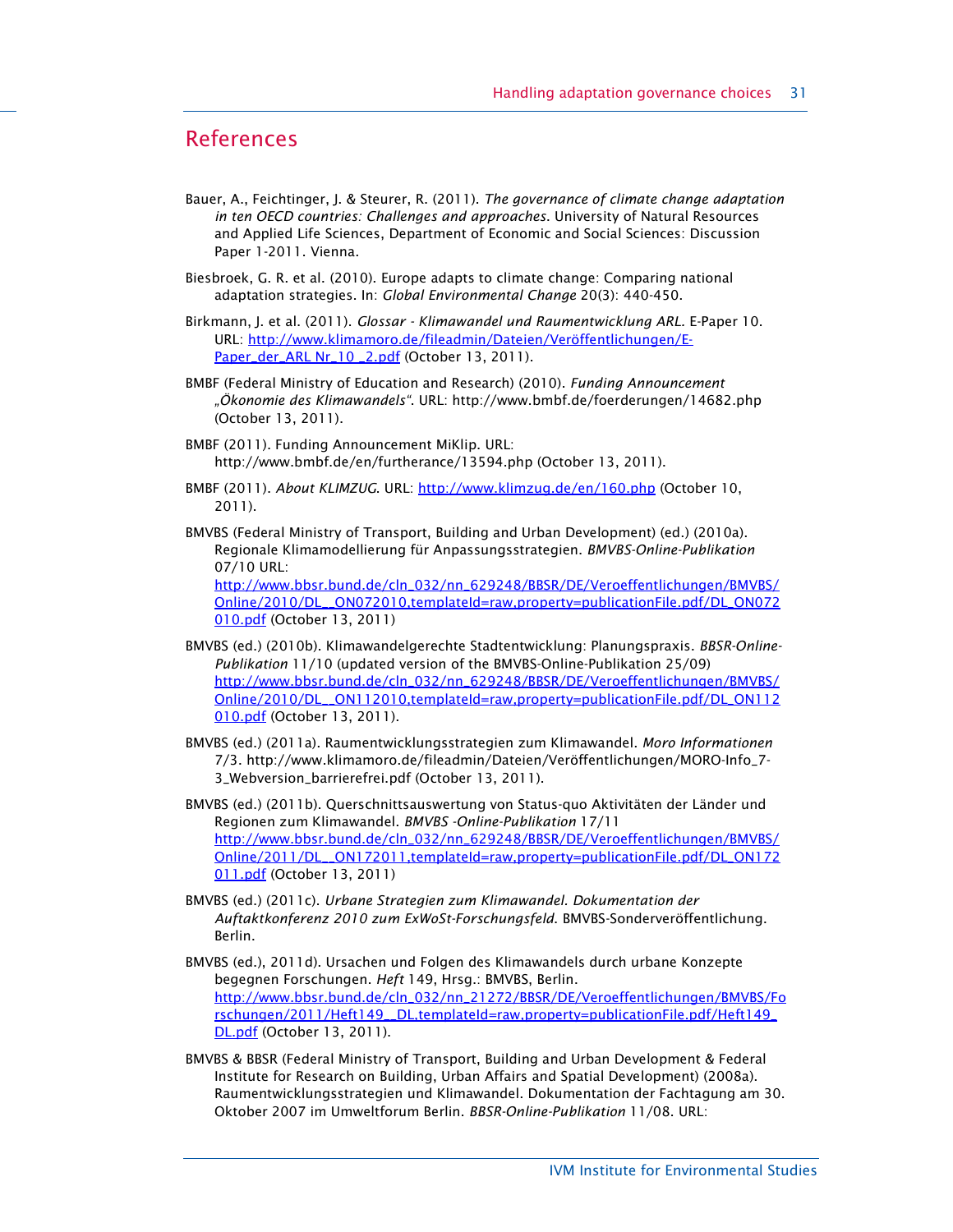http://www.bbsr.bund.de/cln\_032/nn\_23582/BBSR/DE/Veroeffentlichungen/BBSROnli ne/2008/DL\_\_ON112008,templateId=raw,property=publicationFile.pdf/DL\_ON112008. pdf (October 13, 2011).

- BMVBS & BBSR (ed.) (2008b). Vorstudie zur wissenschaftlichen Vorbereitung der Modellvorhaben19/08. BBSR-Online-Publikation 19/08. http://www.bbsr.bund.de/cln\_032/nn\_23582/BBSR/DE/Veroeffentlichungen/BBSROnli ne/2008/DL\_\_ON192008,templateId=raw,property=publicationFile.pdf/DL\_ON192008. pdf (October 13, 2011).
- BMVBS & BBSR (ed.) (2009a). Entwurf eines regionalen Handlungs- und Aktionsrahmens Klimaanpassung ("Blaupause"). BBSR-Online-Publikation 17/09 http://www.bbsr.bund.de/cln\_032/nn\_23582/BBSR/DE/Veroeffentlichungen/BBSROnli ne/2009/DL\_\_ON172009,templateId=raw,property=publicationFile.pdf/DL\_ON172009. **pdf** (October 13, 2011).
- BMVBS & BBSR (ed.) (2009b). Ursachen und Folgen des Klimawandels durch urbane Konzepte begegnen. Skizzierung einer klimawandelgerechten Stadtentwicklung. BBSR-Online-Publikation 22/09. URL: http://www.bbsr.bund.de/cln\_032/nn\_23582/BBSR/DE/Veroeffentlichungen/BBSROnli ne/2009/DL\_\_ON222009,templateId=raw,property=publicationFile.pdf/DL\_ON222009. pdf (October 13, 2011).
- BMVBS & BBSR (ed.) (2009c). Klimawandelgerechte Stadtentwicklung. Wirkfolgen des Klimawandels. BBSR-Online-Publikation 23/09. http://www.bbsr.bund.de/cln\_032/nn\_23582/BBSR/DE/Veroeffentlichungen/BBSROnli ne/2009/DL\_\_ON232009,templateId=raw,property=publicationFile.pdf/DL\_ON232009. pdf (October 13, 2011).
- BMVBS & BBSR (ed.) (2009d). Klimawandelgerechte Stadtentwicklung. Leitbilder und Instrumente. BBSR-Online-Publikation 24/09. URL: http://www.bbsr.bund.de/cln\_032/nn\_23582/BBSR/DE/Veroeffentlichungen/BBSROnli ne/2009/DL\_\_ON242009,templateId=raw,property=publicationFile.pdf/DL\_ON242009. pdf (October 13, 2011).
- BMVBS & BBSR (ed.) (2009e). Klimawandelgerechte Stadtentwicklung: Planungspraxis. BBSR-Online-Publikation 25/09. URL: http://www.bbsr.bund.de/cln\_032/nn\_23582/BBSR/DE/Veroeffentlichungen/BBSROnli ne/2009/DL\_\_ON252009,templateId=raw,property=publicationFile.pdf/DL\_ON252009. **pdf** (October 13, 2011).
- BMVBS & BBSR (ed.) (2009f). Klimawandelgerechte Stadtentwicklung. "Climate-Proof Planning". BBSR-Online-Publikation 26/09. http://www.bbsr.bund.de/cln\_032/nn\_23582/BBSR/DE/Veroeffentlichungen/BBSROnli ne/2009/DL\_\_ON262009,templateId=raw,property=publicationFile.pdf/DL\_ON262009. pdf (October 13, 2011).
- Bundesregierung (2011). Aktionsplan Anpassung der Deutschen Anpassungsstrategie an den Klimawandel vom Bundeskabinett am 31. August 2011 beschlossen. Berlin.
- Federal Government, 2008a). German Strategy for Adaptation to Climate Change. Berlin. URL: http://www.bmu.de/english/climate/downloads/doc/42841.php (October 10, 2011).
- Federal Government (2008b). German Strategy for Adaptation to Climate Change, adopted by the Federal Cabinet on 17 December 2008. Executive summary. URL: http://www.bmu.de/files/english/pdf/application/pdf/das\_zusammenfassung\_en.pdf (October 10, 2011).
- Garrelts, H., Grothmann, T., Grecksch, K., Winges, M., Siebenhüner, B. & Flitner, M. (eds.) (2011). Vulnerabilität und Klimaanpassung: Herausforderungen adaptiver Governance im Nordwesten Deutschlands. Nordwest2050-Bericht, Bremen/Oldenburg, appearing.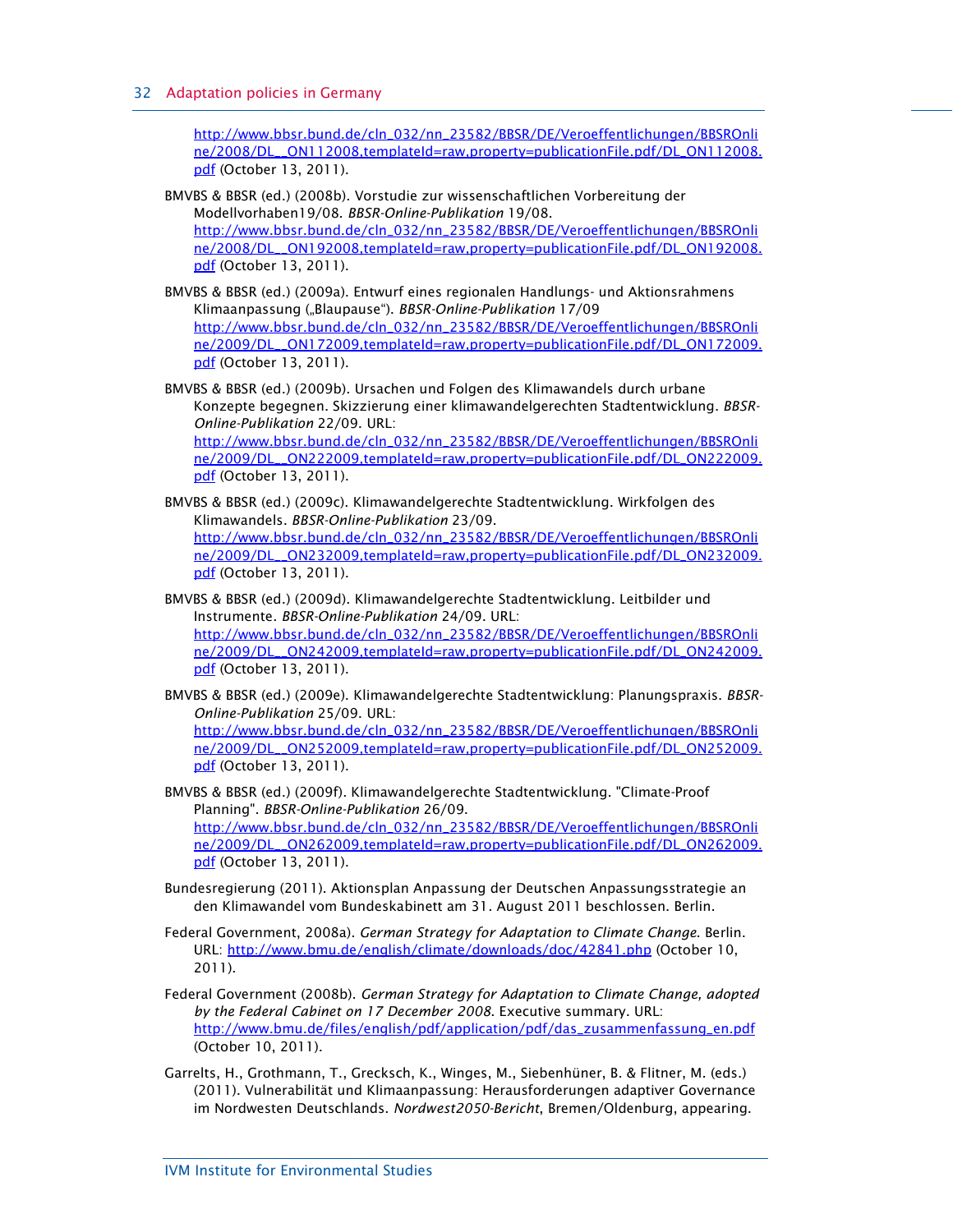- Garrelts, H. & Lange, H. (2011). Path dependencies and path change in complex fields of action. Climate adaptation policies in Germany in the realm of flood risk management. Ambio 40(2), 200-209.
- IÖR (Leibniz Institute of Ecological Urban and Regional Development) (2011). Risiken des Klimawandels. Neue Aufgaben für Städte und Regionen. IÖR-Info 46. http://www.klimamoro.de/fileadmin/Dateien/Veröffentlichungen/IOERinfo\_Heft46.pdf (October 13, 2011).
- Karcmarzyk, A. & Pfriem, R. (eds.) (2011). Klimaanpassungsstrategien von Unternehmen. Marburg: Metropolis.
- KlimaMORO & BBSR et al. (2011). Thesenpapier: Bilanzworkshop am 7. Juni 2011. Hamburg.
- Kropp, J. P. & Daschkeit, A. (2008). Anpassung und Planungshandeln im Licht des Klimawandels. Informationen zur Raumentwicklung 6/7: 353-362.
- Lange, H. & Garrelts, H. (2007). Risk Management at the Science–Policy Interface: Two Contrasting Cases in the Field of Flood Protection in Germany. Journal of Environmental Policy & Planning 9(3-4), 263-279.
- Overbeck G., Hartz, A. & Fleischhauer, A. (2008). Ein 10-Punkte-Plan "Klimaanpassung". Raumentwicklungsstrategien zum Klimawandel im Überblick. Information zur Raumentwicklung 6/7: 363-380.
- Schrage, D. (ed.) (2005). Die Flut. Diskursanalysen zum Dresdner Hochwasser im August 2002. Münster: Monsenstein und Vannerdat.
- Swart, R. et al. (2009). Europ Adapts to Climate Change. Comparing National Adaptation Strategies. Helsinki: PEER Report No. 1.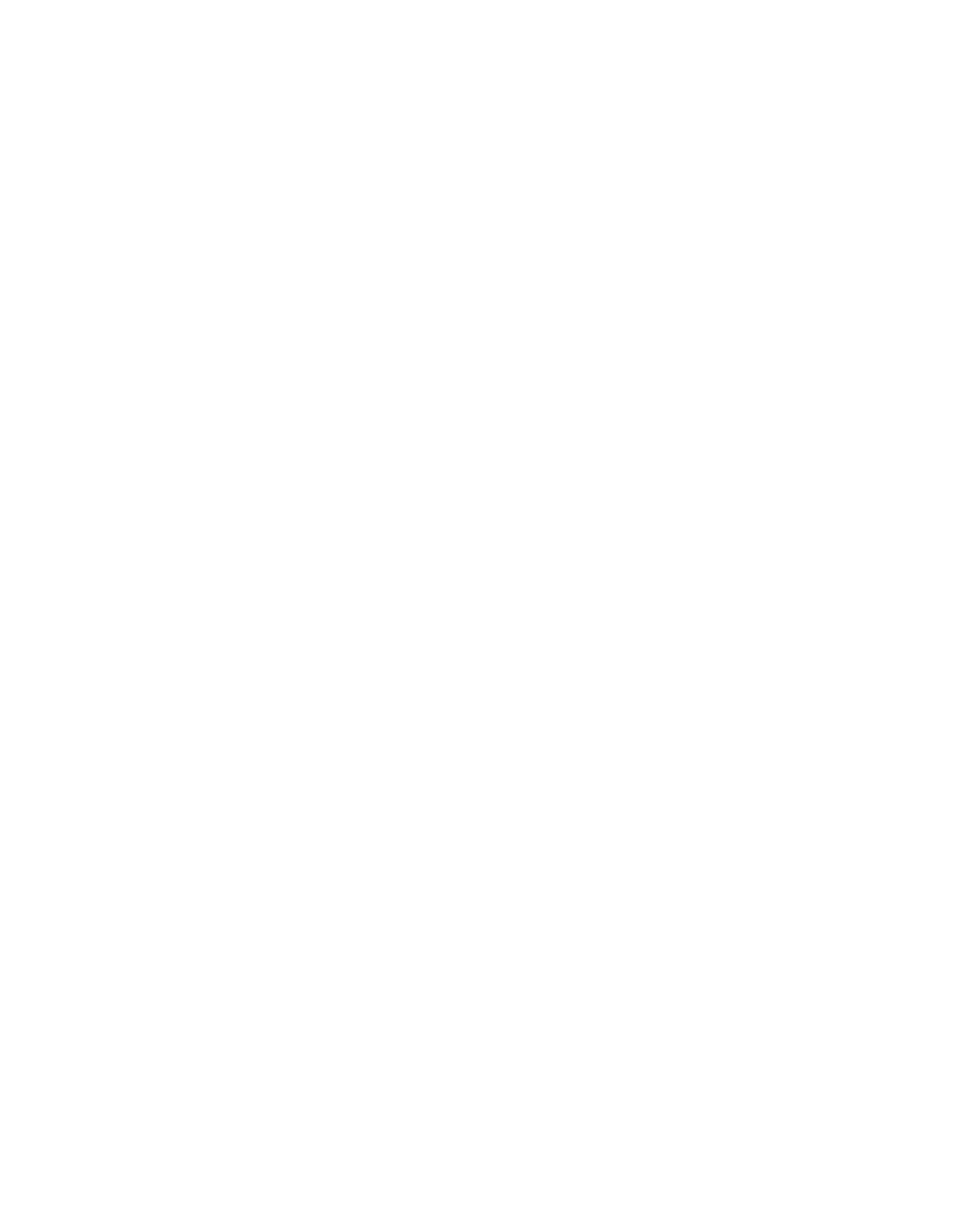## 3 UK Adaptation Policy

Tim Rayner, Tyndall Centre for Climate Change Research, University of East Anglia

## 3.1 Introduction

1

In the coming decades, the UK is expected to have to adapt to impacts from climate change including warmer and wetter winters and hotter, drier summers, and a higher incidence of extreme weather events, including flooding, the effects of which will become increasingly costly (DEFRA 2009, Environment Agency 2009). While summer heat waves will adversely affect human health, there will be fewer deaths due to winter cold. Biodiversity and crop yields also stand to be affected (DEFRA 2008). The UK is also likely to experience indirect effects from impacts in other parts of the world, such as changes in the security and the supply of food and raw materials, political stability, and patterns of migration (Foresight 2011a, 2011b).

The Climate Change Act 2008, by which the UK became the first country in the world to have legally binding long-term emission reduction targets, also created a framework for building capacity to adapt to climate change. Its provisions included:

- **•** a UK wide climate change risk assessment to take place every five years (the first by 2012);
- **•** a Statutory National Adaptation Programme to be in place by 2012 and reviewed every five years to address the most pressing climate change risks to England;<sup>3</sup>
- **•** a requirement for 'bodies with functions of a public nature' and 'statutory undertakers' (e.g. water and energy utilities) to report to government on what they are doing to address the risks posed by climate change to their work.

Tompkins et al. (2010: 634) refer to the UK's approach as a 'top-down risk-based adaptation strategy'. The Act also created an Adaptation Sub-Committee (ASC) of the Committee on Climate Change as a source of independent expertise and scrutiny, advising on the risks and opportunities that climate change will bring and monitoring progress in preparing for these impacts.

These new arrangements build on the UK's cross-governmental Adapting to Climate Change Programme (ACC), based in the Department for Environment, Food and Rural Affairs (DEFRA 2008). The Programme leads work across Government to prepare for climate change, including coordinating and driving the delivery of Departmental Adaptation Plans, in which ministries report on how they are assessing and managing climate-related risks (NAO 2009). The first of these appeared in April 2010.

This paper applies the analytical framework suggested by the Knowledge for Climate programme to recent development of adaptation policy in the UK, including the suggested discussion points under recommended headings. Judgments are necessarily tentative, given that adaptation policy continues to evolve across multiple sectors and levels of governance.

<sup>3</sup> Devolved administrations in Scotland, Wales and Northern Ireland have the authority and responsibility over their own adaptation strategies.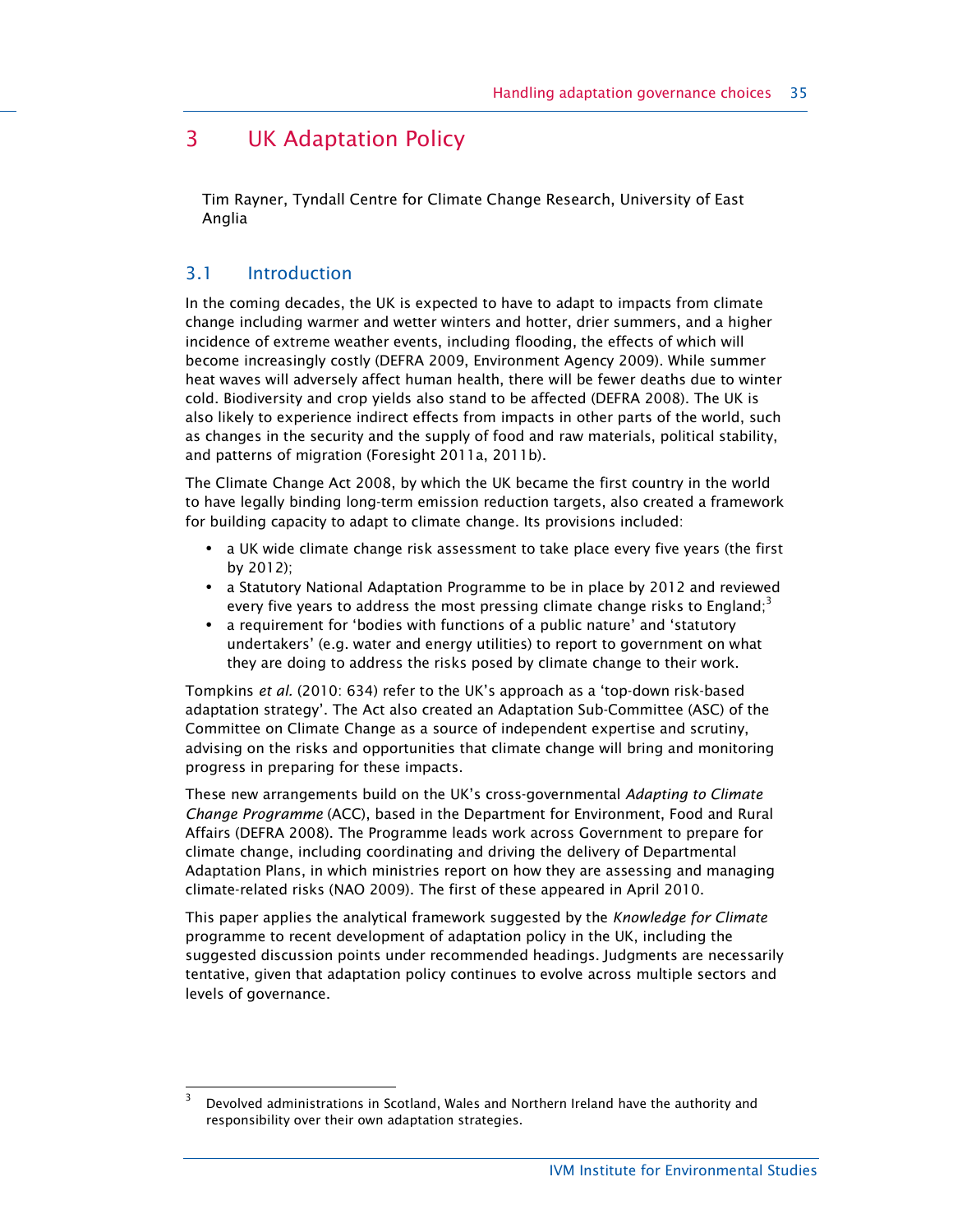#### 3.2 Problem framing/ objective-setting

'How is the problem that adaptation policies address defined? Is there agreement about the occurrence of climate change and the core purpose of these policies, or is there much disagreement, are alternative problem conceptions discussed?'

The UK, as a relative leader on climate policy among EU member states (Rayner and Jordan 2011), is of course officially committed to preventing global temperature rises above 2°C (an EU commitment since 1996). But given lack of mitigation effort commensurate with achieving such a target, 'mitigate for 2°C but plan for 4' has become an increasingly common 'storyline' in UK science advisory circles (Randerson 2008; New et al. 2011). The implication is that basing adaptation efforts on an assumed 2°C global average change could lead to insufficient effort, a kind of 'maladaptation'.

Much problem framing work will be undertaken under the auspices of the first UK Climate Change Risk Assessment (UK CCRA), due to report in 2012. This aims to capture and delineate the uncertain, diverse and interacting impacts of climate change, and as far as possible to translate these, through metrics for estimating cost, into a method for adjudicating between the potentially enormous range of priorities for adaptation (Webb 2011: 280). This process, however, is not without controversy. As Webb (2011) notes, controversy arises because the technical devices of risk assessment and economic cost–benefit analysis can be interpreted not as providing objective solutions to pre-given problems, but as instrumental in problem definition itself, embodying and 'naturalising' certain assumptions about society, social values and political priorities, as well as potentially obscuring or strategically deleting alternatives' (Webb 2011: 281). Not all stakeholders will accept the framing that emerges:

> 'The commensurability of metrics between biophysical and socio-economic spheres and 'sectors' entails a leap of faith. Different expert groups use different assumptions about how to model impacts and costs, what methods to use and what timeframes are relevant, with bio-physical scientists using long-term (ecosystem) impacts to devise adaptation strategies, while social scientists focus on social vulnerability (poverty, inequality, skills, economic resources) and threats to societal resilience…' (Webb 2011: 285).

The Adaptation Sub-Committee of the UK Climate Change Committee expressed its concern in a November 2009 letter to Hilary Benn, then Secretary of State for Environment, Food and Rural Affairs. The consultants, it said, had 'not yet presented a coherent framework to address the CCRA's stated objectives' and the methodology for the Adaptation Economic Analysis was even less developed. The committee also expressed concern about the effectiveness of planned stakeholder participation.

Defining the nature of the problem and objectives that need to be addressed are increasingly the remit of the Adaptation Sub-Committee. In its second report (ASC 2011), the sub-committee has highlighted that 'assessing national preparedness is challenging, 'because it is difficult to determine in advance what good adaptation looks like:

- **•** adaptation is context-specific effective adaptation depends on who is adapting, where they are, their attitude to risk, and how they weigh up other factors in their decisions. The costs and benefits of options vary by location and decisionmaker, unlike carbon emissions that have the same cost regardless of where they are emitted (reflected in the carbon price);
- **•** adaptation has no prescribed target there is no single metric, like tonnes of carbon emitted, against which to assess decisions; and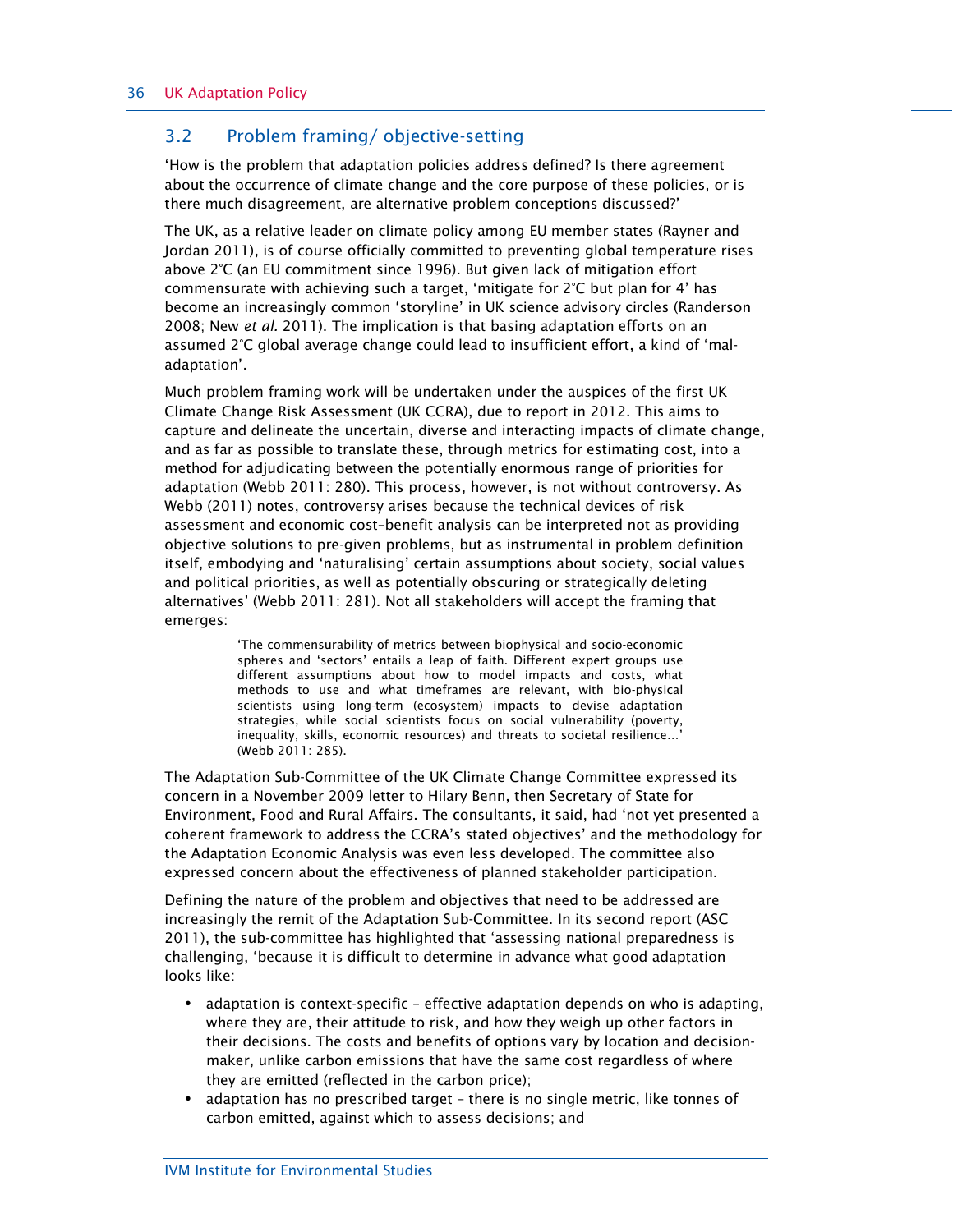**•** uncertainty – about the scale, timing and spatial nature of how the climate might change puts greater weight on flexibility and keeping options open. The benefits of flexibility are harder to evaluate against other, less flexible options that might provide more certain, short-term benefits. … (ASC 2011: 19)'

Nevertheless, from its first annual report (ASC 2010), the Committee has highlighted five adaptation priorities, on the basis that there is scope for low-regret actions or decisions taken today could have significant long-term, systemic consequences for future vulnerability:

- **•** land use planning;
- **•** designing and renovating buildings;
- **•** providing national infrastructure;
- **•** managing natural resources; and
- **•** emergency planning.

In its second annual report, following up on the first three of these, the ASC (2011) said of current and future vulnerability to climate change that:

- **•** The UK is near the limits of coping with the current climate in some sectors and could be pushed over the edge by climate change. For example:
	- **•** While only 8% of water resource zones in England are currently at risk of failing to meet demand during a severe drought, this could increase to around 45% by 2035 without remedial action.
	- **•** Security of water supply for consumers is good and improving, but there remains an environmental cost. The Environment Agency indicates that 11% of rivers and 35% of groundwater aquifers in England are "probably at risk" of environmental damage due to water abstraction.
- **•** Patterns of development are potentially increasing the UK's vulnerability in some areas.

(see also the section below on implementation and enforcement).

Finally, the UK government is relatively advanced in highlighting the implications of climate change impacts occurring outside Europe, which can have important implications for European economies (Biesbroek et al. 2010). The UK Foresight office has reported on International Dimensions of Climate Change (Foresight 2011a), and a separate study on Migration and Global Environmental Change examines how profound changes in environmental conditions such as flooding, drought and rising sea levels will influence and interact with patterns of global human migration over the next 50 years (Foresight 2011b).

### 3.3 Levels and scales

'How do the national and regional governments see their role in achieving adaptation? How important are European policies in each country and how is the connection with those arranged for?'

### 3.3.1 National

In their review of National Adaptation Strategies (NASs), Biesbroek et al. (2009; 2010) note that most do not clearly specify the roles and responsibilities of regional and local scales. In order to enable lower levels to make effective and efficient adaptation decisions, some national strategies, however, do foresee an important role for the national government to retain responsibility and provide the right institutional settings. In the UK the role of the national scale is to ensure that local governments,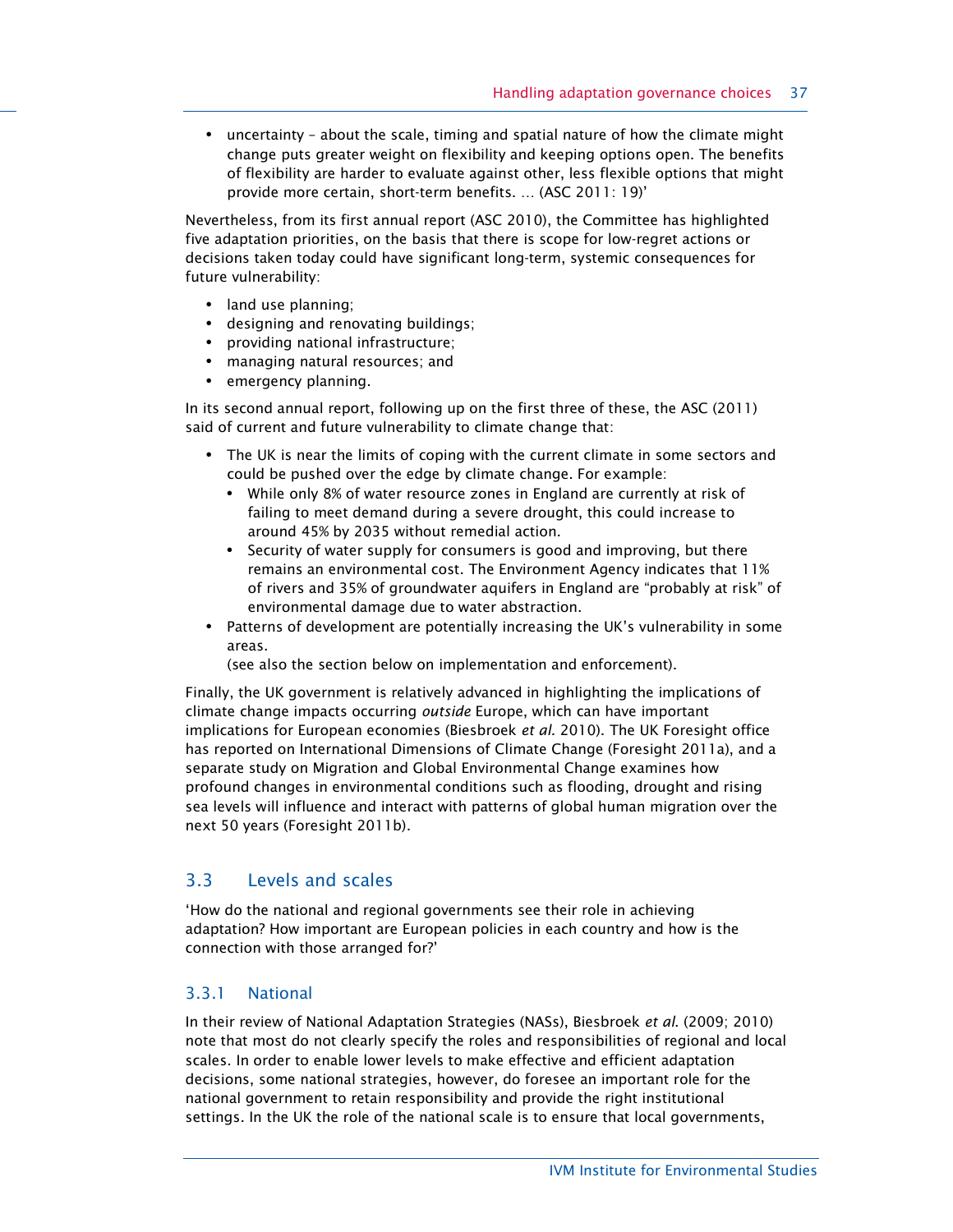#### 38 UK Adaptation Policy

key public authorities and statutory undertakers are taking adaptation actions as well as providing the right institutional environment to enable organisations and individuals to make effective and efficient adaptation decisions (Biesbroek et al. 2009). The UK NAS explicitly mentions the removal of any formal or informal barrier that might hinder the development and implementation of adaptation strategies (Biesbroek et al. 2010).

### 3.3.2 Regional

DEFRA established a Local and Regional Adaptation Partnership Board (LRAP) to help local and regional bodies adapt. It aims to facilitate action at a local and regional level by highlighting best practice, enhancing skills, providing toolkits and encouraging joint working between agencies. The Board does not dictate what local and regional bodies should be doing, but collates and shares best practice around the country. DEFRA also funds nine Regional Climate Change Partnerships (RCCP). Each Partnership consists of a range of local stakeholders and works closely with the UK Climate Impact Programme (UKCIP) (for more on which, see section on modes and instruments). They investigate and advise on the impacts of climate change regionally, assessing how this may affect regional economic, social and environmental well-being. They also share experiences and work together on joint projects, like the "Checklist for Development" produced by the East of England, London and the South East through the Three Regions Climate Change Group (Biesbroek et al. 2009).

Until early 2009, Regional Assemblies acted as regional statutory planning bodies, scrutinising the work of Regional Development Agencies (and supporting their development of Regional Economic Strategies), while promoting regional strategies such as the Regional Sustainable Development Frameworks (DEFRA 2006). They served as partnership bodies between regional and local stakeholders. Originally created as a potential step towards elected regional government in England, RAs are currently undergoing a process of dissolution. Some of these assemblies were particularly active in regard to climate change (Keskitalo 2010). The South East England Regional Assembly, for example, was noteworthy for its Climate Change and the South East Plan (2007), which served to guide regional and local planners, as well as its mitigation and adaptation implementation plan and a relevant local development framework (Keskitalo 2010). Both the plans were partly developed with national and international expertise from Germany, the Netherlands and Belgium, made available through the region's involvement in the EU European Spatial Planning: Adapting to Climate Events (ESPACE) project. ESPACE was developed from the outset within the South East Regional Climate Change Partnership and led by regional bodies and the Hampshire County Council. The project addressed adaptation measures in relation to pressure on water resources, flood risks, and other water-related climate change impacts (SEERA 2007).

#### 3.3.3 Local

Until recently, the inclusion within the government's performance assessment framework (by which the activities of local government are audited) of an indicator on adaptation to climate change arguably constituted an important multi-level steering mechanism (Keskitalo 2010). The National Indicator framework provided 'the single route through which central government sets priorities for local government' (DEFRA 2008). National Indicators, including NI 188 for 'preparing to adapt', had to be implemented in cooperation between the local authority and local stakeholders under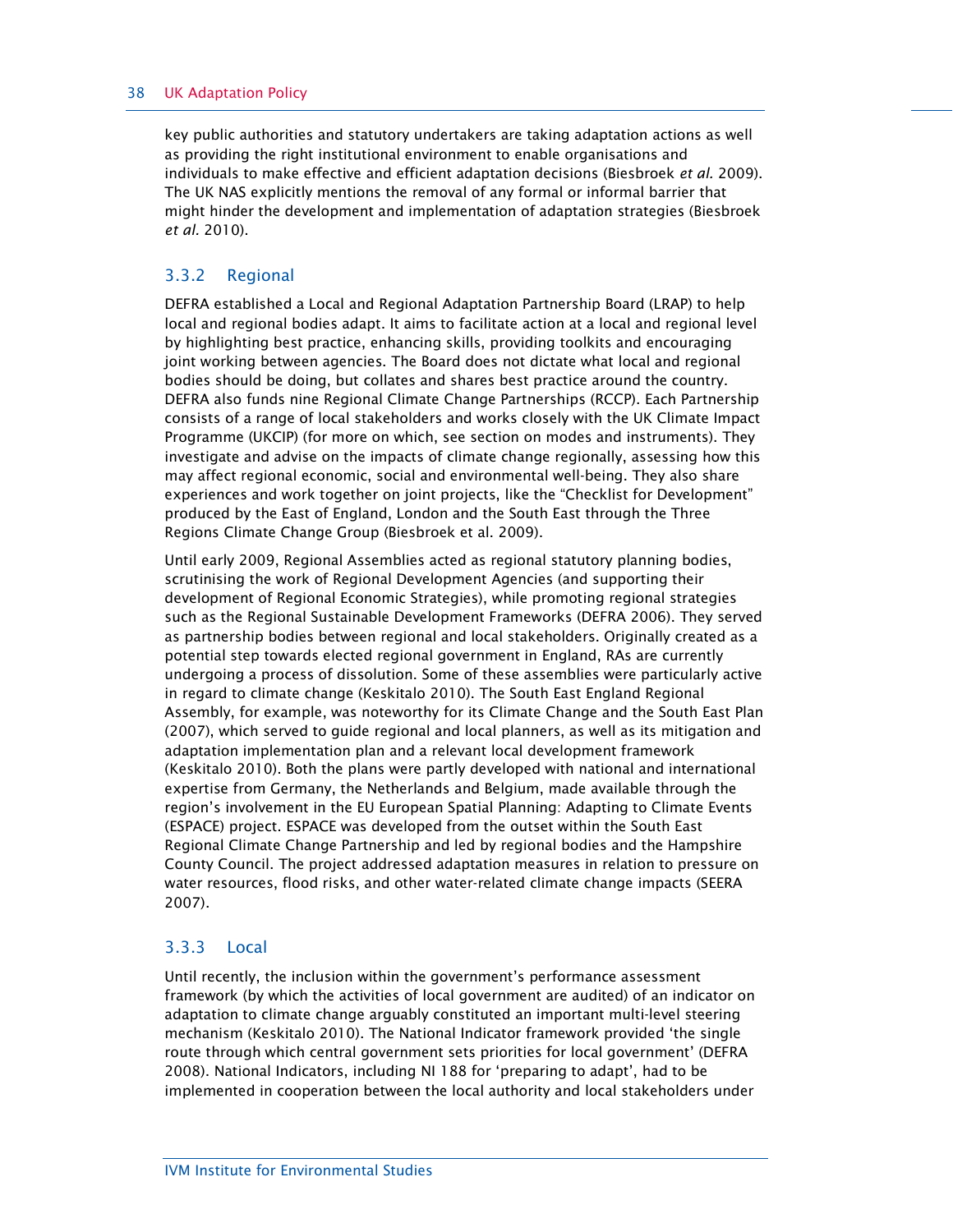Local Area Agreements. $^4$  NI 188, 'preparing to adapt' was a self-assessed processbased indicator that measured progress on assessing climate risks and incorporating appropriate action into local authority strategic planning. In 2008, nearly one-third of all English LAAs included the new adaptation indicator or took it on as a local target (DEFRA 2008). In part, the incorporation of adaptation into the local performance assessment framework occurred in response to earlier criticisms that without a specific target or indicator, climate change would not be considered a priority by local authorities (Demeritt and Langdon 2004). As discussed in the final section, this framework has been abolished by the post-2009 coalition government.

#### 3.3.4 EU-National

The UK was always encouraging of the EU Commission's Adaptation White Paper as long as it didn't become too prescriptive on how member states should proceed (Rayner and Jordan 2010). Many in the UK policy community suggested that the main role for the EU (Commission) is to ensure adaptation through programme funding: 'we and a lot of other people have said that the single thing the European Union could do is to require [that] anything they put money into should demonstrate they have taken risks of climate change into account' (UKCIP, interview, quoted in Keskitalo 2010).

Regarding the relevance of key EU legislation, such as birds and habitats directives, some UK adaptation policy makers have suggested that they could be interpreted more constructively by national authorities with a view to facilitating adaptation (Acclimatise and Hampshire County Council 2006).

## 3.4 Timing and sequencing

-

'Which time horizons are taken into account? Has there been a taboo on adaptation as the emphasis was more on mitigation? Which assumptions are made about the timing of climate impacts, and do current adaptation measures go beyond 'no regret' measures?'

While there may have been a taboo on adaptation in terms of climate diplomacy, where the emphasis has clearly been on achieving mitigation agreements, the UK has treated adaptation more seriously and for longer than most other EU states. The work since its foundation in 1997 of the UK Climate Impacts Programme (UKCIP) to identify and begin to address vulnerabilities interactively with various stakeholders - and the work of the Climate Impacts Review Group (CCIRG 1991; CCIRG 1996) prior to that – testifies to this.

In the adaptation policy realm itself, Tompkins et al. (2009, 2010) have attempted to systematically categorise observed adaptation in the UK, and found that most cases were related to capacity-building, rather than implementing actual measures. A previous study by West and Gawith (2005) produced similar results. Whether capacity is being translated into actions is not always easy to detect (Tompkins et al 2009, 2010).

Although this section asks whether current measures go beyond 'no regret', research to investigate this question is on-going (by e.g. the ASC), and in the meantime it is as well to ask how far even no-regret measures are being taken. According to the ASC

<sup>4</sup> The system included 198 national indicators (NIs) covering a wide range of Government priorities. Local Strategic Partnerships of LAs and other bodies were allowed to select up to 35 NIs for inclusion within their LAAs.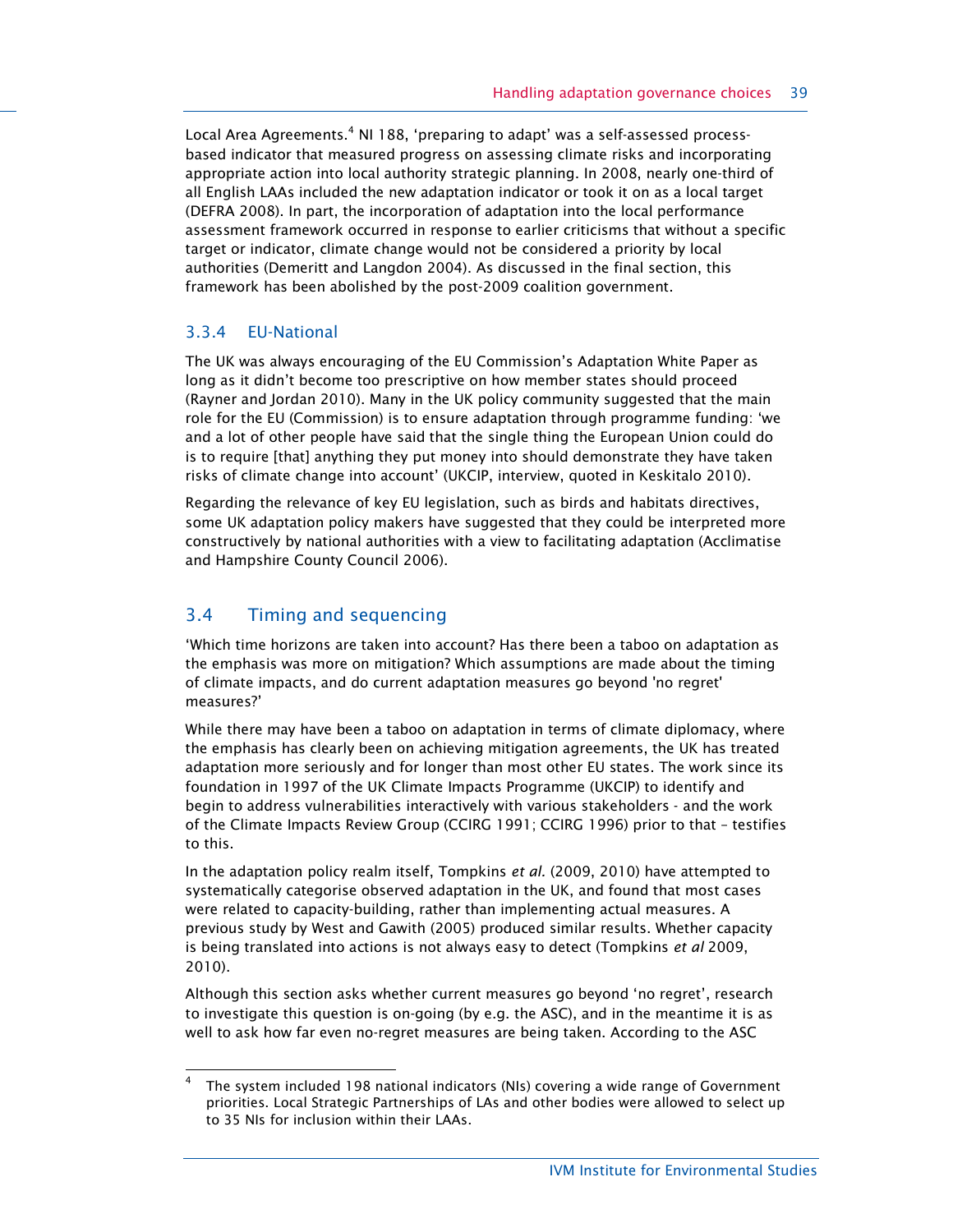#### 40 UK Adaptation Policy

(2011), there are low-regret actions that could be taken now to reduce vulnerability, including measures to improve water efficiency, reduce damages to buildings from flooding, and protect buildings from overheating. Such measures would save householders money even today. However, ASC found only limited evidence of uptake of such measures, particularly in existing homes.

In the water sector, as yet there has been no specific investment to address the impacts of climate change on supply or demand, despite water company plans suggesting that some additional investment is necessary. The ASC warns that sustained absence of additional action to address the impacts of climate change could lead to higher costs in the future or increased risks of water shortages (ASC 2011: 56). It notes that water companies are spending £1.4 billion over the next five years to address potential supply shortfalls arising from non-climate change drivers, such as projected increases in population, but that this figure does not include specific investment to address the additional impacts of climate change on the supply demand balance. Its analysis suggests that many water companies may be neglecting "lowregret" demand management options in favour of more expensive supply side options (ASC 2011). A package of end-of-life water efficiency upgrades such as low-flow taps, showers and toilets, could be installed at no additional cost as they are replaced.

Rising future temperatures and more extreme weather also pose challenges to the built environment, with water stress, heat stress and flooding posing particular threats. Decisions in this sector are long-lasting and may be costly to reverse. However, ASC (2011) found limited evidence that local authorities were factoring in long-term costs when making decisions on the strategic location of new development in their Local Plan.

In 2009, a two-year cross-government project was established to examine and implement solutions to improve the long-term (i.e. 20–90 year timeframe) resilience of new and existing infrastructure in the water, transport and energy sectors. A review undertaken for the project found:

[...] that there is increasing awareness and understanding of the need to adapt to climate change within [the three] sectors. However, this has not generally led to adaptation action, with the focus remaining on mitigation of climate change impacts or short-term contingency planning […] there is a reluctance to plan for the long term impacts of climate change due to perceived uncertainty associated with the impacts of climate change and the financial risks (URS 2010).

#### 3.5 Modes and instruments

'To which extent is adaptation seen as a task for government actors, and to which extent are private actors expected to bear their own risks and take care of their own preparation? Is there a 'change of social contract' to be expected? As far as a role for the government is seen, which instruments are in the toolkit (communication, regulation, market instruments)?'

Analysis by the lead UK department responsible for adaptation, DEFRA, lists a range of policy instruments that could potentially be deployed.

**•** Direct regulation can help overcome information failures and ensure certain types of actions are undertaken.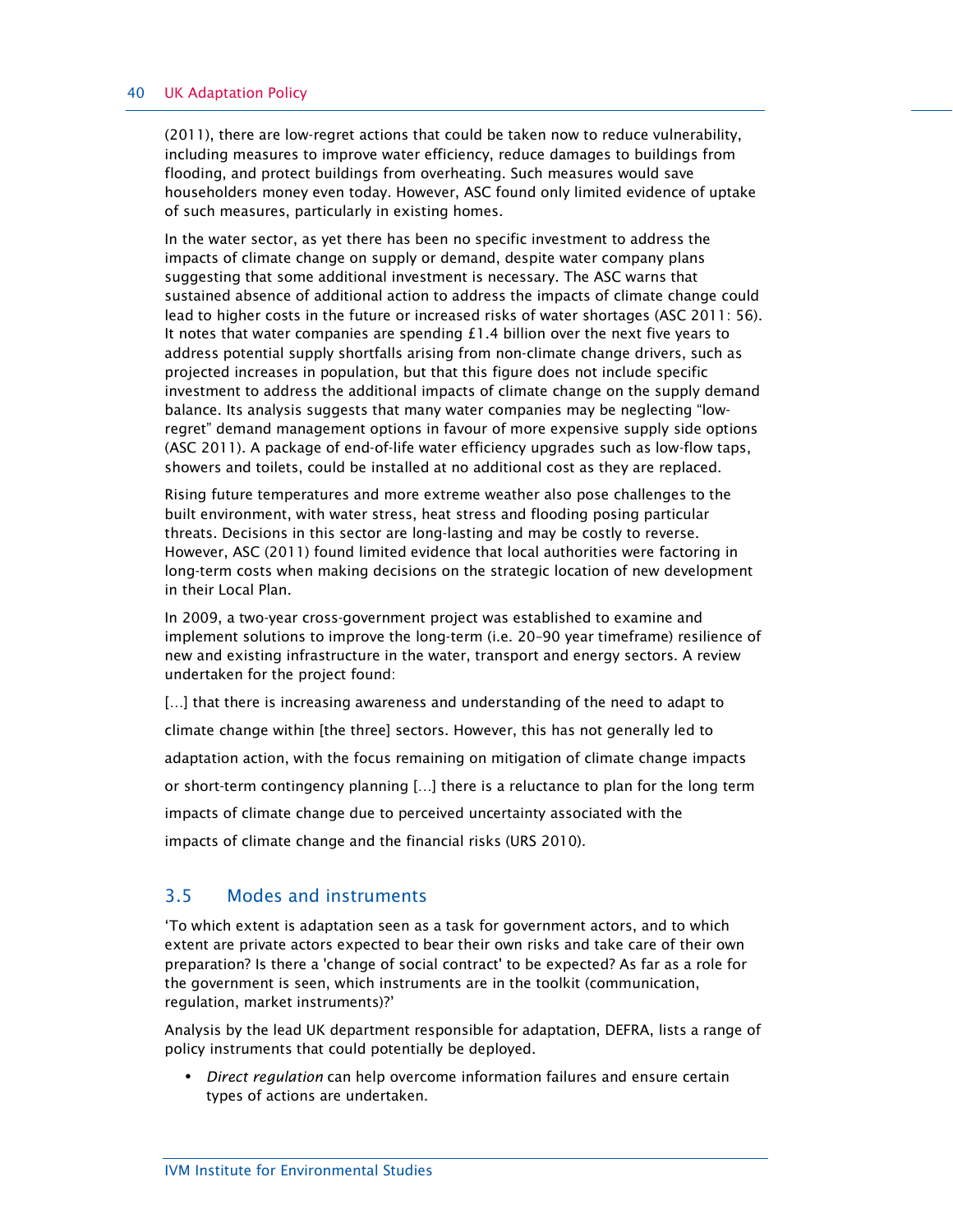- **•** Market-based measures such as price, licenses and property rights can create incentives for businesses and individuals to adapt.
- **•** Research and monitoring programmes can incentivise research on climate change risks and adaptation technologies, which are likely to be underprovided by the private sector.
- **•** Information provision and public engagement on climate change risks and adaptation options can encourage organisations, businesses and individuals to adapt (Cimato and Mullen 2010).

The multi-faceted nature of the adaptation 'domain' and the 'sectors' it covers makes generalisations regarding the modes and instruments of governance deployed problematic.<sup>5</sup> It is also not always straightforward to assign particular measures to one of the above headings. Keskitalo, however, provides an overview of the initiatives taken to date in the UK (figure 3.1).

| <b>Types of national</b><br>adaptation initiatives           | <b>Initiatives</b>                                                  | Year         |
|--------------------------------------------------------------|---------------------------------------------------------------------|--------------|
| Framework (strategies and                                    | <b>Climate Bill and Act</b>                                         | 2007–2008    |
| framework legislation)                                       | Performance Assessment including<br><b>NI188</b>                    | 2008/2009    |
|                                                              | ACC Programme (England)                                             | 2008         |
| Planning system                                              | PPS1 (climate change included)                                      | 2005         |
|                                                              | PPG25 (flooding)                                                    | 2001         |
|                                                              | Building standards, Treasury<br>Green Book procurement<br>standards | 2009         |
| Awareness-raising and<br>stakeholder integration<br>measures | <b>UKCIP</b>                                                        | 1997         |
|                                                              | Regional climate change<br>partnerships                             | 1999-onwards |
|                                                              | <b>LRAP</b>                                                         | 2009         |

Figure 3.1 UK government adaptation initiatives. Source: Keskitalo (2010).

#### 3.5.1 Importance of land use planning for adaptation

In land use planning, the dominant mode of governance may be considered to be regulatory.

The planning system is widely seen as a priority area for early adaptation action because it is a primary mechanism for determining how vulnerability to climate change can be managed, particularly in towns and cities (ASC 2011). Done well, land use planning decisions can directly help to increase resilience to climate risks, but done badly they can lock future generations into development pathways that increase vulnerability or will be very costly to maintain or reverse.

Planning policies set out what is expected of development in order for planning permission to be obtained, identifying specific locations or setting criteria for types of locations that are suitable for particular land uses and also stipulating standards for the design of new development. Local authorities also make decisions on individual

 5 OECD (2008) gives an overview of the kinds of measures that might be applied to different sectors.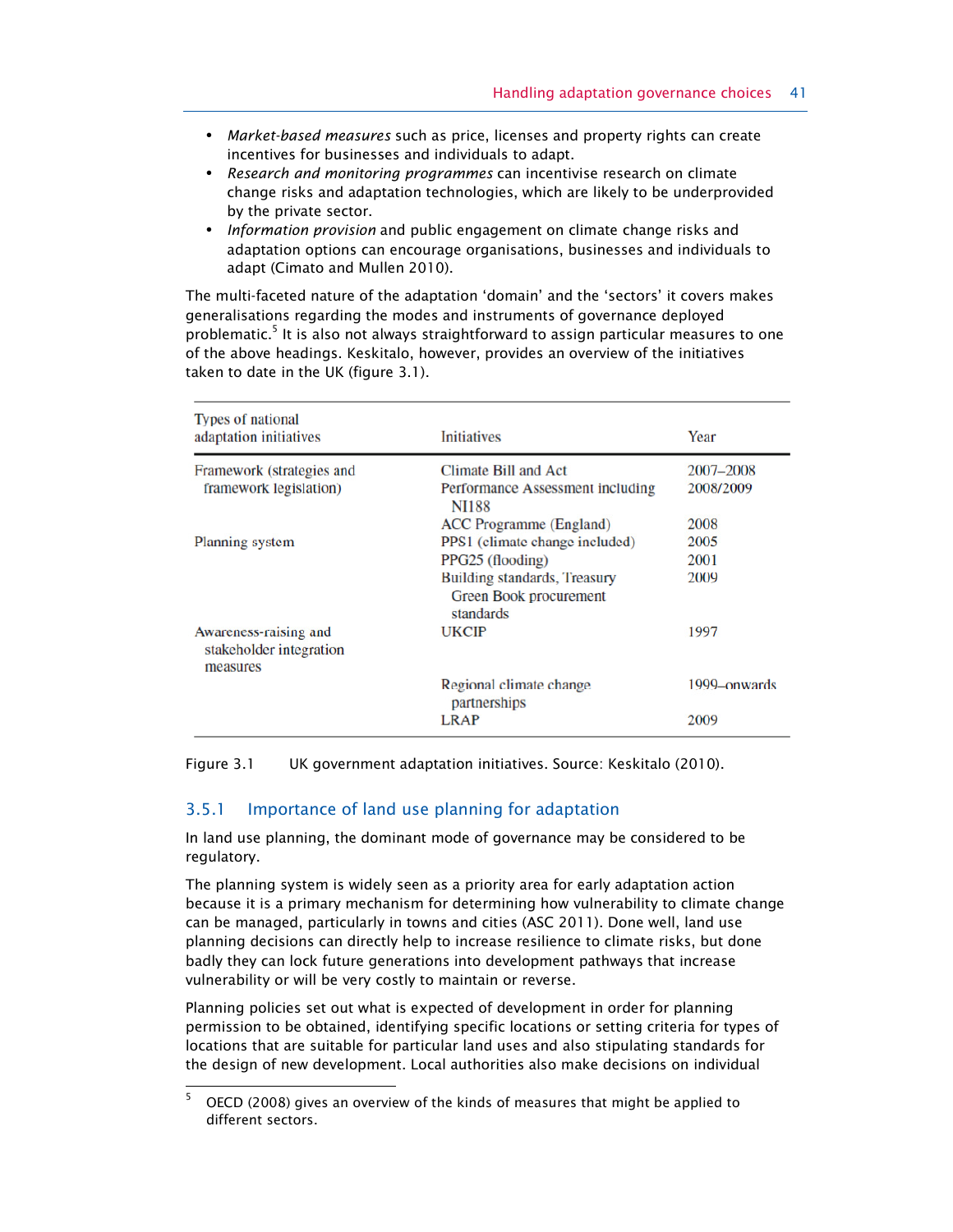#### 42 UK Adaptation Policy

planning applications (called 'development management'), considering national and local planning policies to determine if a development proposal is acceptable. Guidance provided by central Government to local authorities takes the form of Planning Policy Statements. These cover both preparation of local plans and development management, and include reference to various climate risks. Planning Policy Statement 25 (revised 2010) seeks to "ensure that flood risk is taken into account at all stages of the planning process to avoid inappropriate development in areas at risk of flooding, and to direct development away from areas at greatest risk". The supplement to Planning Policy Statement 1: Planning and Climate Change (2007) contains policy guidance in relation to climate change adaptation, seeking to "shape sustainable communities that are resilient to and appropriate for the climate change now accepted as inevitable". As well as policy guidance, the Planning Act 2008 introduced a statutory obligation for local development plans to incorporate climate change policies.

#### 3.5.2 Other regulatory initiatives

The reporting requirement included in the Climate Change Act is another regulatory measure, potentially an important driver for behavioural and organisational change (EAC 2010). This is described more in the final section on implementation and enforcement.

#### 3.5.3 Information dissemination and awareness-raising for adaptive practices/ Partnership and stakeholder integration methods

The UK Climate Impacts Programme (UKCIP) was established in 1997, based at the Environmental Change Institute at the University of Oxford, to help co-ordinate scientific research into the impacts of climate change, and to help organisations, including the private sector, adapt to those unavoidable impacts. Its remit was 'to provide information to help decision makers plan their response to the impacts of climate change' (West and Gawith 2005: 6). Decision makers included not just those in government but also the private sector, trade groups and other interested groups. UKCIP provides tools and 'wizards' for regional and local governments and individuals, including information on vulnerabilities and options and government responses (Biesbroek et al. 2009, Boyd et al. 2011, Keskitalo 2010).

Arguably the most influential role of UKCIP has been to support the production of a succession of climate change scenarios, UKCIP98, UKCIP02 and, most recently, UKCP09. The aim of these has been to encourage organisations to undertake climate change impact assessments, and to provide a common resource to facilitate such assessments and allow comparisons between sectors and places.

From October 2011, the Environment Agency became the Government's delivery body in England for advice on climate adaptation, helping key sectors build resilience to the impacts expected from climate change.

### 3.5.4 'Mainstreaming' in departmental objectives

In addition to building adaptive capacity and delivering adaptive actions, the role of government policy can be framed in terms of mainstreaming adaptation into existing policies, regulatory frameworks and processes (Cimato and Mullan 2010). As noted in the introduction, a central element of the ACC programme has been the development of Departmental Adaptation Plans (DAPs). In March 2010, sixteen Government Departments delivered DAPs, along with the Carbon Reduction Delivery Plans submitted under the terms of the Climate Change Act. These plans set out policies on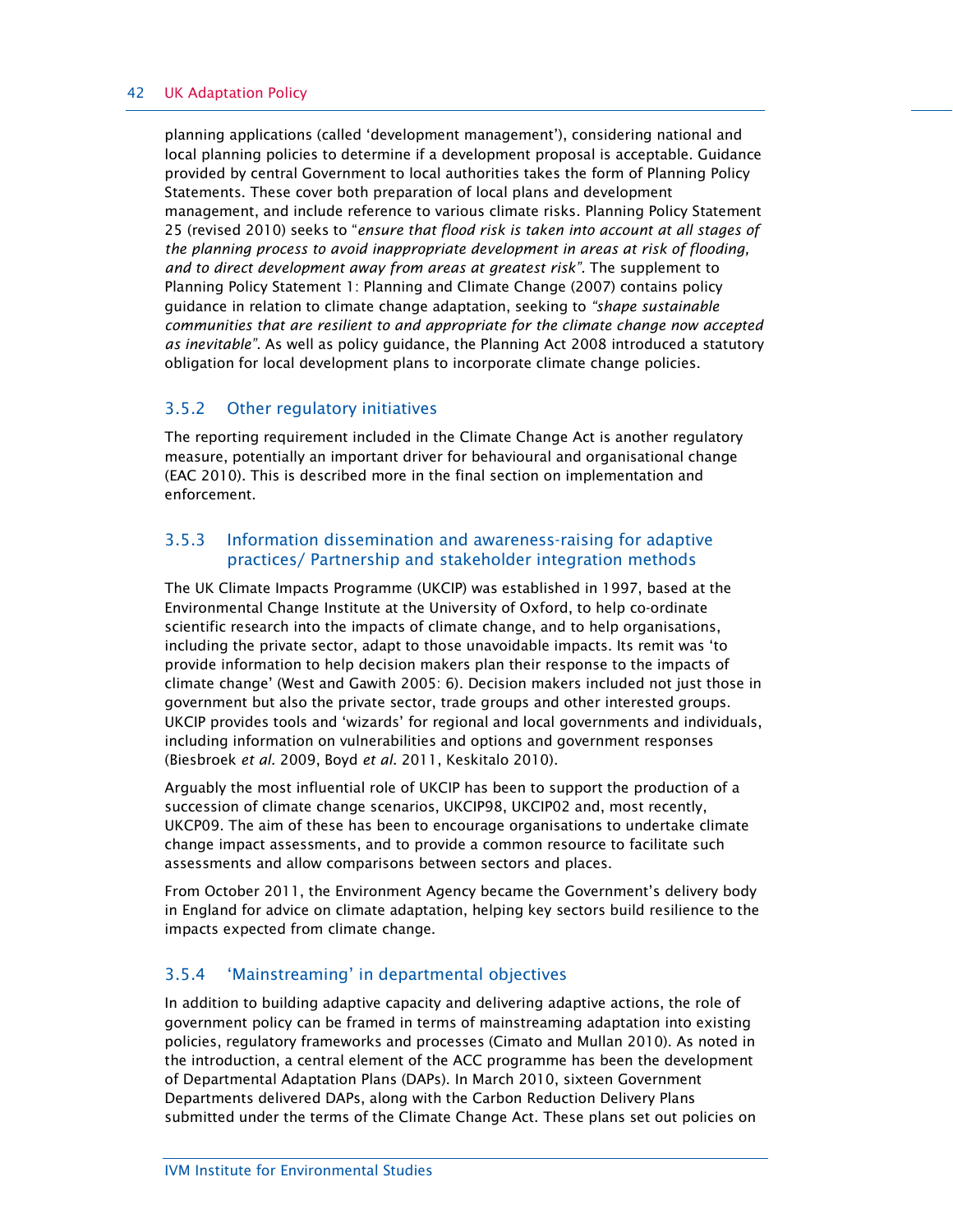climate change adaptation and mitigation respectively and are meant to be complementary.

The DAPs identified individual Departments' policies and priorities in relation to adapting to climate change. These include describing the steps being taken to build skills and knowledge of climate change within Departments, and the work being undertaken to assess the risks to Departmental estates. Each central Government Department produced a short update on their DAPs in May 2011.

In addition, economic guidance used by government to assess spending, investment and policy decisions, as set out in the Treasury's 'Green Book', has been updated. New supplementary guidelines on adaptation have been produced, to include the key factors that could indicate whether climate change is likely to be an important risk, and the type of options that could be used to adapt.

#### 3.5.5 Role of the private sector: Insurance

Insurance is a significant element in adaptation to climate change for two main reasons: first, it enables agents to spread the losses resulting from climate hazards across time, over large geographical areas, and among different social and commercial communities; and second, premiums can provide incentives to adapt and drive behaviour change (OECD 2008).

The UK is one of the few countries to provide flood coverage automatically through property insurance. More severe and extreme events will lead to higher premiums for certain categories of risks, such as flooding. The introduction of risk-based premiums would be efficient on the grounds that they would signal risks in an appropriate way, thus providing incentives to adapt. However, there might be implications for equity, particularly if those who are already vulnerable to climate change cannot afford insurance cover, or are left with uninsurable (and, hence, less valuable) assets (Stern 2006).

The UK government and the insurance industry in effect co-operate to offer flood cover. In 2002, the Association of British Insurers (ABI) agreed a statement of principles with the Government, whereby the industry would continue to provide flood cover as a standard feature of household and small business policies, conditional on the risk of flooding being no greater than once in 75 years. In return, the Government agreed to a set of actions intended to minimise the number of households and small businesses that would not be eligible for cover under this commitment. The agreement runs out in 2013, and insurers have expressed concern about cuts to investment in flood defences implied in the coalition government's Comprehensive Spending Review, and the effect of funding cuts on extending the agreement. Under the spending review, DEFRA took a 29 per cent budget cut, including £110m from planned spending on new flood defences (McCorkell 2011).

### 3.6 Costs and benefits

Are the potential costs and benefits of adaptation known? How much are they, and who is carrying the burden? Is geographical fairness a consideration?

One conclusion of the Stern Review on the Economics of Climate Change was that more quantitative information was needed on the costs and benefits of adaptation action across the economy (Stern 2006). The Climate Change Risk Assessment aims to fill this gap by assessing the risks and opportunities from current and future climate change. An Adaptation Economic Analysis, which aims to identify the overall costs and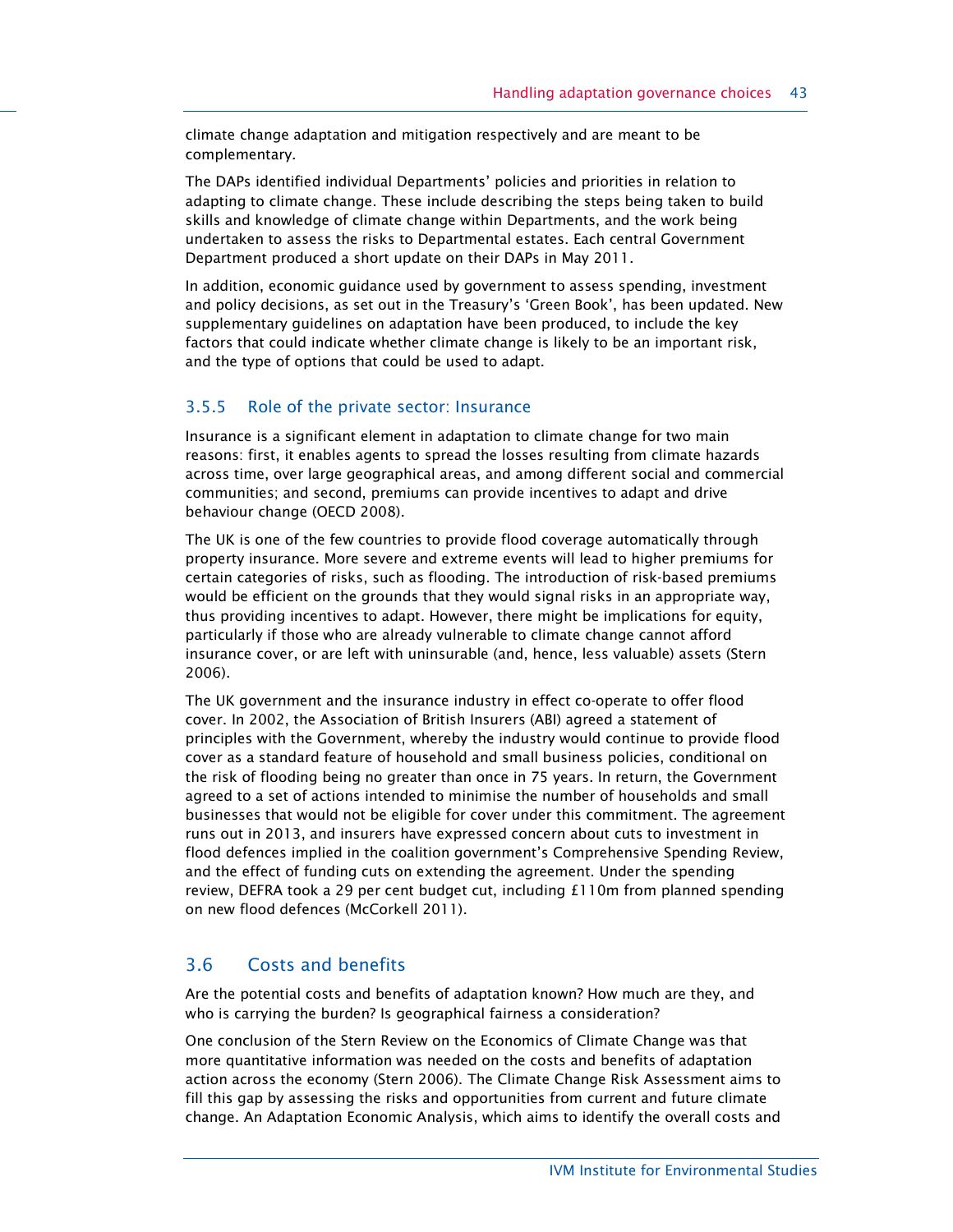#### 44 UK Adaptation Policy

benefits of adaptation to the UK economy, is being undertaken alongside the first Climate Change Risk Assessment. The Government says this work will enable it to: compare the risks of a changing climate with the other pressures it faces; prioritise adaptation policy geographically and by sector; and support the case for resources for adaptation. While distributional effects (inequalities) are certainly relevant in the analysis (Watkiss et al. 2009: 2), how far 'fairness' across regions will figure remains to be seen.

In framing its 2010 inquiry into government policy on adapting to climate change, the House of Commons Environmental Audit Committee highlighted two dilemmas that remain in effect unresolved:

- **•** 'How do we define the public liability for climate change in a way that assists those hardest hit by the impacts but simultaneously controls costs, and encourages people and organisations to take responsibility for addressing the risks they face?
- **•** How should the burden of adapting to climate change be shared between the current population, and future generations? For adaptation, there is a genuine dilemma over how to apportion the responsibility fairly across generations' (EAC 2010: 7).

It notes that while some costs, like adapting offices, factories and homes and paying for insurance, fall to businesses and private individuals, the taxpayer will also have to meet higher costs. For example, the Environment Agency has predicted that, to maintain current levels of protection from river and sea flooding, real terms spending on flood defences in England will need to increase from its current level of around £600 million per annum to around £1 billion in 2035. The Environment Agency also reports that from around 2035 to the end of the century, around  $E7$  billion may need to be invested in the Thames estuary's tidal defences.

DEFRA and the Environment Agency want to reduce the proportion of flood defence work funded by central government. In principle, contributions could come from local authorities, businesses (who benefit from improved protection), developers (especially where improved protection enables new development to go ahead) and local people. Contributions from the latter are particularly important where a small number of homes need protection. In recent years the Environment Agency has helped small groups of property owners to develop and jointly fund flood defence schemes (EAC 2010: 16). In the aftermath of costly floods in 2007, the Pitt Review recommended that developers should make a full contribution to the costs of building and maintaining any necessary flood defences (Cabinet Office 2007). Under the Town and Country Planning Act 1990, planning authorities have been able to require developers to make contributions to new infrastructure related to a proposed development, although authorities vary in the use they make of this power.

In its evidence to the EAC, DEFRA claimed that '(e)quity is a key objective of the ACC Programme. Social justice is addressed through practical delivery work, such as the Environment Agency action to promote effective adaptation to coastal erosion in different socio-economic contexts, as well as being systematically embedded in adaptation policy through the Green Book Supplementary Guidance, which promotes equity as one of three essential benchmarks of well designed adaptation. Cross-Government work on Departmental Adaptation Plans will also consider and address the collective impact of Departmental adaptation responses on different communities and groups of vulnerable citizens' (EAC 2010: Ev 123).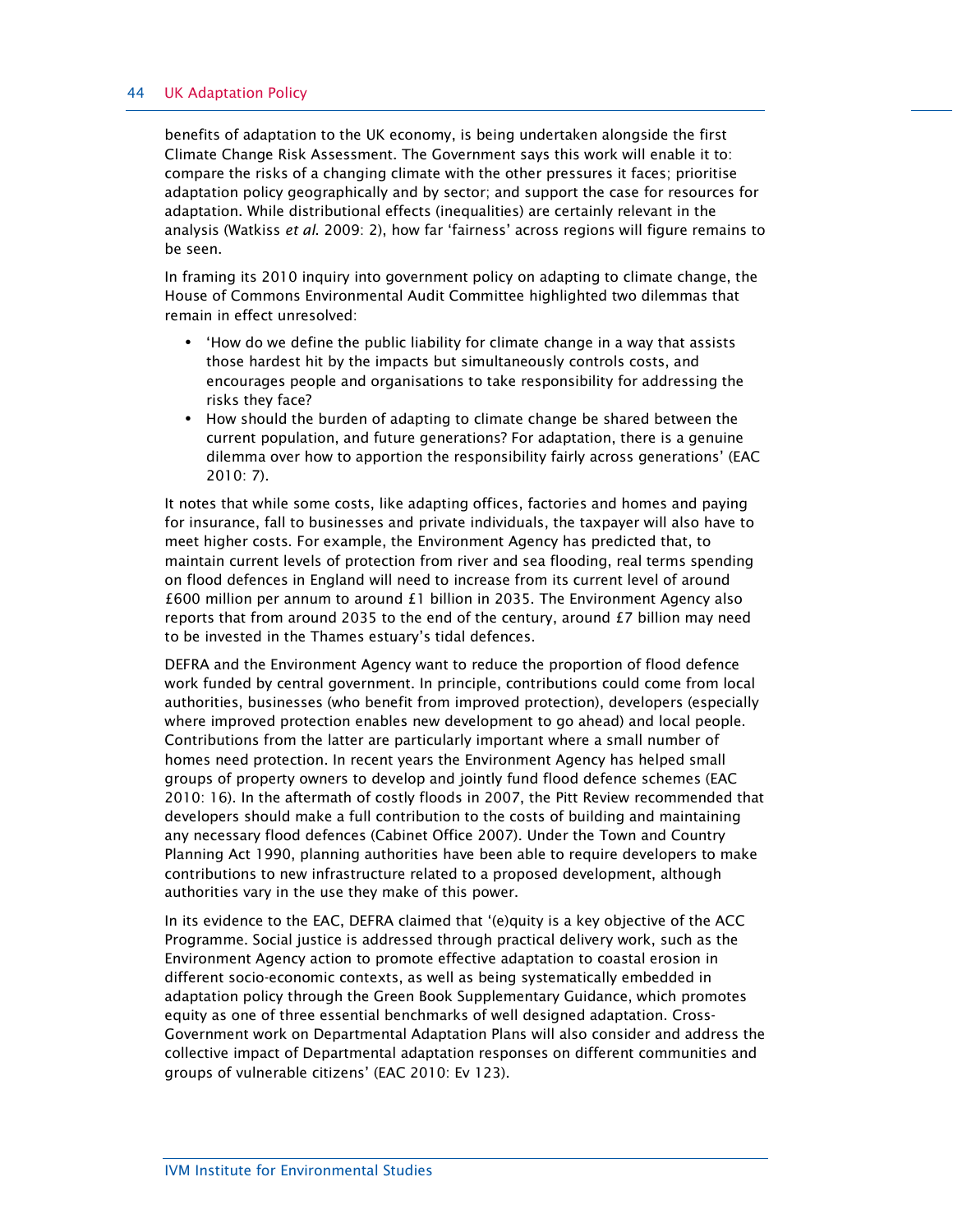The debate on financial compensation has focused on individuals losing their homes due to coastal erosion. The Environmental Audit Committee has highlighted dangers in the current ad hoc approach to the demands of different groups, recommending that the Government should establish broad principles to underpin decisions on assistance for communities badly affected by climate change, including what compensation should be paid to individuals who suffer major loss. 'Clear principles, informed by a public consultation, would help cap taxpayer liability and reduce the uncertainty faced by those suffering major loss about what help they will receive. Clarifying the limits on public liability will make clear who bears what risk and should encourage action by those who are at risk from future climate change impacts' (EAC 2010: 19).

## 3.7 Implementation and enforcement

'Which organizational structures, procedures and monitoring mechanisms have been put in place to ensure that the goals of adaptation policy are achieved?'

The PEER project has noted how, in order to provide for a regular review, a specific date or time frame can be included in an adaptation strategy and the review assigned to a responsible body. Competent bodies need to be established as permanent institutions and sufficiently equipped with resources and influence. Amongst the countries considered by the project, only Finland, Germany and the UK have set out a time frame for a general revision of their NAS (Biesbroek et al. 2010). In the UK (more specifically, England), the Climate Change Act states that once a national adaptation programme has been put into place it must be reviewed by parliament every 5 years, taking into account the updated climate change risk assessment that must also be carried out.

According to Biesbroek et al, effective and efficient monitoring calls for two basic questions to be answered: what has to be monitored (objects and scope) and who has to monitor it (responsibilities)? Therefore, it becomes important that monitoring objects and responsibilities are identified by the NAS or by a subsequent programme of measures. The UK perhaps comes closest to defining a monitoring framework in that a legal mechanism has been established to enable it and the Government is required to report to Parliament on progress being made to tackle climate change risks. There is also an Adaptation Sub-Committee under a broader Climate Change Committee to review the progress of the national adaptation programme and provide independent advice on a national risk assessment. (Biesbroek et al. 2010).

As noted in earlier sections, the Climate Change Act 2008 also allows government to require 'bodies with functions of a public nature' and 'statutory undertakers' (e.g. water and energy utilities) to report on what they are doing to address the risks posed by climate change to their work. It is unclear, however, what would happen if government deems the actions being reported inadequate; the Environmental Audit committee urges further legislation in such cases (EAC 2010). In November 2009, DEFRA proposed that around 90 priority organisations should be asked to report in 2010 (of 100,000 potentially covered). Organisations were categorised by DEFRA according to their vulnerability to climate change, responsibility for national infrastructure, and whether they have comprehensive regulations already in place relating to climate change. 'Priority reporting authorities' are those which fall within the first two categories and have no existing reporting responsibilities. Government will determine the organisations to be included in the second round of reports, due in 2014 and 2015, after the first Climate Change Risk Assessment (EAC 2010).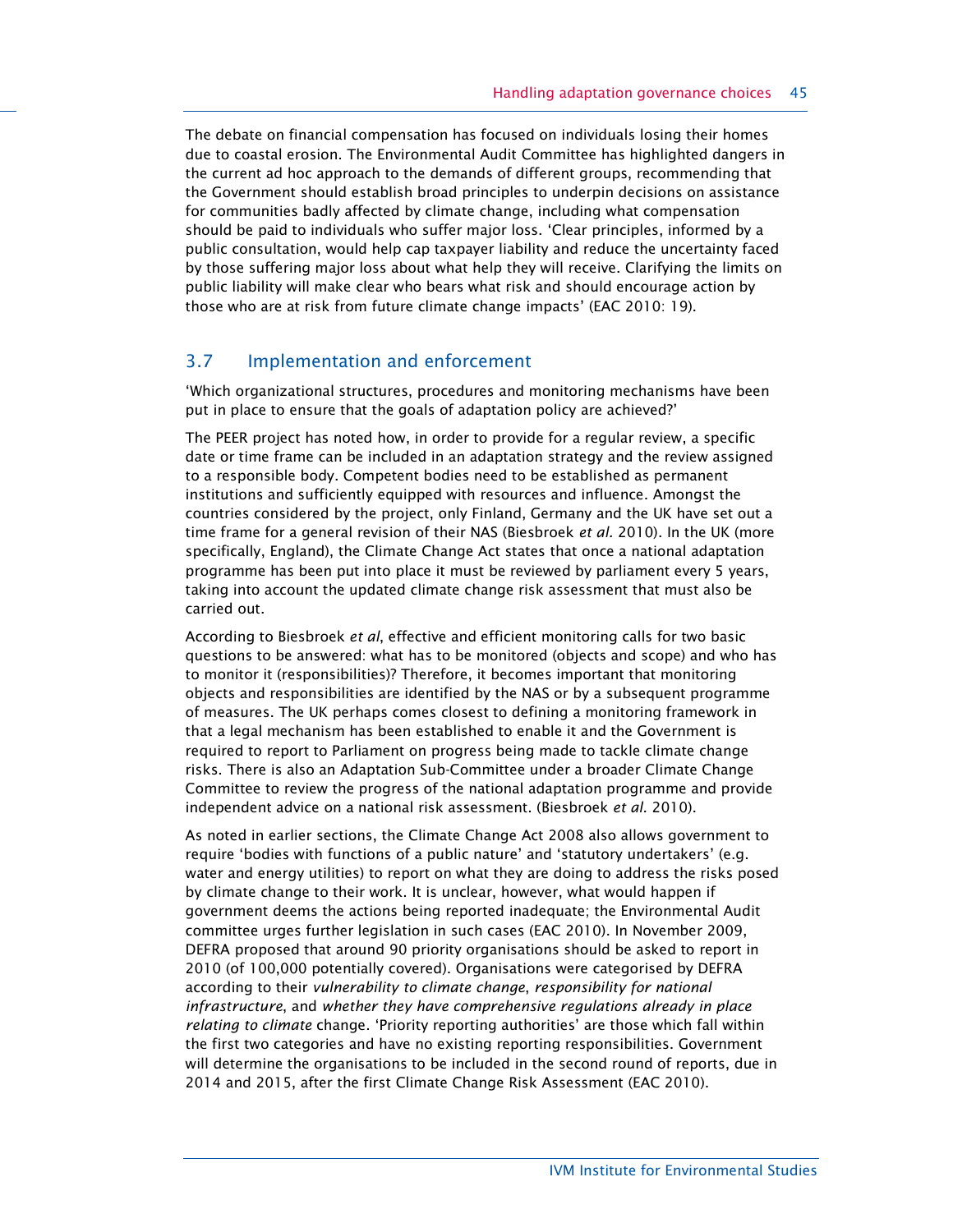#### 3.7.1 Monitoring by the Adaptation Sub-Committee

It is widely recognised that progress is harder to monitor in adaptation than in mitigation, because there is no clear metric, like carbon emissions, and no clear target. Nevertheless, in its first report, the ASC established a framework to help assess progress on adaptation – the 'adaptation ladder' (see figure 3.2). Unusually, it focuses on indicators that measure progress towards adaptation outcomes, rather than relying on traditional approaches that simply measure the number of adaptation activities.

In its  $2<sup>nd</sup>$  report, the Committee developed the framework further to identify indicators of progress and apply these in three of its priority areas: land use planning, managing water resources, and designing and renovating buildings. In examining progress made by local authorities, ASC (2011) found that since 2001:

- **•** In almost all of the nine English local authorities studied, development in areas of
- **•** Flood risk had increased, and in four of them the rate of development was higher than across the locality as a whole.
- **•** Three of the four coastal authorities saw an increase in development in areas of
- **•** eroding coastline, and in two of them the rate of development on unprotected coastline was higher than across the authority as a whole.
- **•** The area of hard surfacing increased in five of the six urban authorities studied, primarily at the expense of urban green space, which declined in all six. This is likely to exacerbate surface water flooding risk and the urban heat island effect.
- **•** These increases in vulnerability may have been offset at least to some degree by
- **•** increased investment in flood defences and the greater use of adaptation measures in new homes built.

### 3.7.2 Local authority performance indicators

NI 188 was a process-driven indicator developed in consultation with the UKCIP, the Local Government Association (LGA), the Environment Agency and the Audit Commission. NI188 was designed to measure progress in preparedness in assessing and addressing the risks and opportunities of a changing climate. All authorities were expected to make an assessment of their performance across all indicators, but they selected only a number to report on as part of their Local Area Agreements. By 2010, only about 35% had chosen to report on NI188, raising questions about relying on this as the central reporting mechanism on adaptation for local authorities (EAC 2010). One of the first acts of the new Coalition Government was to abolish the local government National Performance Framework, including the national indicator set, undermining capacity to monitor progress made on adaptation.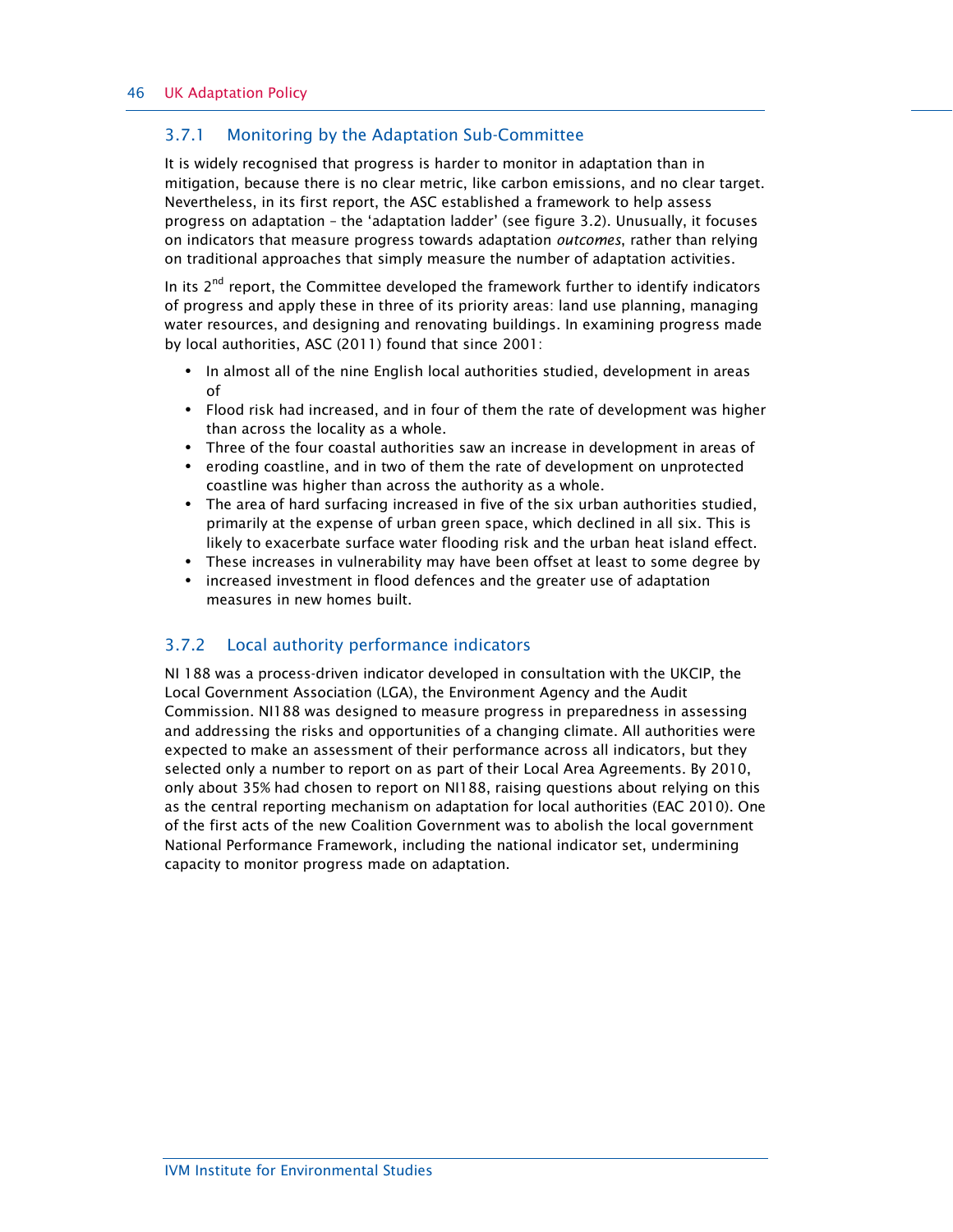#### Box ES.1: The three components of the ASC monitoring framework

• Desired adaptation outcomes – the top tier represents the results of actions that reduce the costs and damages of climate change and enhance any potential opportunities, for example less damage from flooding or fewer heat-related deaths.

Decision-makers should monitor and evaluate whether the measures are delivering the desired adaptation outcome and, where they are not, assess if alternative measures are required or if the current objectives are still appropriate under a changing climate.

- Delivery of outcomes the rungs of the ladder illustrate increasing levels of adaptation activity by public sector organisations, businesses and individuals to make the UK better prepared. The first rung is raising awareness of adaptation and building capacity, the second rung is considering climate impacts in a structured way in decision making, and the third rung is taking concrete actions that directly reduce risk. In essence, the aim is to move up the ladder from capacity building to making the right decisions and finally to timely action.
- Policy to enable delivery wider government policy will determine to what extent public sector organisations, businesses and individuals move up the ladder and take action to adapt. We need to understand what barriers to action exist and what can be done to overcome them, including removing barriers, providing incentives, and helping the most vulnerable.



Figure 3.2 Source: Adaptation Sub-Committee (ASC 2010:10).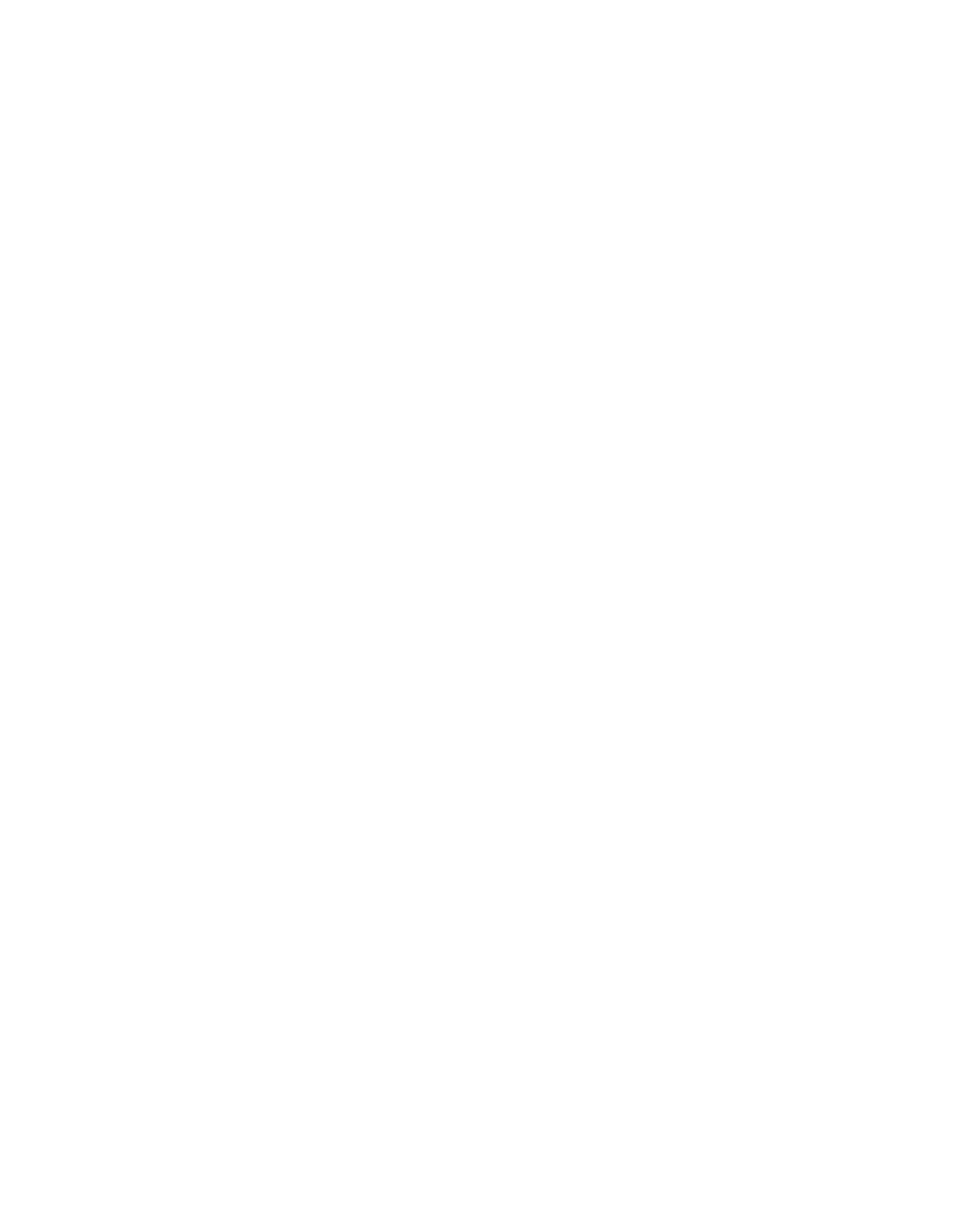## References

- Acclimatise and Hampshire County Council (2007). What Policies Present Barriers to Adaptation in the UK and the Netherlands? ESPACE Project Extension Action 1b: Final report. Southwell: Acclimatise.
- ASC (Adaptation Sub-Committee) (2010). How well prepared is the UK for climate change? Committee on Climate Change: London.
- ASC (Adaptation Sub-Committee) (2011). Adapting to climate change in the UK. Measuring progress. Adaptation Sub-Committee Progress Report 2011. Committee on Climate Change: London.
- Biesbroek, G. R., Swart, R. J., Carter, T. R., Cowan, C. , Henrichs, T., Mela, H., Morecroft, M. D. & Rey, D. (2009). Europe Adapts to Climate Change: Comparing National Adaptation Strategies. Partnership for European Environmental Research (PEER): Helsinki.
- Biesbroek, G. R., Swart, R. J., Carter, T. R., Cowan, C. , Henrichs, T., Mela, H., Morecroft, M. D. & Rey, D. (2010). Europe adapts to climate change: Comparing National Adaptation Strategies. Global Environmental Change 20, 440–450.
- Boyd, E., Street, R., Gawith, M., Lonsdale, K., Newton, L., Johnstone, K. & Metcalf, G. (2011). Leading the UK Adaptation Agenda: A Landscape of Stakeholders and Networked Organizations for Adaptation to Climate Change. In J.D. Ford & Berrang-Ford, L. (eds.), Climate Change Adaptation in Developed Nations: From Theory to Practice, Advances in Global Change Research 42. Springer.
- Cabinet Office (2007). The Pitt Review: Learning lessons from the 2007 floods. London: Cabinet Office.
- CCIRG (1991). The Potential Effects of Climate Change on the United Kingdom. Climate Change Impacts Review Group, Department of the Environment, HMSO.
- CCIRG (1996). Review of the Potential Effects of Climate Change on the United Kingdom. Climate Change Impacts Review Group, Department of the Environment, HMSO.
- Cimato, F. & Mullan, M. (2010). Adapting to Climate Change: Analysing the Role of Government. Defra Evidence and Analysis Series, Paper 1.
- DEFRA (2006). Securing the regions' futures. Strengthening delivery of sustainable development in the English regions. Department of Environment, Food and Rural Affairs: London.
- DEFRA (2008). Adapting to Climate Change in England: A Framework for Action. Department of Environment, Food and Rural Affairs: London.
- DEFRA (2009). Adapting to climate change: UK Climate Projections. Department of Environment, Food and Rural Affairs: London.
- Demeritt, D. & Langdon, D. (2004). The UK Climate Change Programme and communication with local authorities. Global Environmental Change, 14: 325–336.
- EAC (Environmental Audit Committee) (2010). Adapting to climate change Sixth Report of Session 2009–10, HC 113. House of Commons, UK Parliament. http://www.publications.parliament.uk/pa/cm200910/cmselect/cmenvaud/113/113.p df.
- Environment Agency (2009). Investing for the future. Flood and coastal risk management in England—a long term investment strategy. Environment Agency: London.
- Foresight (2011a). International Dimensions of Climate Change. Final Project Report.The Government Office for Science: London.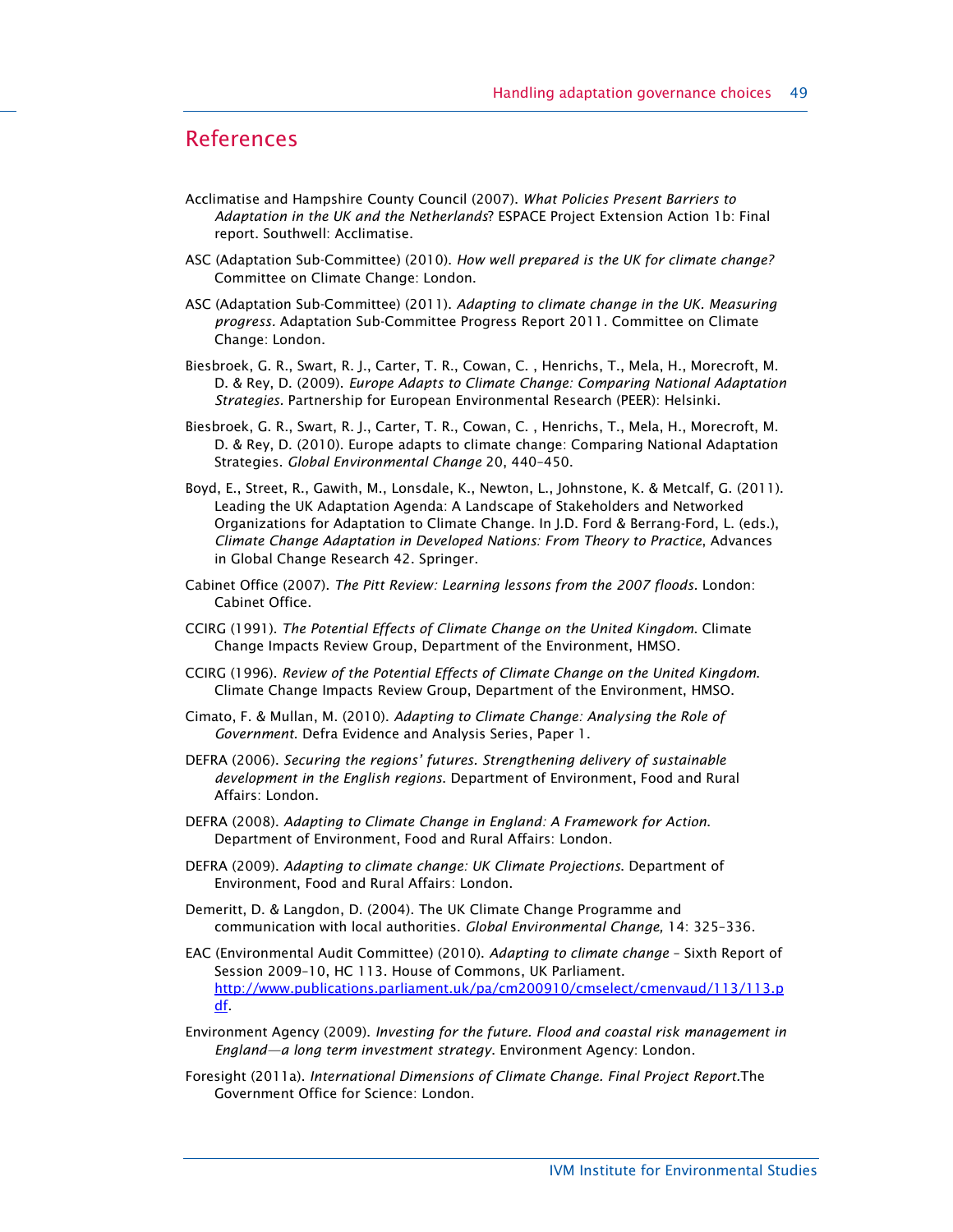- Foresight (2011b). Migration and Global Environmental Change Final Project Report. The Government Office for Science: London.
- Keskitalo, C. (2010). Climate Change Adaptation in the United Kingdom: England and South-East England. In E.C.H. Keskitalo (ed.), Developing Adaptation Policy and Practice in Europe: Multi-level Governance of Climate Change. Springer: Dordrecht.
- McCorkell, A. (2011). Rise in flood risk could make one million homes uninsurable. Firms warn of effect of government spending cuts on planned defences. The Independent on Sunday,  $9^{th}$  January.
- NAO (2009). Adapting to Climate Change: A Report for the Environmental Audit Committee. National Audit Office: London.
- New, M., Liverman, D., Schroeder, H. & Anderson, K. (2011). Four degrees and beyond: the potential for a global temperature increase of four degrees and its implications Phil. Trans. R. Soc. A. vol. 369 no. 1934: 6-19
- OECD (2008). Economic Aspects of Adaptation to Climate Change: Costs, Benefits And Policy Instruments. Organisation for Economic Cooperation and Development: Paris.
- Randerson, J. (2008). Climate change: Prepare for global temperature rise of 4C, warns top scientist.

http://www.guardian.co.uk/environment/2008/aug/06/climatechange.scienceofclimat echange

- Rayner, T. & Jordan, A. (2010). 'Adapting to a changing climate: an emerging European Union policy?', in Jordan, A.J., D. Huitema, H. van Asselt, T. Rayner and F. Berkhout (eds) Climate Change Policy in the European Union: Confronting the Dilemmas of Mitigation and Adaptation? Cambridge: Cambridge University Press.
- Rayner, T. & Jordan, A. (2011). 'The United Kingdom: a paradoxical leader', in R. Wurzel and S. Connelly (eds). The European Union as a Leader in International Climate Change Politics. Routledge: London.
- RCEP (2010). Twenty-eighth report: Adapting Institutions to Climate Change. Royal Commission on Environmental Pollution. HM Government. http://www.rcep.org.uk/reports/28-adaptation/28-adaptation.htm.
- SEERA (2007). Climate Change and the South East Plan. Guide for Planners. Climate Change Mitigation and Adaptation Implementation Plan. South East England Regional Assembly: Guildford.
- Stern, N. (2006). Review of the Economics of Climate Change. H.M. Treasury: London.
- Swart, R., Biesbroek, R. & Binnerup, S. et al. (2009). Europe adapts to climate change: comparing national adaptation strategies – PEER report no. 1. Partnership for European Environmental Research: Helsinki.
- Tompkins, E.L., Boyd, E., Nicholson-Cole, S.A., Weatherhead, K., Arnell, N.W. & Adger, W.N. (2009). An Inventory of adaptation to climate change in the UK: challenges and findings (Working Paper 135). Tyndall Centre for Climate Change Research.
- Tompkins, E.L., Boyd, E., Nicholson-Cole, S.A., Weatherhead, K., Arnell, N.W. & Adger, W.N (2010). Observed adaptation to climate change: UK evidence of transition to a welladapting society. Global Environmental Change 20: 627–635.
- URS Corporation Ltd (2010). Adapting Energy, Transport and Water Infrastructure to the Long-term Impacts of Climate Change: Summary report. DEFRA: London.
- Watkiss, P., Hunt, A. & Horrocks, L. (2009). Scoping Study for a National Climate Change Risk Assessment and Adaptation Economic Analysis. Defra Contract number GA0208. Metroeconomica, AEA group, and Paul Watkiss Associates.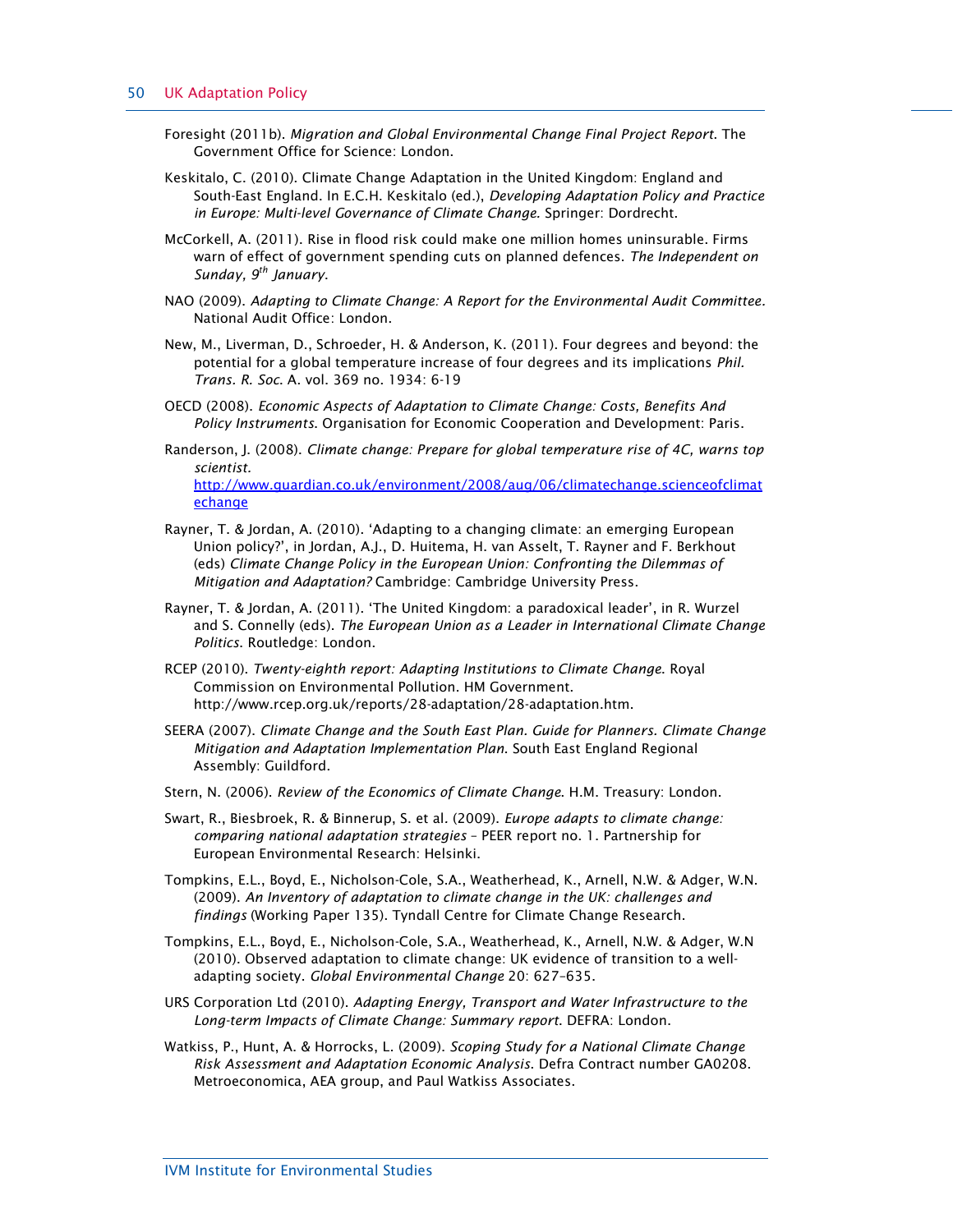- Webb, J. (2011). Making climate change governable: the case of the UK climate change risk assessment and adaptation planning. Science and Public Policy 38(4): 279–292.
- West, C.C. & Gawith, M.J. (eds.) (2005). Measuring progress: Preparing for climate change through the UK Climate Impacts Programme. UKCIP: Oxford.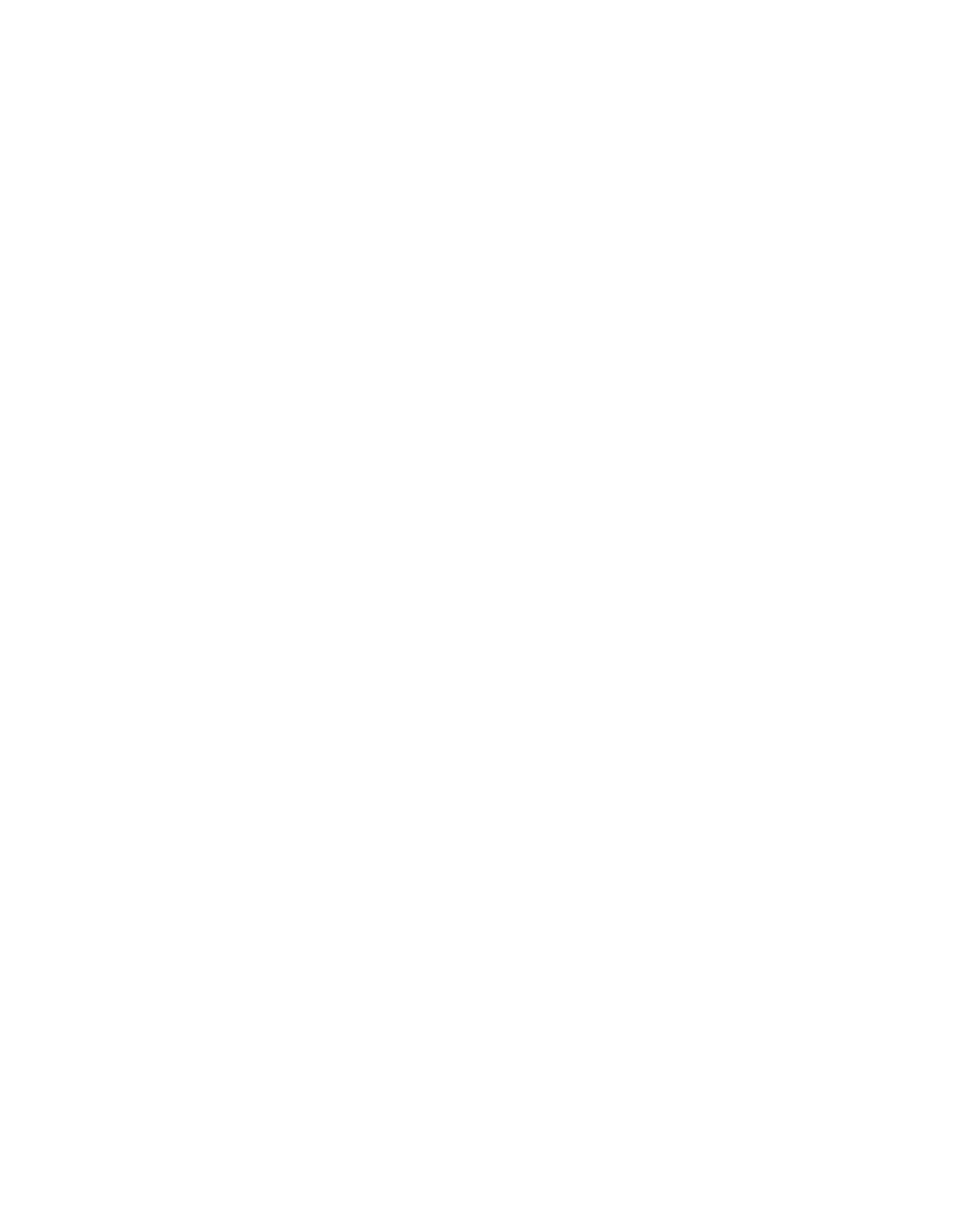## 4 The Netherlands

Heleen Mees, Utrecht University Katrien Termeer, Wageningen UR Dave Huitema, VU University

## 4.1 Problem definitions

The Netherlands was long recognized as an 'environmental leader' in the context of European Union environmental policies. The leadership was partly fuelled by the Dutch sense of interdependence with other countries, and its geographical location close to the North Sea and at the end of several international rivers. It expressed itself a.o. in an active Dutch role in the development of European and international climate policies. In the starting days, climate change was first and foremost seen as environmental policy (as opposed to water policy, or land use planning policy). Up to today, Dutch environmental policy is a field that revolves around quantified targets for emission reductions, and to that general rule climate change policies are no exception. CO-2 emission reduction target were already expressed in the first National Environmental Policy Plan in 1989, the discourse on national climate change policy was very much mitigation orientated and goals were expressed largely as emission reduction tasks. There was some recognition of climate change adaptation as a policy issue in the National Environmental Policy Plan, but this was largely framed as a developing country problem, which explains why the Ministry of Development Cooperation was asked to reserve a certain part of its budget for the implementation of the adaptation goals in the Plan. The resulting task division which can be summarized as 'mitigation at home, adaptation abroad', was enmeshed with normative considerations. Nationally, adaptation became a taboo topic as such conservation was seen as a threat to the necessary work on mitigation and thus undermining of the acceptance of the responsibilities the Dutch thought they had. Abroad, the same sense of responsibility meant that the Dutch wanted to be very active in supporting those countries and populations which needed to adapt. This framing of the climate change problematique drove climate policy in sensu stricto for around 15 years, roughly from 1990 until the mid 2000s, which is when Dutch climate policy starting addressing the issue of adaptation within the Netherlands as well.

This is however not to imply that nothing happened between 1990 and the mid 2000s. In fact, predictions of climate change effects were seriously taken into account, especially in the water management sector starting in that period already. In this sector, predictions of rising sea levels were the main trigger of concern, and the risks associated with extreme weather events for the water system inland were somewhat overlooked. However, this changed when a government response had to be developed to the (near-) floods of 1993 and 1995 (in the main river area, the centre of the country) and extreme rainfall in 1998 (throughout the country). In each of these cases, the country suffered a major scare and massive societal disruption was the result (see Huitema and Meijerink, 2009). The Netherlands has always had to deal with flood issues; almost 60% of the Netherlands is flood prone due to its location within deltas of the rivers Scheldt, Meuse, Rhine and Ems, and its proximity to the sea; urbanisation is expected to increase the economic value at risk from floods by 100 to 250% in 2040 versus 2000 (PBL, 2010) and climate change is expected to increase existing vulnerabilities. Research shows that climate change in the Netherlands, under certain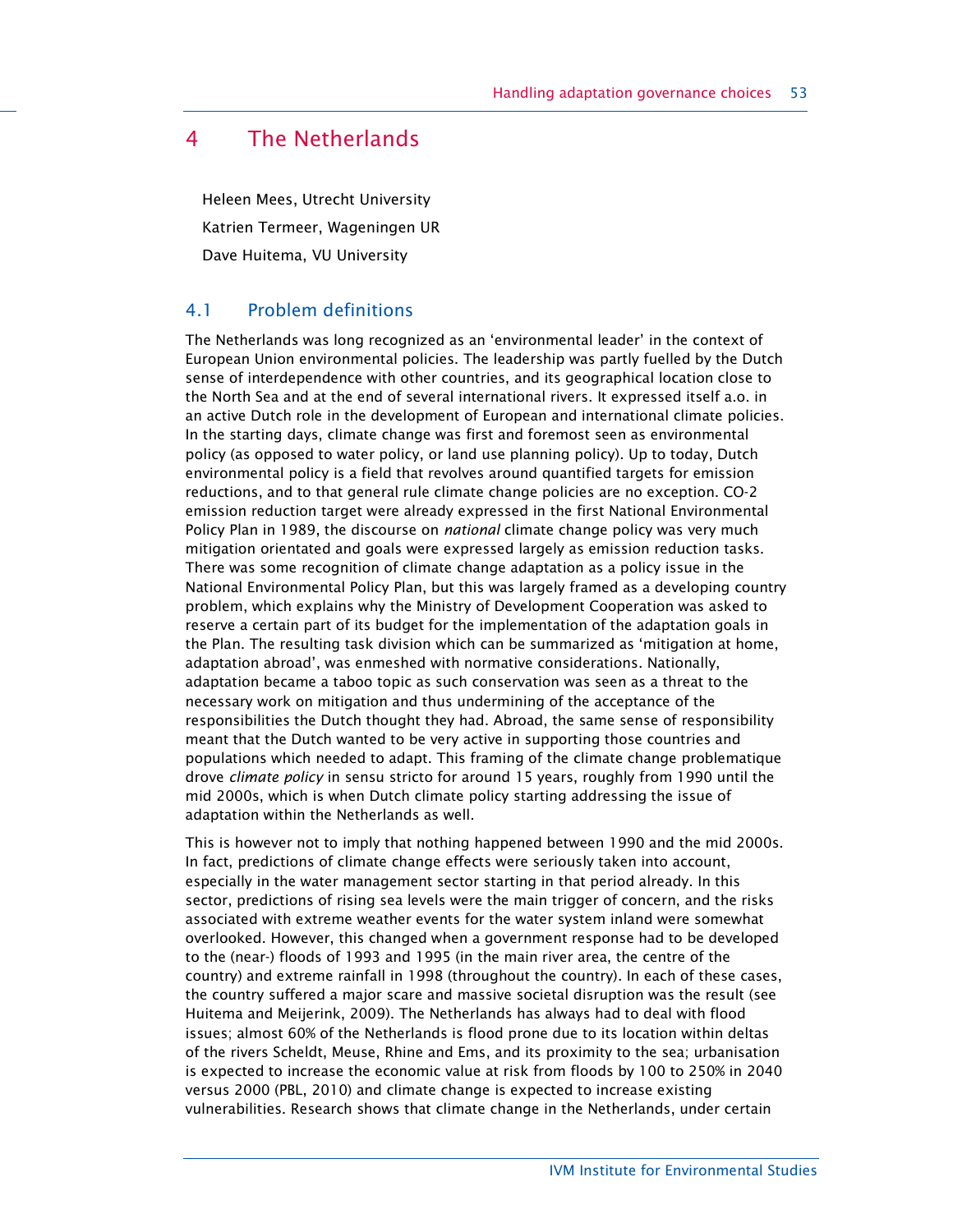#### 54 The Netherlands

extreme scenarios of increased weather variability, will possibly bring new problems to the country, particularly heat stress and droughts. To some degree climate change might also be expected to have certain positive effects, especially for agricultural productivity. The key adaptation challenge for the Netherlands however remains how to deal with increased flood risk from sea level rise, river discharges and increased precipitation patterns.

The Dutch national government has made water an important structuring element in spatial planning; water management has been consolidated on the public agenda due to climate change (van Bommel and Kuindersma, 2008). This has resulted not only in infrastructural programmes for dykes and coastal defences, but also in the so-called 'Space for the Rivers' programme as a more adaptive strategy, which was launched in 1996 after the two (near) flood events in 1993 and 1995 and high levels of precipitation in 1998 (Meijerink and Dicke, 2008; Huitema and Meijerink, 2009). Although very much concerned with achieving long standing safety parameters, the program was innovative in suggesting that forever fortifying dikes would increase long term vulnerabilities, and that instead, more space should be created for the natural flow of rivers by reclaiming land for water retention and overflow purposes at the expense of other land uses, including agriculture.

A period of heightened attention to climate change issues due to the work of Al Gore, an emerging consensus that adaptation would be a necessary element of climate policies even under the best possible international agreements, and events like Hurricane Katrina in 2005 provided important impetuses to the development of a Dutch national adaptation policy. The National Adaptation Strategy (NAS), issued by the Ministry of Housing, Spatial Planning and the Environment (VROM) in 2007 is a case in point; it is referred to as the National Programme for Spatial Adaptation to Climate Change, with the illustrative title 'Make space for Climate!' ('Maak ruimte voor klimaat!')(VROM, 2007a). The NAS emphasises integration of adaptation into other policy sectors, rather than the creation of a new, separate policy area. Not surprisingly, the two main policy sectors considered for integration are water management and spatial planning, as a direct result of the framing of adaptation as a water issue. As a consequence the attention for other adaptation themes is still rather limited (Swart et al., 2009; van Bommel and Kuindersma, 2008).

At the regional and local level the same tendency is witnessed. All 12 provinces regard water safety as the key climate adaptation theme (Frederiks et al., 2011). A study performed in June 2010 among 10 municipalities made clear that increased flood risk most often associated with climate change (Runhaar et al., 2011). Although heat stress is raised as a potential issue by scientists, especially after the heat wave of 2003 (Mulder et al., 2009), and a considerable urban heat island effect has been demonstrated in studies in Dutch cities (Klok et al., 2009), none of the studied municipalities regards heat stress as a really urgent issue. Nevertheless, heat stress is seen as an additional argument for taking no-regret measures that raise urban sustainability in general, such as an increase of green space (Runhaar et al., 2011; Runhaar et al., submitted).

Another aspect worth mentioning is the gradual introduction of the view that climate change raises opportunities for innovation and for improving the environment next to the view that climate change involves risks that need to be reduced with infrastructural measures (Swart et al., 2009). In line with this view the National Knowledge for Climate Research Programme has launched a website and brochure with the title 'Climate as Chance'('Klimaat als Kans'): these give examples of innovative projects which aim to contribute to climate proofing while realising a better living quality at the same time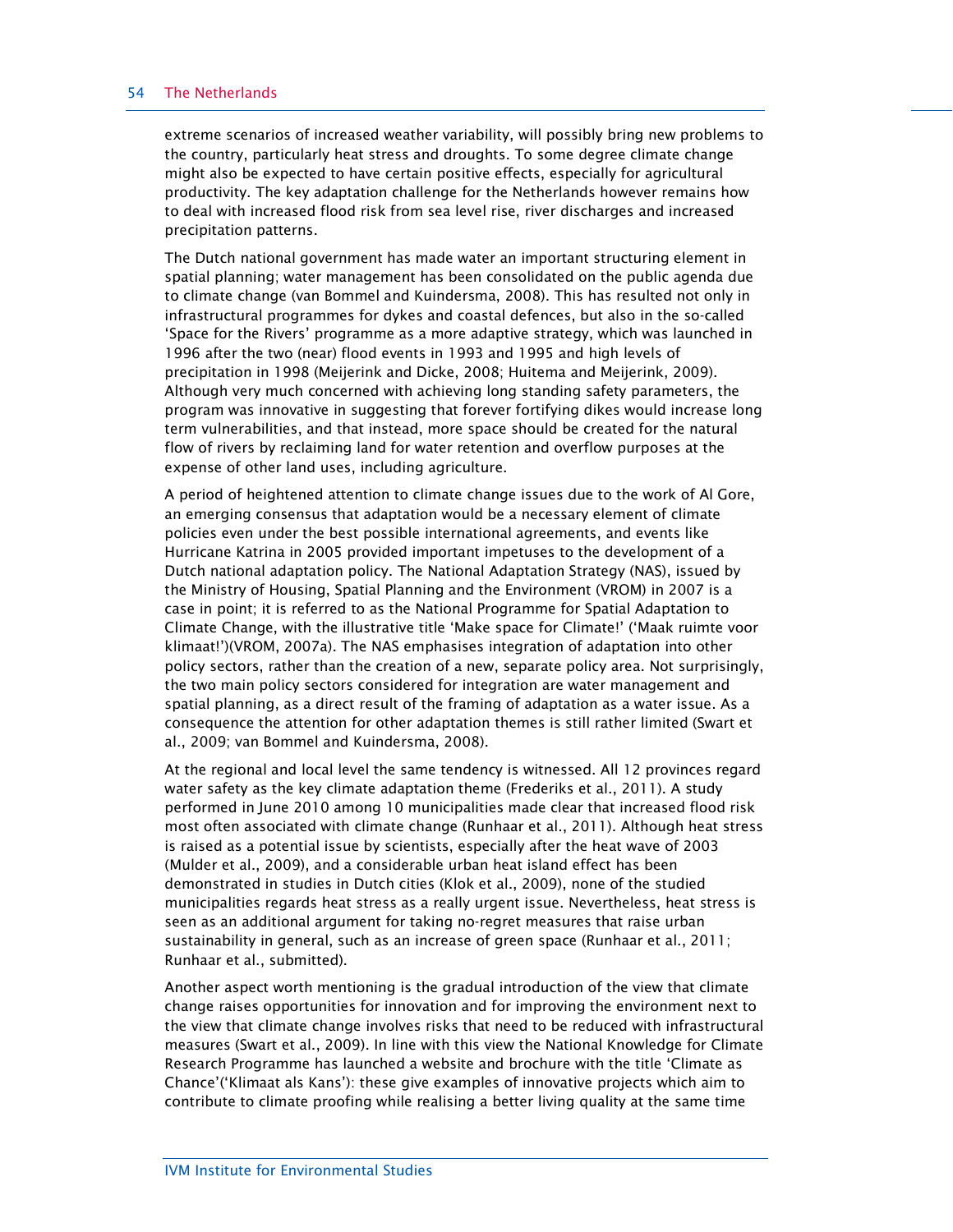(KvK, 2010). Again, this positive mind-set was also found in the study among municipalities. In pro-active cities water related adaptation is seen as an opportunity for the introduction of new and innovative measures (such as water plazas, multifunctional dykes, and floating homes), as well as for introducing high quality living environments in the vicinity of water (Runhaar et al., 2011).

## 4.2 Levels and scales

The aim of the national government is focussed around providing a framework for climate adaptation planning and action at lower levels of government as well as the private sector. The NAS is aimed at securing adaptation action primarily through spatial planning. Furthermore the NAS suggests that the national scale is most relevant for assessment of the vulnerability of the national spatial development plan, for impact assessments related to water issues, and the initiation and financing of national knowledge development programs, such as the Climate Changes Spatial Planning Programme, the Knowledge for Climate Programme, and the Delta Programme. Although the NAS does not specify roles and responsibilities explicitly, it does mention that the regional/local scale is potentially the most suitable scale to bring knowledge, experience and actors together to deal with concrete innovative adaptation projects – leaving a facilitating role for central government (VROM, 2007a). This fits with the dominant role of local and regional governments in spatial planning in line with the view in the Dutch national spatial strategy that you should "centralise what you must, and decentralise what you can" (VROM, 2004; Spaans, 2006, p. 143).

Another national initiative is the second national Delta Commission and Delta Programme, which was set up in 2007 as the successor of the Delta commission created after the severe floods of 1953. Its role is to assess how the Netherlands can be made climate proof by 2050, 2100 and 2200. One of the aims of the new Delta Commission is to develop a Delta Act, in which roles and responsibilities are laid down for water safety and fresh water supply.

The national government has negotiated climate agreements with lower levels of government (with IPO and VNG, the umbrella organisations of the Dutch provinces and municipalities respectively). Both climate agreements suggest that, while central government defines the policy objectives, the lower governments are meant to implement the policy (Swart et al., 2009). In the agreement with the provinces (through IPO), agreements were made to map climate adaptation measures/projects, to take climate adaptation into account in current area developments, to work with the climate scenarios of the Dutch Meteorological Institute for new spatial developments, and to explore the economic opportunities of climate change, amongst others. Although this agreement has generally raised awareness for climate adaptation with provincial governors/policy makers, a recent study indicates that (only) 4 out of 12 provinces have included climate adaptation objectives in their regional spatial strategies ('structuurvisies'); with 5 more planning to do so in the near future (Frederiks et al., 2011). The most important roles the provinces claim for themselves relate to agenda setting and vision forming. The most active provinces see their added value in the integration of adaptation into area developments, in line with their generic role related to integration of various themes at the regional level (Frederiks et al., 2011).

The agreement with the municipalities (through VNG) gives most attention to mitigation (or sustainable development in general). There is one paragraph on climate adaptation, which mentions that municipalities have an important task in spatial planning, water management and health care. Like with the provinces, municipalities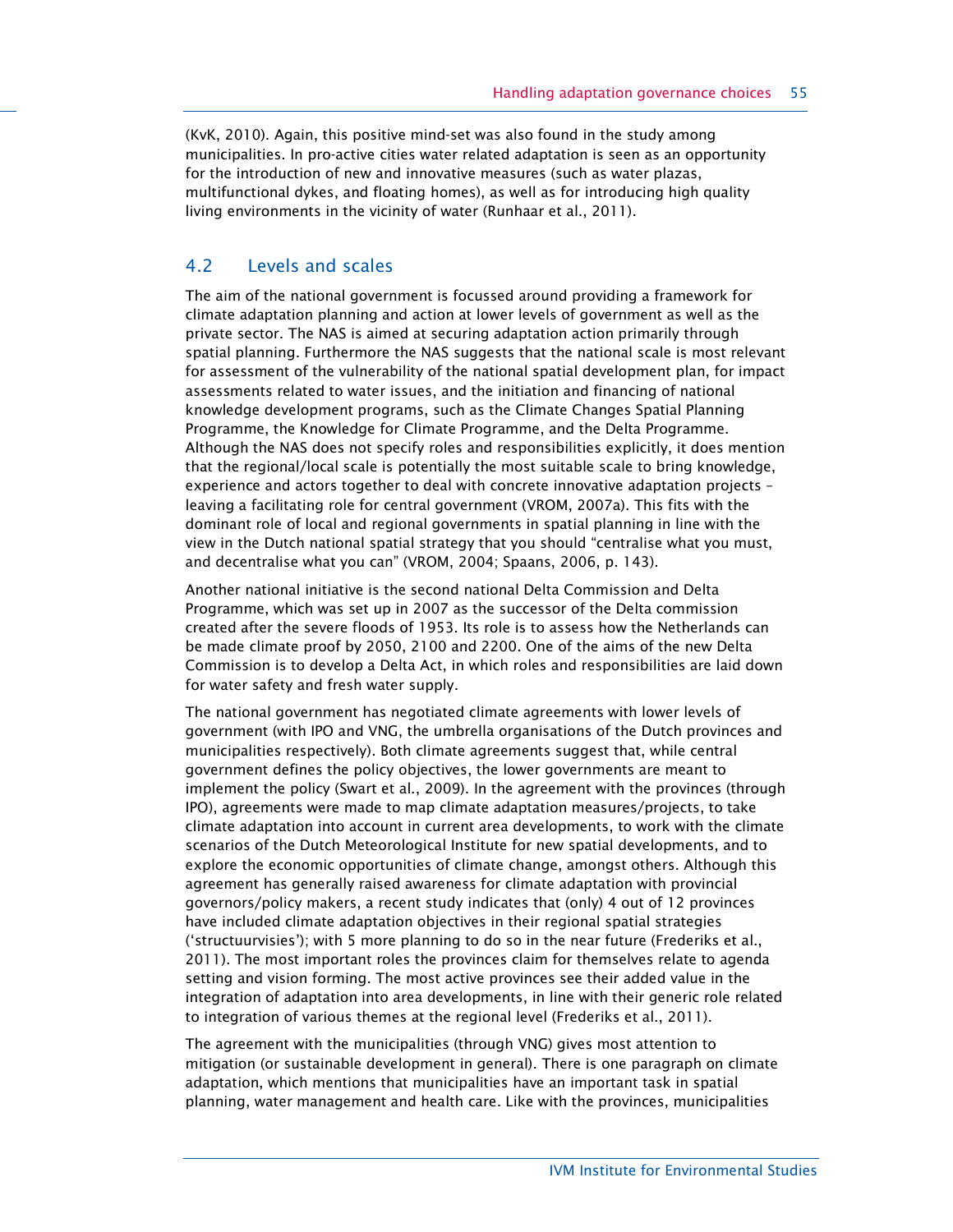#### 56 The Netherlands

are requested to map adaptation measures. Specifically they are asked to initiate pilot studies which can be linked to the Knowledge for Climate Research Programme (VROM, 2007b). A few empirical studies on local level adaptation activity suggest that generally speaking climate adaptation policy has low priority and limited funding with respect to alternative measures besides those employed in the regular water management operation (Runhaar et al., 2011; van den Berg et al., 2010). Pro-active municipalities are generally those that are relatively vulnerable to flood risk, and grasp climate adaptation measures as a means to improve the urban environment. 'Wait and see' municipalities do not have this sense of urgency because they are less exposed to increased flood risk, and regard other policy issues as more pressing. But even the pro-active municipalities tend to have a strong inclination towards no-regrets measures due to uncertainties about cost and benefits and ambiguities about the costs of taking action now versus the residual risk we are prepared to take (Runhaar et al., 2011). A tendency to develop innovative win-win solutions is described by van Bommel and Kuindersma (2010, p. 105) as a potential disguise for contradictions among policy areas. On top of the general agreement, the national government also negotiated a separate agreement with the four largest Dutch cities, which is referred to as the Alliance R2040.

The balance between responsibilities between central and local governments is somewhat different in the water management domain, as this is a domain where the national government traditionally plays a greater role than in land use planning. The construction and maintenance of coastal defences and the dikes along the main rivers and the country's biggest lake, the IJsselmeer, are all primarily considered national responsibilities. In the regional waters however, the oldest form of government in the Netherlands, the water boards dominate. Traditionally dominated by agricultural interests, these bodies have been implicated in the canalization of countless smaller water bodies, and the tailoring of water bodies to intensive agricultural practices. The management of the water boards has opened up however in the last decade, and various green representatives are now member of the general board and often even the executive boards. The water boards have the authority to tax inhabitants of their domains, and are therefore relatively well funded and able to implement large segments of the national water agenda of making space for water. They are steered in this direction by the provinces who supervise their operations and by various Water Agreements between all government level, and since recently the National Water Plan (2010). Their task is however not made easier by various problems, including forceful societal opposition to projects that claim space for water, the relatively uncertain scientific underpinnings of the new technology for dealing with water risks, difficult discussions about financing responsibilities between the various government levels, and last but not least the conservative approach adopted by many municipalities, who fear damage claims from affected land users and want to make sure that water boards carry the risks of such claims (Huitema et al. 2003).

Somewhat frustrated with the slow implementation of the existing water agenda, and partly driven by ever more dire climate change impact predictions, the previous national government opted to appoint a so called Delta Commissioner. Named after the Delta programme, the country's response to the disastrous 1953 flood which took until the 1980s to implement , the Delta Commissioner was to develop a national plan for the water challenges ahead (including very prominently climate change), and was to have certain authorities that would pre-empt local governments. The Delta Programme is currently in progress, operating on the basis of a 2009 advice from the Delta Committee, and developing plans for various aspects, including the continued availability of fresh water in periods of drought. The Delta Commissioner is currently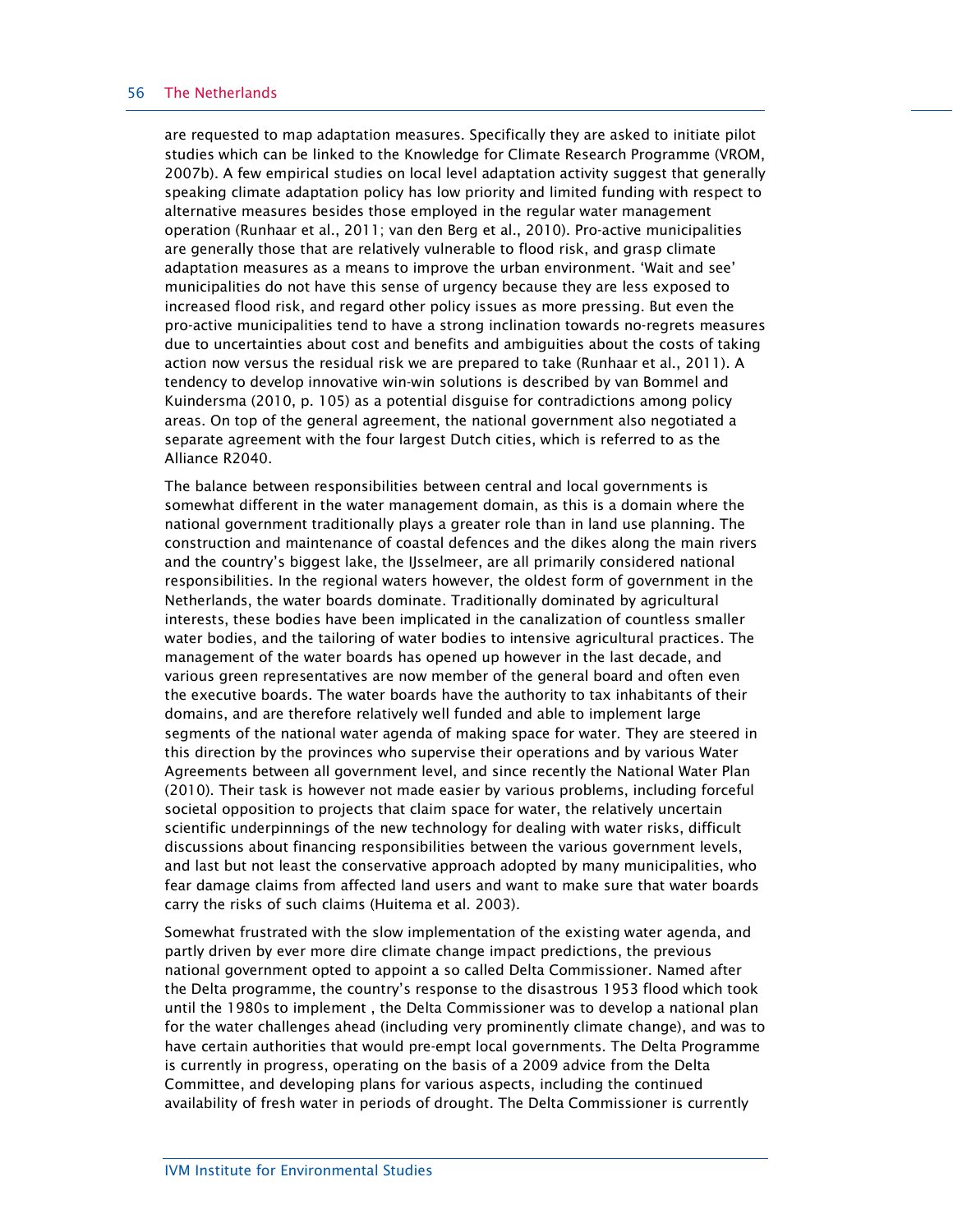organising consultation processes between national, regional and local government authorities, NGOs and involved citizens in the most vulnerable areas, with the purpose to develop strategic climate adaptation measures and investments.

Table 4. 1 below provides an overview of the way various tasks in Dutch water management are organized.

|                          | <b>Chains and</b>                                                                                                     | <b>Description</b>                                                                                                                                                                                                                                                           |
|--------------------------|-----------------------------------------------------------------------------------------------------------------------|------------------------------------------------------------------------------------------------------------------------------------------------------------------------------------------------------------------------------------------------------------------------------|
|                          | <b>Responsibilities</b>                                                                                               |                                                                                                                                                                                                                                                                              |
| <b>Risk Management</b>   | Pro-action<br><b>Provinces</b><br>and<br><b>Municipalities</b>                                                        | Eliminating structural causes of flood<br>accidents and disasters to prevent them from<br>happening in the first place (e.g. adjustments<br>to real estate and infrastructure and<br>relocating houses)                                                                      |
|                          | Prevention<br><b>National Government</b><br>(main waters)<br>and<br>Water Boards (<br>regional water systems)         | Taking measures beforehand that aim to<br>prevent flood accidents and disasters, and<br>limit the consequences in case such events<br>do occur (e.g. building dams, dikes and<br>storm surge barriers)                                                                       |
| <b>Crisis Management</b> | Preparation<br><b>National Government</b><br>and<br><b>Safety Regions</b><br>(sometimes Water<br>Boards are included) | Taking measures to ensure sufficient<br>preparation to deal with flood accidents and<br>disasters in case they happen (i.e.<br>contingency planning, training and practise)                                                                                                  |
|                          | Response<br><b>National Government</b><br>and<br><b>Safety Regions</b>                                                | Actually dealing with flood accidents and<br>disasters (e.g. response and calamity teams)                                                                                                                                                                                    |
|                          | <b>Aftercare</b><br><b>National Government</b><br>and<br><b>Safety Regions</b>                                        | All activities that lead to rapid recovery from<br>the consequences of flood accidents and<br>disasters, and ensuring that all those<br>affected can return to 'normal' and recover<br>their equilibrium (including answering the<br>responsibility question and evaluation) |

#### Table 4.1 Overview of the way various tasks in Dutch water management are organized (based on Ten Brinke et al., 2008).

## 4.3 Timing and sequencing

While water safety has always been a major policy issue for the Netherlands, climate adaptation policy as such was long considered to be a taboo subject, because it was believed to frustrate mitigation efforts. This was the view in the Netherlands and abroad, although the taboo has gradually disappeared in recent years (van Bommel and Kuindersma, 2008; Pielke et al., 2007). Even the NAS document states that the limiting of green house gas emissions is still the preferred approach to adaptation.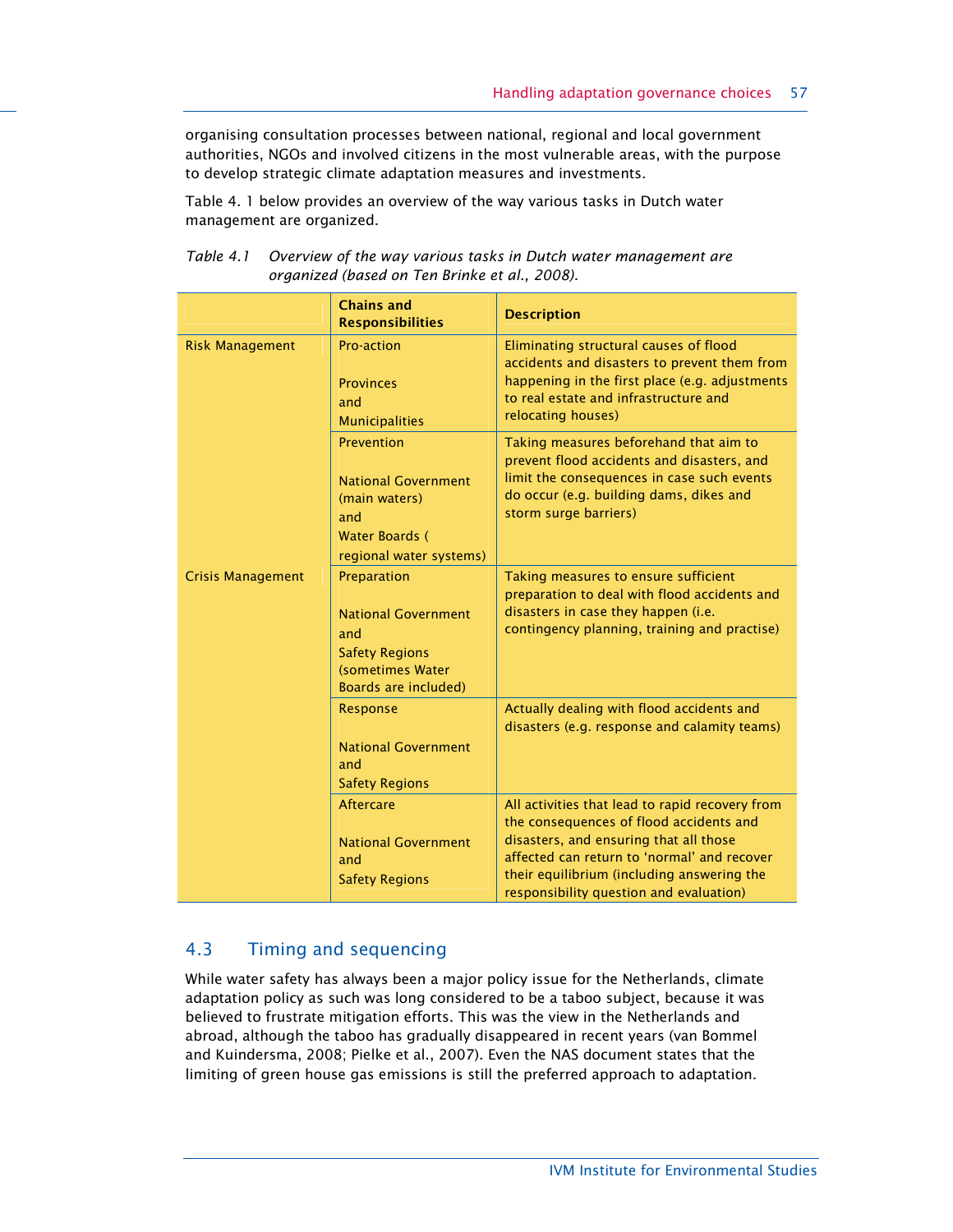#### 58 The Netherlands

The time horizon of the national government tends to be long term, in tandem with a preference for large infrastructural measures (such as dykes). The Delta Commission for instance, looks at water safety and fresh water supply well into the next century. At the local/regional level time horizons are generally shorter. At this level a more adaptive, flexible approach is propagated, which aims to incorporate measures into urban new and re-development cycles. The first empirical studies among municipalities show that those adaptation measures that are planned or implemented in addition to the regular water management type of measures (related to the sewage system) are in fact no-regrets measures, or win-win solutions. They are not meant to be implemented for climate adaptation per se but serve multiple societal benefits, adaptation just being one of them. A typical example of such measures are green roofs, which store and delay discharge of excessive rainwater, as well as contribute to overall urban sustainability. In 2010 ten municipalities in the Netherlands provided a subsidy program to stimulate green roof adoption.

#### 4.4 Modes of governance and instruments

The NAS mentions that the implementation of adaptation measures will be the responsibility of all stakeholders involved. Since many of the anticipated measures are cross-sectoral, the NAS encourages cooperation between governments, businesses, civil society and scientists. Public-private partnerships are explicitly mentioned (VROM, 2007a). Nevertheless, when it comes to water safety issues the (national) government takes primary responsibility: "The state consists of the dikes" (Elzinga et al., 2006). Planning for climate adaptation often appears to be government led at national, regional and local levels (Wilson and Termeer, 2011; Mees and Driessen, 2011; Rietveld, 2010). The same pattern is visible for the provision of fresh water for irrigation, drinking water production, cooling water for power production, etc. A set of interviews with 29 stakeholders recently done (Huitema and Kouwenhoven, 2011) suggests that almost all stakeholders see it as a government responsibility to provide for their water needs, and that they will demand more large scale infrastructural works if climate change should threaten the security of their supply.

To a certain extent public responsibilities can be derived from duties of care in the Dutch Constitution. Article 21 of the Dutch Constitution requires the government to take care of the inhabitability ('leefbaarheid') of the country, as well as the protection of the environment. One could interpret this to include a duty for adaptation policy (Driessen et al., 2010; Bruggeman and Peeters, 2008). Similarly, according to the Dutch Water Act of 2008, municipalities have a duty of care for the retention and discharge of rainwater on public ground. From an economic point of view, an active role for governments is envisioned due to free-rider issues and negative externalities (Rietveld, 2010).

The private sector is generally not yet actively dealing with climate adaptation. The Dutch construction sector, a very relevant private stakeholder for making new and redevelopments more climate proof, does not yet regard adaptation an issue (Groot et al., 2009). Likewise, a recent study among social housing associations in the Netherlands showed that the majority is not aware of or does not act upon the impacts of climate change (Roders et al., 2011). Municipalities cannot mandate developers to build climate proof; there are no prescriptions in the National Building Code regarding adaptation of buildings to climate change. On the other hand, it appears that proactive municipalities do tend to involve relevant private stakeholders in their local adaptation projects (Runhaar et al., 2011). Given the extent of flood risk in the Netherlands, governmental bodies (in the form of water boards and provinces) do have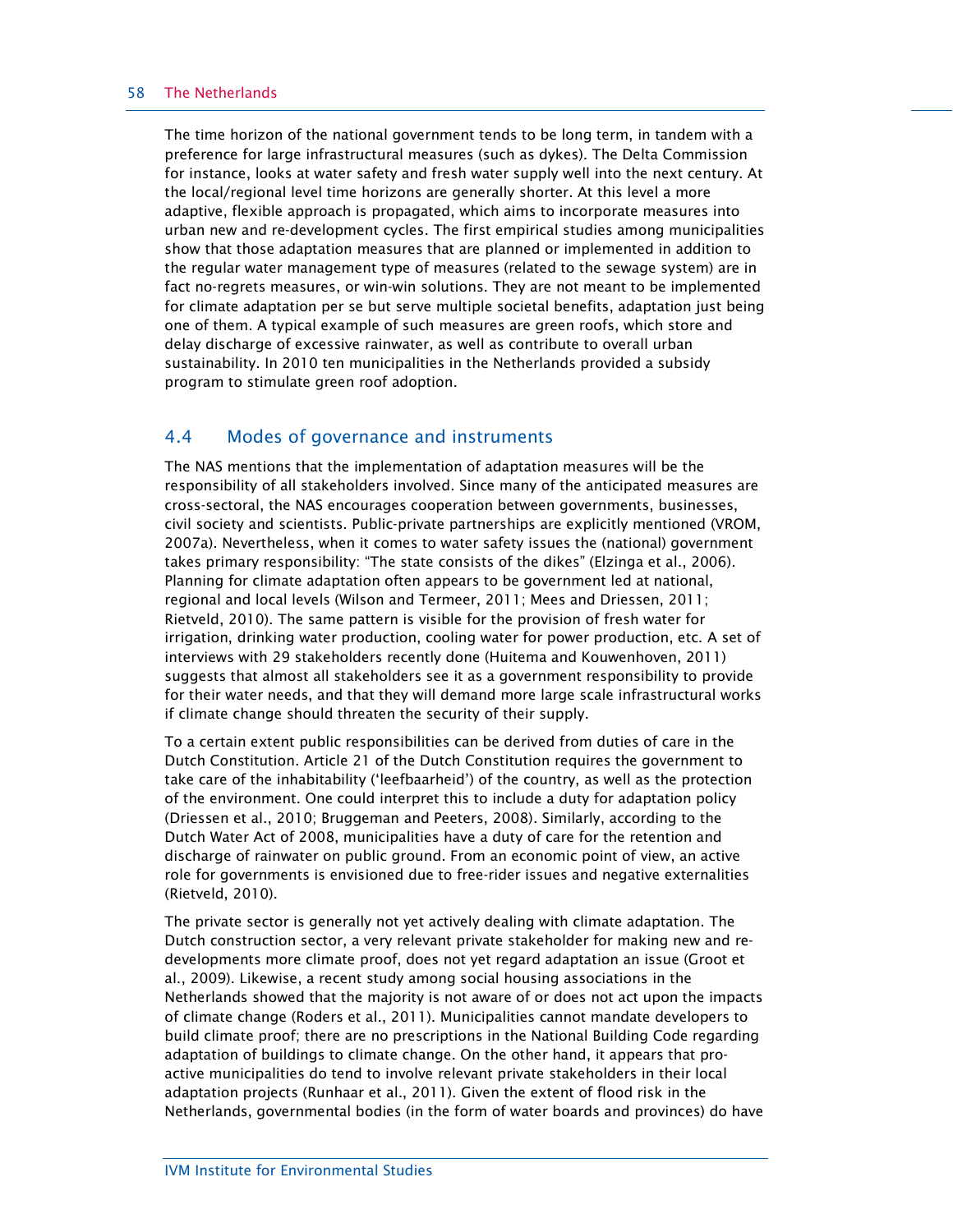another regulatory instrument at their disposal to ensure that water issues are taken into account in spatial plans. This is the so-called Water Test, and many claim that this instrument can be expanded to include specific climate related water issues. Sometimes financial incentives are used to stimulate private adaptation action, as the example of the green roof subsidies has demonstrated.

## 4.5 Cost and benefits

Water management costs for the national water system largely paid for by national taxes. Regional water management paid for by levies from the water boards. Levels vary per category of inhabitant (industry, property owner, farmers, and ordinary residents).

Decisions about acceptable flood risk levels taken in the 1950s, largely motivated by economic worth of various areas. Infrastructure in the West of the country assumed to be able to withstand a 1/10.000 year event. In the North, the infrastructure is weaker and can only withstand 1/1.000 or 1/250 year flood events. The same is true for the main rivers. Such decisions might not be taken so easily and bureaucratically in the current political setting.

Costs of floods are not insurable in the Netherlands. Damages are born by the private sector (own risk), unless the event is declared a national disaster. For such situations, a large fund has been created with hundreds of millions Euros that could be used to help affected parties. There currently is interest in the topic in connection with the possible retreat of the state to certain minimal measures, combined with more transparent risk mapping. The insurance industry is attracted to the potential market and has funded various studies of the idea. The most workable solutions appear to still involve the government as the re-insurance party. Costs of droughts can be insured at present already but there is very little interest as these risks are very unevenly distributed and premiums for those who could use the insurance are prohibitively high.

The Delta Committee advised to organise an adaptation fund specifically for implementing long term strategies for guaranteeing water safety and fresh water supply. The idea was to safeguard this fund from short term motivated policy interventions. However this idea has not been implemented because it is not very popular in times of financial crisis and cutbacks. With a much lower budget the minister challenged the Delta commissioner to develop innovative financial arrangements.

## 4.6 Implementation and enforcement

Unlike for instance the UK, the Netherlands does not have a specific Climate Act. At the provincial level 7 provinces have integrated the adaptation work into existing sectoral departments or matrix organizations. 5 Provinces have formed a separate adaptation team, with the ultimate aim to make these teams redundant after a certain period of time. In these latter provinces vulnerabilities to climate change are higher, as well as the interest of the provincial governors (Frederiks et al., 2011).

At the municipal level adaptation policy/activity is integrated into other policy domains, such as water management and spatial planning, in line with the NAS. To our knowledge only the municipality of Rotterdam has formed a separate climate adaptation team. At the beginning of 2008 a separate Rotterdam Climate Proof (RCP) team was created, borne out of a group of six municipal officers who had been dealing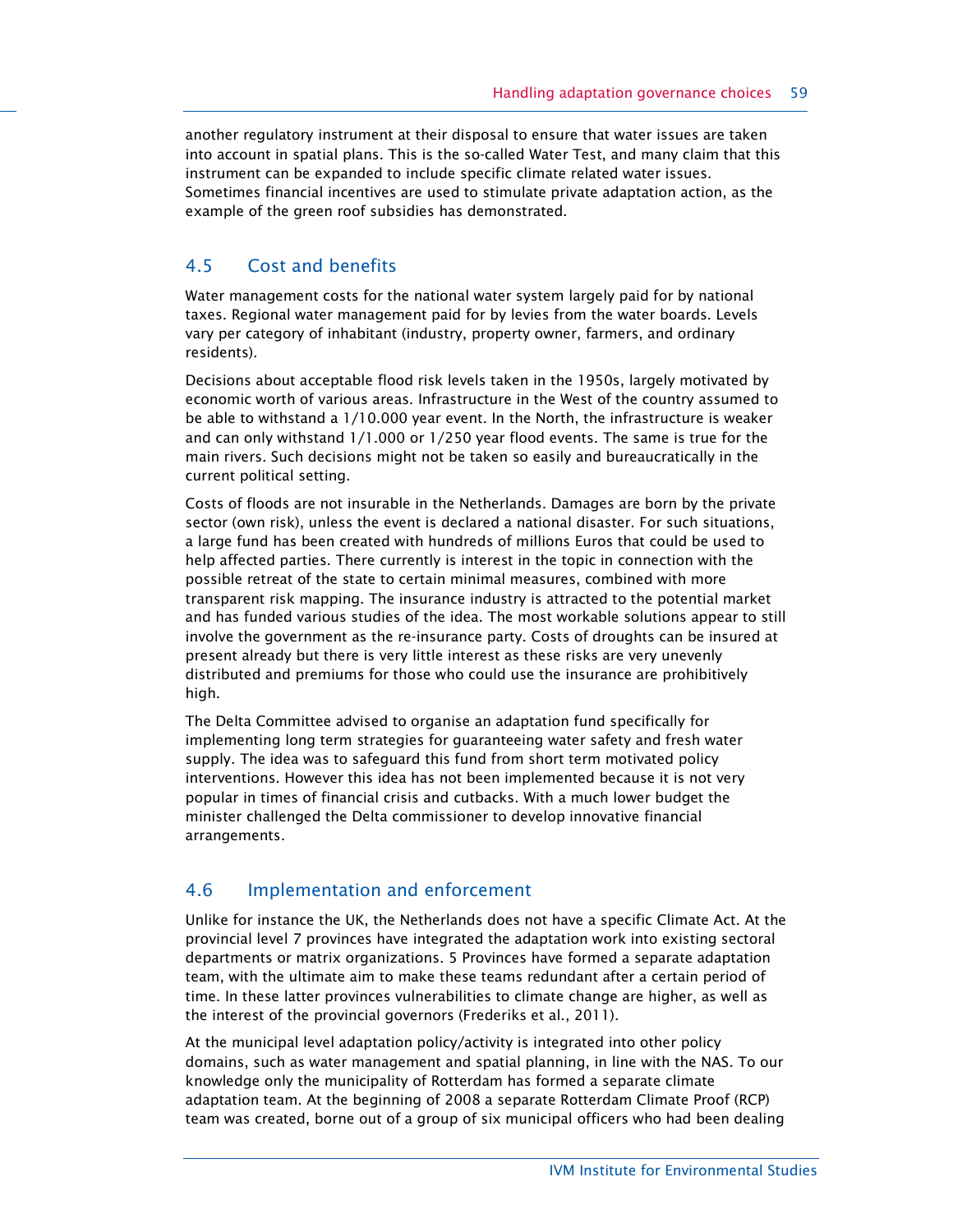#### 60 The Netherlands

with water policy. The most important goal of Rotterdam Climate Proof (RCP) is to ensure that adaptation is considered in every policy division in the city by 2012 and integrated into the municipal planning processes. In order to achieve this RCP is developing the 'Rotterdam Adaptation Strategy' (RAS, 2011), meant to integrate adaptation measures into urban planning at different spatial scales (Mees and Driessen, 2011).The state's paternal role towards guaranteeing water safety may lead to passiveness on the part of the residents (Gupta et al, 2010).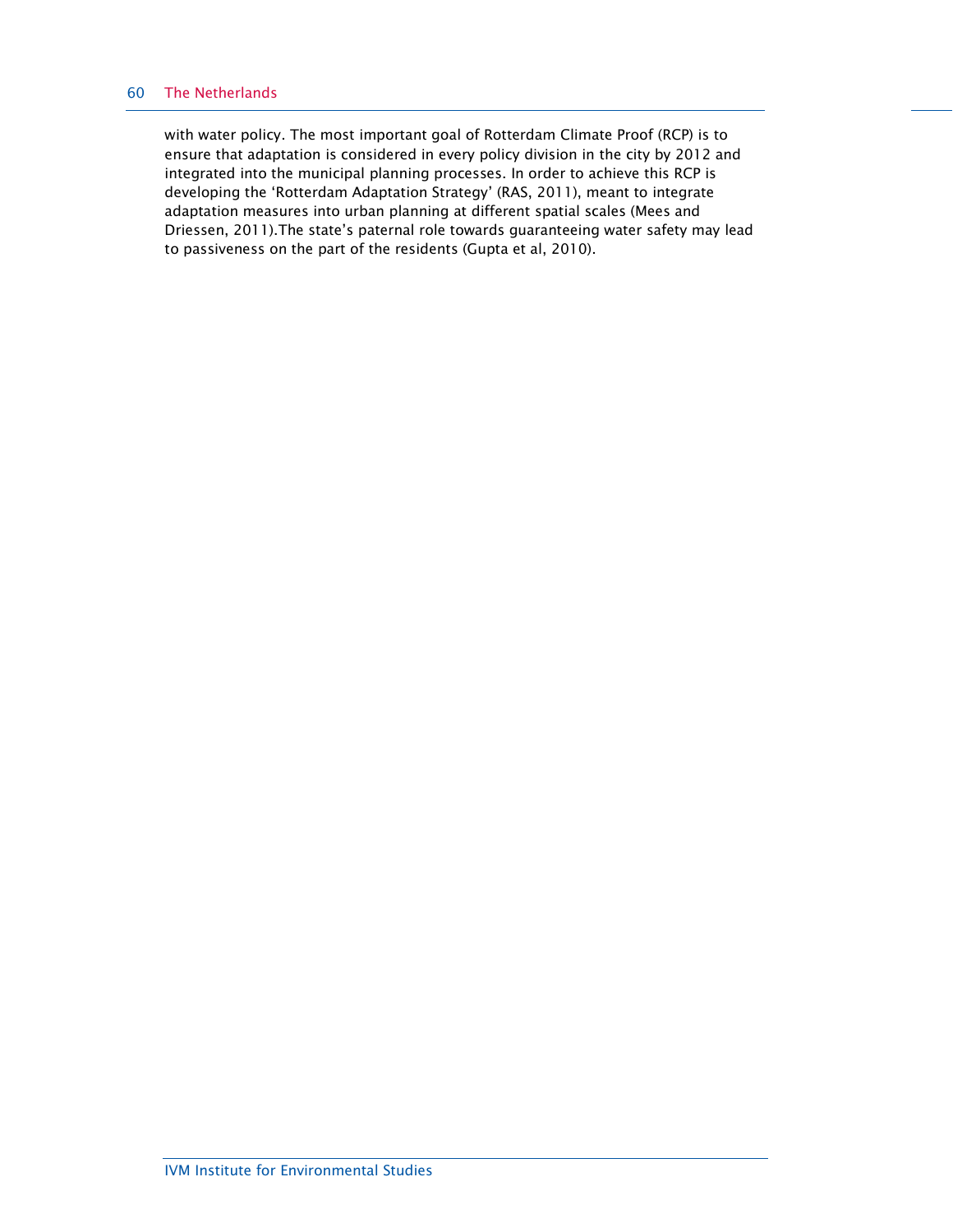## References

- Bommel, van S. & Kuindersma, W. (2008). Policy integration, coherence and governance in Dutch climate policy. A multi-level analysis of mitigation and adaptation policy. Alterra report 1799, Wageningen.
- Bruggeman, V. & Peeters, M. (2008). Exploring governmental and victim responsibilities in view of abrupt climate change in North-Western Europe. Maastricht University, Faculty of Law. Retrieved from http://ssrn.com/abstract=1334652.
- Driessen, P.P.J., Gier, A.A.J. de, Meijerink, S.V., Pot, W.D., Reuding, M.A., Rijswick, H.F.M.W. van, Schueler, B.J., Tennekes, J. & Termeer, C.J.A.M. (2010). Beleids- en rechtswetenschappelijke aspecten van klimaatadaptatie. Klimaat voor Ruimte en Kennis voor Klimaat, Utrecht.
- Elzinga, D.J., De Lange, R., Hoogers, H.G. & Van der Pot, C.W. (2006). Handboek van het Nederlands Staatsrecht. Kluwer, Deventer.
- Frederiks, G., Duffheus, L. & Opdam, E. (2011). Provincies en klimaatadaptatie: tussen kennis en gebiedsontwikkeling. Quick scan naar provinciale inzet voor klimaatadaptatie. Interprovinciaal Overleg (IPO), 9 februari 2011.
- Groot, M.I., Wielders, L.M.L. & Vreede, G.J. van de (2008). Relatie tussen mitigatie en adaptatie op gebouwniveau; Inventarisatie van tegenstrijdigheden en synergismen. CE Delft, Delft.
- Gupta, J., Termeer, C., Bergsma, E., Biesbroek, R., Van den Brink, M., Jong, P., Klostermann, J., Meijerink, S. & Nooteboom, S. (2010). How Dutch Institutions Enhance the Adaptive Capacity of Society. IC12 Working Document 12, report number W-10/19, Institute for Environmental Studies, Amsterdam.
- Huitema, D. & Kouwenhoven, R. Wie is aan zet in het zoetwaterbeheer? IVM/VU Amsterdam, 2011.
- Huitema, D. & Meijerink, S. (2003). Policy dynamics in Dutch water management. In: Huitema, D. & Meijerink, S. (eds.), Water policy entrepreneurs. Cheltenham, Edward Elgar, 2009.
- Huitema, D., Goossen, H., van Hemert, P., Bos, L. & Hoekstra, R.(2003). Functies combineren met water. IVM/VU, Amsterdam.
- Klijn, F, Kwadijk, J., de Bruin, K. & Hunink, J. (2010). Overstromingsrisico's en droogterisico's in een veranderend klimaat: verkenning van wegen naar een klimaatveranderingsbestendig Nederland. Deltares, October 2010.
- Klok, L., Zwart, S., Verhagen, H. & Mauri, E. (2009). The surface heat island of Rotterdam derived from satellite imagery. Paper prepared for SENSE Symposium Climate Proofing Cities, 1 December 2009, Volendam, The Netherlands.
- KvK (2010). Klimaat als Kans. Adaptatie aan klimaatverandering in de ruimtelijke ordening. Programmabureau Kennis voor Klimaat, September 2010.
- Mees, H.L.P. & Driessen, P.P.J. (2011). Adaptation to climate change in urban areas: Climate-greening London, Rotterdam, and Toronto. Climate Law 2(2), 251-280.
- Meijerink, S. & Dicke, W. (2008). Shifts in the Public-Private Divide in Flood Management. Water Resources Development 24(4), 499-512.
- Mulder, K.F., Enserink, B. & Salcedo-Rahola, B. (2009) The neglected effects of climate change. Paper presented at the 15th International Sustainable Development Research Conference, July 5-8, Utrecht University, Utrecht.